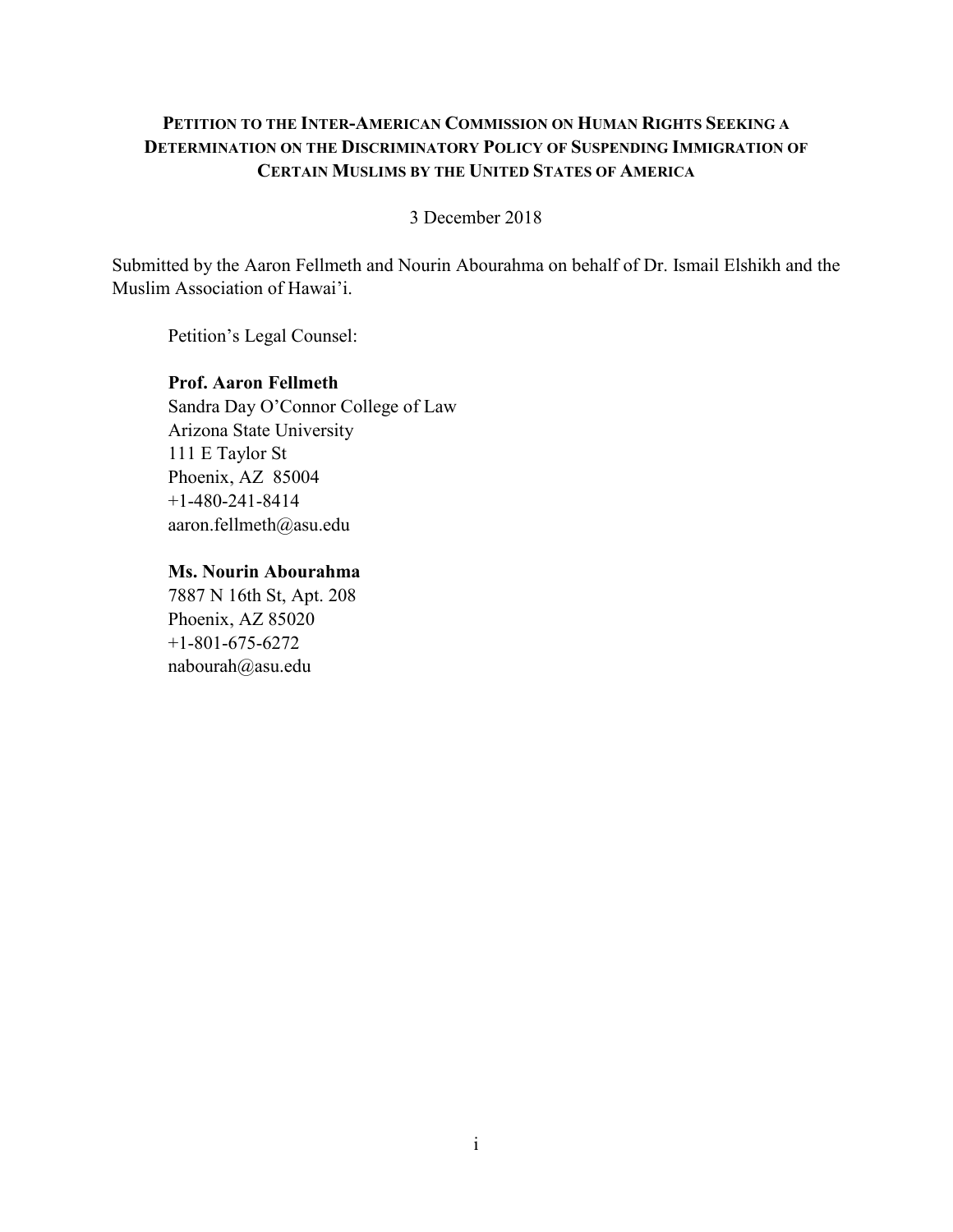## **CONTENTS**

| VIII. VERIFICATION, SIGNATURE AND DESIGNATION OF ATTORNEYS  35  |  |
|-----------------------------------------------------------------|--|
|                                                                 |  |
|                                                                 |  |
|                                                                 |  |
|                                                                 |  |
|                                                                 |  |
|                                                                 |  |
| ANNEX 4 - U.S. SUPREME COURT OPINION IN TRUMP v. HAWAII 100     |  |
| ANNEX 5 - CATO INSTITUTE, TERRORISM AND IMMIGRATION  193        |  |
| ANNEX 6 - CATO INSTITUTE, GUIDE TO TRUMP'S EXECUTIVE ORDER  223 |  |
| ANNEX 7 - CATO INSTITUTE, EXTREME VETTING OF IMMIGRATIONS 233   |  |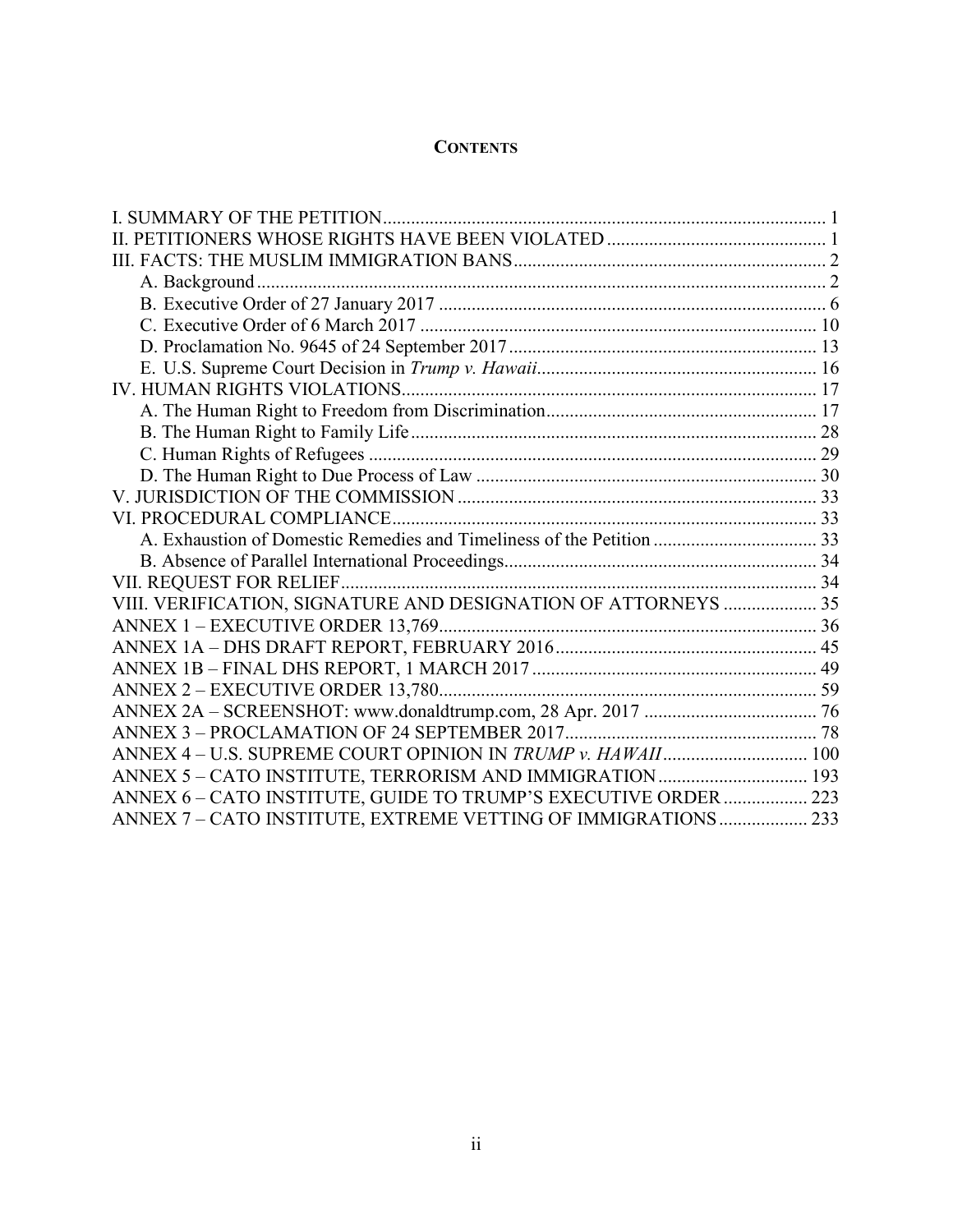## **PETITION TO THE INTER-AMERICAN COMMISSION ON HUMAN RIGHTS SEEKING A DETERMINATION ON THE DISCRIMINATORY POLICY SUSPENDING IMMIGRATION OF CERTAIN MUSLIMS BY THE UNITED STATES OF AMERICA**

#### **I. SUMMARY OF THE PETITION**

<span id="page-2-0"></span>By this petition, the petitioners, Prof. Aaron Fellmeth and Ms. Nourin Abourahma, submit that it is the policy of the United States of America to suspend immigration indefinitely from various Muslim countries based solely on discrimination based on religion and national origin. This policy has caused victims Dr. Ismail Elshikh and his family, as well as members of the Muslim Association of Hawai'i, to experience discrimination and a restriction of their right to family life, as established in the American Declaration on the Rights and Duties of Man, which binds the United States by virtue of U.S. ratification of the Charter of the Organization of American States. The U.S. policy also violates the human rights of refugees and the right to due process of law proclaimed by the Declaration. The petitioners have exhausted domestic remedies available to them, and the U.S. courts declined to remedy the discriminatory U.S. policy. Instead, they have afforded great deference to the U.S. President to take measures purportedly serving national security purposes, regardless of their discriminatory intent or effects.

The petitioners hereby request a determination that the facts presented in this petition constitute a violation of the American Declaration of the Rights and Duties of Man, as well as other human rights law binding on the United States.

### **II. PETITIONERS WHOSE RIGHTS HAVE BEEN VIOLATED**

<span id="page-2-1"></span>This petition is submitted on behalf of Dr. Ismail Elshikh and the Muslim Association of Hawai'i.

**Dr. Ismail Elshikh**, 1935 Aleo Place, Honolulu, Hawai'i, +1808-230-1514. Dr. Elshikh is U.S. citizen of Egyptian descent who has been resident in Hawai'i since 2003. He became a U.S. citizen in April 2016. Dr. Elshikh is the Imam of the Muslim Association of Hawai'i. His wife, also U.S. citizen, is of Syrian descent. His brothers-in-law and sisters-in-law are Syrian nationals resident in Syria and have been barred from entering the United States due to the U.S. government measures complained of in this petition.

**The Muslim Association of Hawai'i**, 1935 Aleo Place, Honolulu, Hawai'i 96822, +1-808-947- 6263. The Association is located in Manoa, Honolulu, on the island of O'ahu, and consists of approximately 4000 members, all of whom are Muslim citizens or permanent residents of the United States. Members of the Association have family members in Syria, Iran, Libya, Somalia, and Yemen, all of which are subject to a suspension of immigration in the United States. Mr. Hakim Ouansafi is the current Chairman of the Association.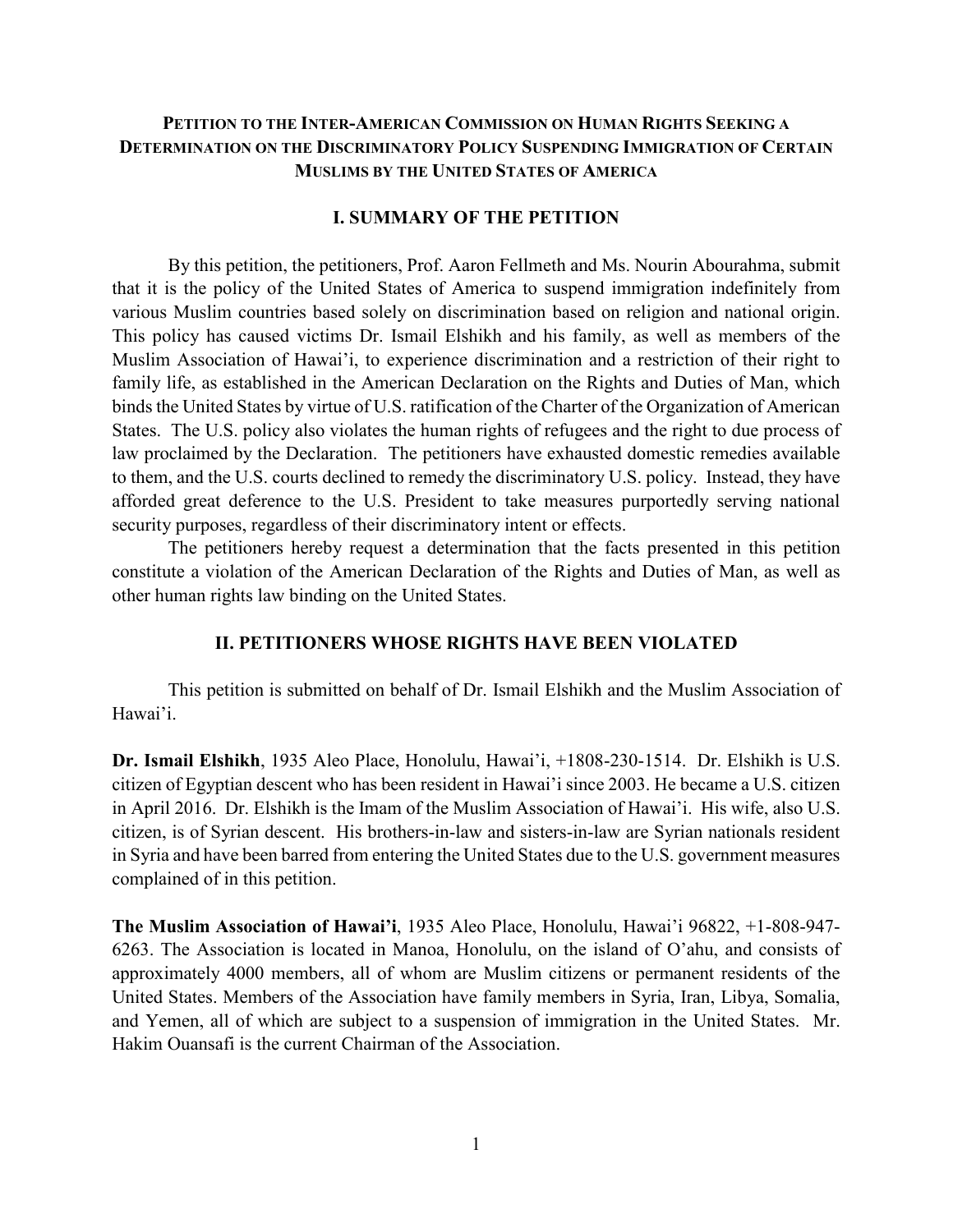#### **III. FACTS: THE MUSLIM IMMIGRATION BANS**

#### <span id="page-3-1"></span><span id="page-3-0"></span>**A. Background**

The relevant facts from which this petition arise can be traced back to the presidential candidacy of Donald J. Trump, beginning in the fall of 2015. In the course of his campaign, until and after the election, Trump repeatedly made remarks disparaging Muslims as a class; openly expressed hostility toward Islam; told falsehoods about the behavior of Muslims and Arabs in the United States to exacerbate fear of them among the American public; and stated or implied that Muslim refugees and immigrants in the United States are hostile toward the United States and do not share its values at best, and at worst are part of a terrorist conspiracy against the safety of U.S. citizens. Trump made anti-Islamic remarks so frequently that religious bigotry could reasonably be viewed as one of the main themes of his presidential campaign. The following are representative examples of statements he made at official events and interviews during his campaign:

On 30 September 2015, at a rally in New Hampshire, Trump opined that the Syrian refugees seeking asylum in the United States and Europe "could be ISIS," and indeed part of "a 200,000 man army" sent to subvert the United States. He then stated that, if elected, he would force all Syrian refugees to leave the United States without any evaluation of the risk of persecution: "They're going back. And if I lose, I guess they're staying. But if I win, they're going back."<sup>1</sup>

On 21 October 2015, during an interview on the Fox Business cable channel, he expressed admiration for the idea of closing mosques attended by persons who subsequently joined ISIS. "I would do that, absolutely, I think it's great," Trump said. $^2$  On 16 November of that year, following terrorist attacks in Paris, Trump stated during an MSNBC interview, that "the problem" is "radical Islamic terrorism." He then criticized Democratic politicians for not putting the blame on Islam, saying: "I mean you'd almost think they have the terrorists coming out from Sweden."<sup>3</sup> When asked what he would do in the United States to combat terrorism, Trump stated: "Well you're going to have to watch and study the mosques, because a lot of talk is going on at the mosques." He then claimed that the United States formerly had "great surveillance" and "tremendous surveillance going on in and around Mosques in New York City." When asked if Trump would close mosques, he said "I would hate to do it, but it's something you're going to have to strongly consider, because some of the ideas and some of the hatred, the absolute hatred, is coming from these areas." When asked if closing mosques would itself breed hatred of the United States by Muslims, Trump replied: "There's already hatred. The hatred is incredible. It's embedded. It's

 <sup>1</sup> Jenna Johnson, *Donald Trump: Syrian refugees might be a terrorist army in disguise*, WASHINGTON POST, 30 Sept. 2015, *at* https://www.washingtonpost.com/news/post-politics/wp/2015/09/30/donald-trump-syrian-refugeesmight-be-a-terrorist-army-in-disguise/?utm\_term=.b73710db3fec.

<sup>2</sup> Sarah Pulliam Bailey, *Donald Trump says he would consider closing down some mosques in the U.S.*, WASHINGTON POST, 21 Oct. 2015, *at* https://www.washingtonpost.com/news/acts-of-faith/wp/2015/10/21/donaldtrump-says-he-would-consider-closing-down-some-mosques-in-the-u-s/?utm\_term=.d9dd91a3aa70.

<sup>3</sup> Phone Interview with Donald Trump, Morning Joe, MSNBC.com, 16 Nov. 2015, *at*  https://www.msnbc.com/morning-joe/watch/trump-we-must-watch-and-study-mosques-567563331864?v=raila.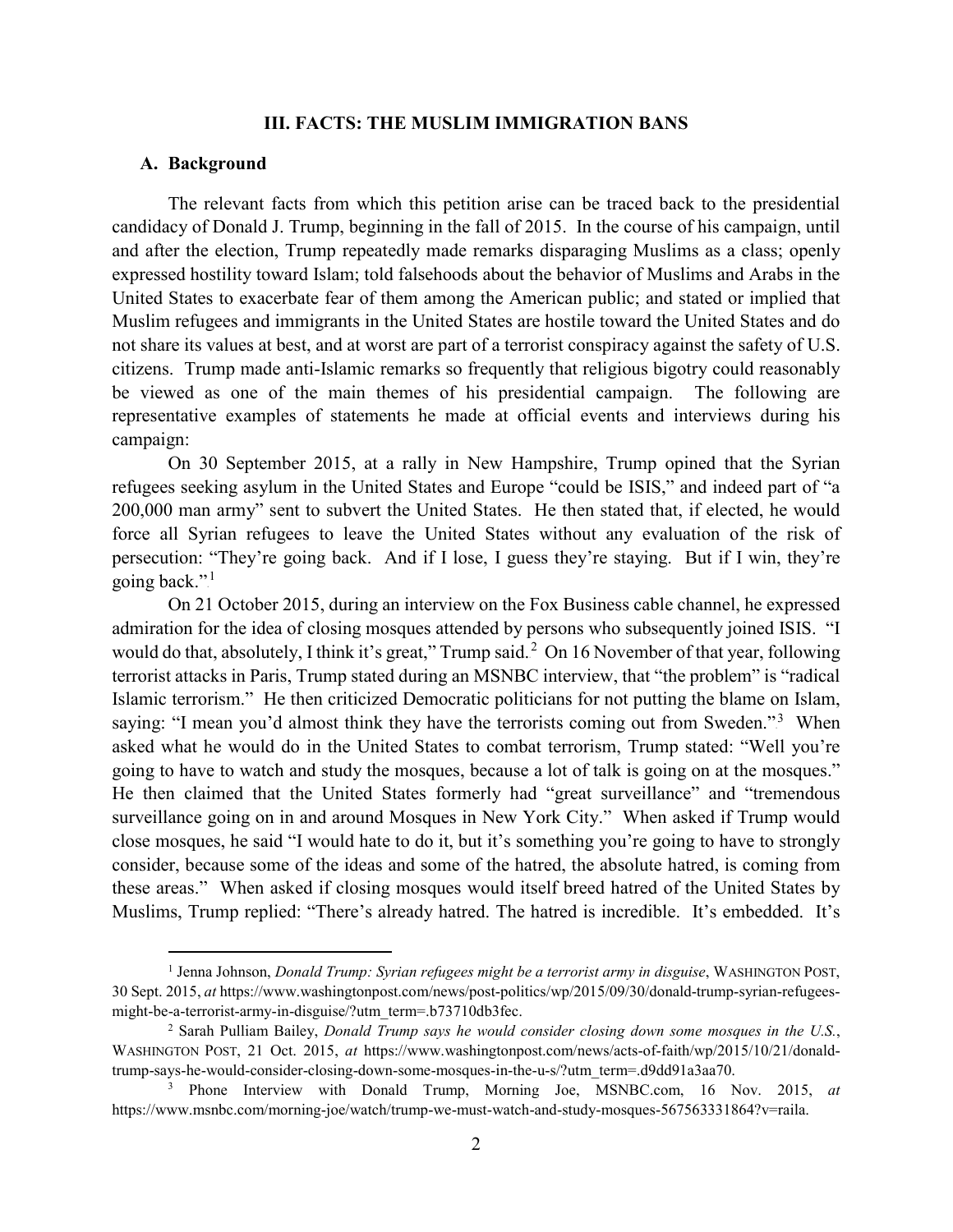embedded. The hatred is beyond belief. The hatred is greater than anybody understands. And it's already there."<sup>4</sup>

On 20 November 2015, an MSNBC reporter asked Trump: "Should there be a database or system that tracks Muslims in this country?" Trump replied: "There should be a lot of systems. Beyond databases. I mean, we should have a lot of systems. . . . I would certainly implement that. Absolutely."<sup>5</sup> When asked whether Muslims should be legally required to register in the database, he answered: "They have to be, they have to be."<sup>6</sup> The following day, at a rally in Birmingham, Alabama, he reaffirmed: "So the database  $- I$  said yeah, that's alright, fine. . . . [A] database is okay, and a watch list is okay, and surveillance is okay. . . . But I do want databases for those people coming in."<sup>7</sup> On 22 November, when asked on ABC News whether he was referring to Syrian refugees only and would "unequivocally" rule out a "database on all Muslims," Trumps replied "No, not at all. . . . I definitely want a database and other checks and balances [*sic*]. We want to go with watchlists. We want to go with databases. And we have no choice."<sup>8</sup> Later in the interview, he said "I don't want to close mosques; I want to surveil mosques. I want mosques surveilled."<sup>9</sup> However, Trump then stated:

Hey, I watched when the World Trade Center came tumbling down. And I watched in Jersey City, New Jersey, where thousands and thousands of people were cheering as that building was coming down. Thousands of people were cheering. . . . There were people that were cheering on the other side of New Jersey, where you have large Arab populations. They were cheering as the World Trade Center came down. . . . There were people over in New Jersey that were watching it, a heavy Arab population, that were cheering as the buildings came down. Not good."<sup>10</sup>

Trump produced no evidence to back up this claim at the time, or at any time subsequently.

On 7 December 2015, Trump's campaign issued an official announcement: "Donald J. Trump is calling for a total and complete shutdown of Muslims entering the United States until

<sup>8</sup> *'This Week' Transcript: Donald Trump and Ben Carson*, ABC NEWS, 22 Nov. 2015, *at*  https://abcnews.go.com/Politics/week-transcript-donald-trump-ben-carson/story?id=35336008.

<sup>9</sup> *Id.*

 <sup>4</sup> *Id.*

<sup>5</sup> Vaughn Hillyard, *Donald Trump's Plan for a Muslim Database Draws Comparison to Nazi Germany*, NBC NEWS, 20 Nov. 2015, *at* https://www.nbcnews.com/politics/2016-election/trump-says-he-would-certainlyimplement-muslim-database-n466716*.*

<sup>6</sup> *Id.*

<sup>7</sup> *Donald Trump MASSIVE Rally in Birmingham*, Right Side Broadcasting Network, 21 Nov. 2015, *at*  https://www.youtube.com/watch?v=kmPqV41bfC0.

<sup>&</sup>lt;sup>10</sup> *Id.* When the interviewer pointed out that the police had pointed out this claim was a myth and never happened, Trump insisted: "It did happen. I saw it." *Id.* For an extensive review of the evidence relating to Trump's claim, see Glenn Kessler, *Trump's outrageous claim that 'thousands' of New Jersey Muslims celebrated the 9/11 attacks*, WASHINGTON POST, 22 Nov. 2015, *at* https://www.washingtonpost.com/news/factchecker/wp/2015/11/22/donald-trumps-outrageous-claim-that-thousands-of-new-jersey-muslims-celebrated-the-911 attacks/?utm\_term=.c575a24a26c9.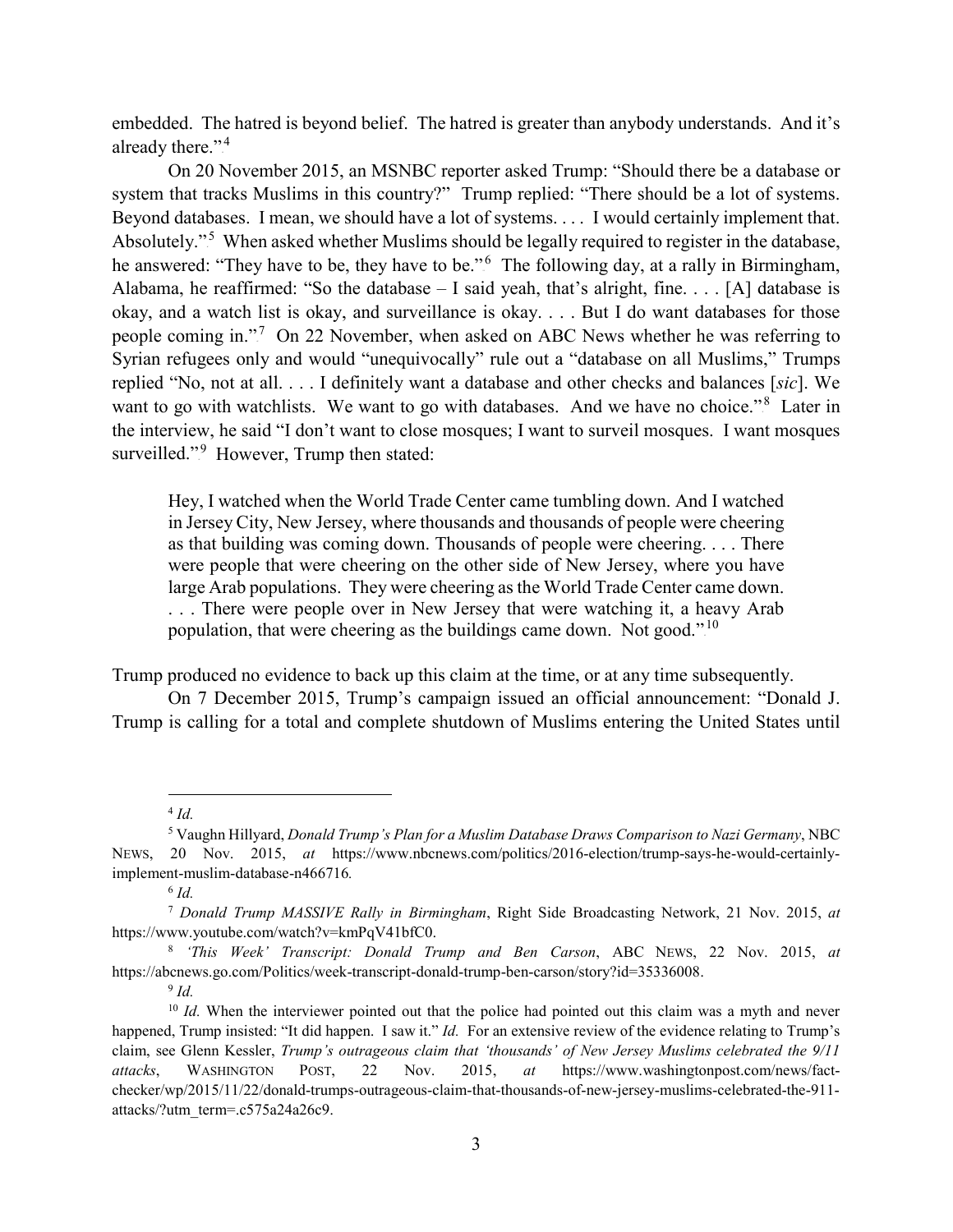our country's representatives can figure out what is going on." He read the statement at a rally in South Carolina the same day. $11$ 

The following day during an interview with CNN, Trump quoted a unconfirmed poll by an anti-Islamic organization asserting that "a quarter of Muslims living in the U.S. believe violence against Americans is justified as part of a global jihadist campaign."<sup>12</sup> He followed that by stating during an interview with Fox News: "[T]here's a tremendous section and cross-section of Muslims living in our country who have tremendous animosity.".<sup>13</sup>

On 9 March 2016, Trump stated during a CNN interview: "I think Islam hates us. There's something there that—there's a tremendous hatred there. There's a tremendous hatred. We have to get to the bottom of it. There's an unbelievable hatred of us.".<sup>14</sup>

On 22 March 2016, Trump said in an interview with Fox Business: "Frankly, we're having problems with the Muslims, and we're having problems with Muslims coming into the country. . . . You have to deal with the mosques, whether we like it or not, I mean, you know . . . These attacks are not done by Swedish people. That I can tell you. We have to be smart. We have to look at the mosques and study what's going on. There is a sick problem going on."<sup>15</sup> The following day, during an interview with Bloomberg TV, Trump asserted with regard to "the Muslim world": "First of all they have to respect us. They do not respect us at all. . . . They have no respect for our President, and they have no respect for our country.".<sup>16</sup>

On 14 June 2016, at a North Carolina rally, Trump stated: "The children of Muslim American parents, they're responsible for a growing number for whatever reason a growing number of terrorist attacks. . . . Every year we bring in more than 100,000 lifetime immigrants from the Middle East and many more from Muslim countries outside of the Middle East. A number of these immigrants have hostile attitudes.".<sup>17</sup> Trump presented no evidence at the time or subsequently that children of Muslim American parents commit a growing number of terrorist acts, or that they commit terrorist attacks at a higher rate than non-Muslims. Nor has he ever presented evidence that even a single Muslim immigrant into the United States has a "hostile attitude" toward the United States.

 <sup>11</sup> Jenna Johnson, *Trump calls for 'total and complete shutdown of Muslims entering the United States,'* Washington Post, 7 Dec. 2015, *at* https://www.washingtonpost.com/news/post-politics/wp/2015/12/07/donald-trumpcalls-for-total-and-complete-shutdown-of-muslims-entering-the-united-states/?utm\_term=.b34b50a57bbd.

<sup>12</sup> Jeremy Diamond, *Donald Trump: Ban all Muslim travel to U.S.*, CNN NEWS, 8 Dec. 2015, *at*  https://www.cnn.com/2015/12/07/politics/donald-trump-muslim-ban-immigration/index.html.

<sup>13</sup> *Id.*

<sup>14</sup> Theodore Schleifer, *Donald Trump: 'I think Islam hates us,'* CNN NEWS, 10 Mar. 2016, *at*  https://www.cnn.com/2016/03/09/politics/donald-trump-islam-hates-us/.

<sup>15</sup> Mark Hensch & Jesse Byrnes, *Trump: 'Frankly, we're having problems with the Muslims,'* THE HILL, 22 Mar. 2016, *at* http://thehill.com/blogs/ballot-box/presidential-races/273857-trump-frankly-were-having-problemswith-the-muslims.

<sup>16</sup> *With All Due Respect*, BLOOMBERG TV, 23 Mar. 2016, at 28:46, *at https*://www.bloomberg.com/news/videos/2016-03-23/with-all-due-respect-03-23-16.

<sup>17</sup> Candace Smith & John Santucci, *Donald Trump: Number of Muslim Immigrants Have 'Hostile Attitudes,'*  ABC NEWS, 14 June 2016, *at* https://abcnews.go.com/Politics/donald-trump-number-muslim-immigrants-hostileattitudes/story?id=39844183.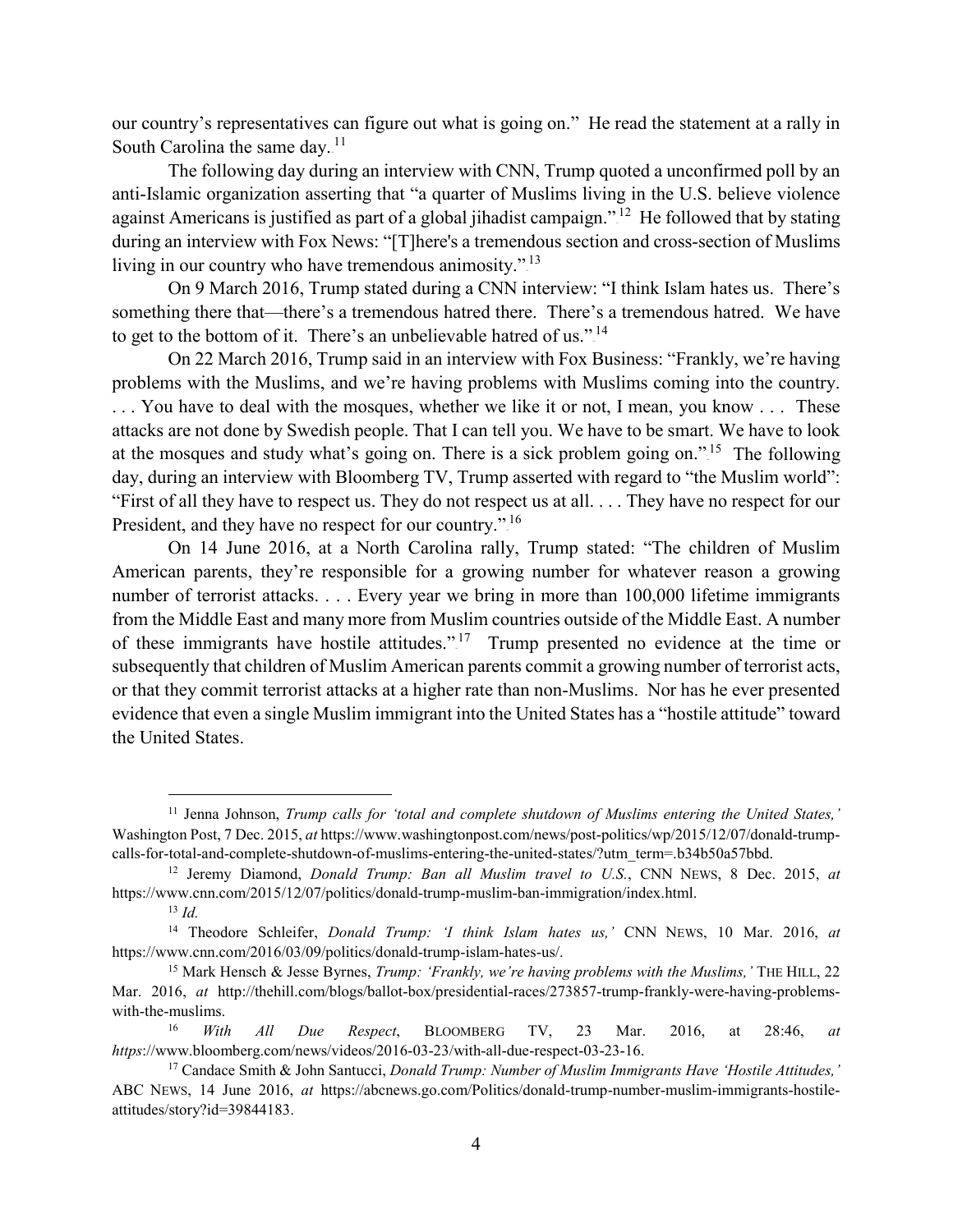On 24 July 2016, after accepting the presidential nomination of the Republican Party, Trump defended his proposal to ban in the immigration of Muslims during an interview with NBC News. In response to objections that the Constitution forbids discrimination based on religion, Trump replied:

I'm looking now at territories. People were so upset when I used the word Muslim: 'Oh, you can't use the word Muslim. Remember this.' And I'm okay with that, because I'm talking territory instead of Muslim. . . . Our Constitution is great, but it doesn't necessarily give us the right to commit suicide, okay? . . . I view it differently.<sup>18</sup>

On 11 August 2016, Trump criticized U.S. immigration policy before a meeting of Christian evangelicals: "If you were a Christian in Syria, it was virtually impossible to come into the United States. If you were a Muslim from Syria, it was one of the easier countries to be able to find your way into the United States. Think of that. Just think of what that means.".<sup>19</sup> This statement was later discredited by the Pew Research Center. Although more Muslim refugees were admitted into the United States in 2016 compared with prior years, about as many Christian refugees were admitted into the United States as Muslim refugees that same year.<sup>20</sup> Nonetheless, when asked directly whether Trump would prioritize immigration of Christians from the Middle East, Trump replied: "Yes.".<sup>21</sup>

Much of Trump's rhetoric was based on his claim that the U.S. immigration process inadequately vetted visa applicants for national security threats. However, the process for vetting visa applicants and refugees after 2001 had become very thorough in the estimation of national security experts. Temporary visa applicants were screened against terrorism, criminal conviction, and immigration violator databases. The discovery of any derogatory information would trigger interviews and evidence gathering by Department of State consular officials. Applicants were also screened using a preclearance procedure and security agents in airports outside the United States, and their diligence stopped thousands of applicants prior to traveling to the United States before 2016. Applicants were moreover photographed and fingerprinted, and upon arrival in a U.S. customs screening area, they were interviewed anew, their data were analyzed, and their fingerprints were compared prior to entry into the United States.<sup>22</sup>

 <sup>18</sup> Meet the Press with Chuck Todd, NBC NEWS, 24 July 2016, *at* https://www.nbcnews.com/meet-thepress/meet-press-july-24-2016-n615706.

<sup>19</sup> *Donald Trump Remarks in Orlando, Florida*, C-SPAN, 11 Aug. 2016, *at* https://www.cspan.org/video/?413877-1/donald-trump-addresses-evangelical-leaders-orlando-florida.

<sup>20</sup> Phillip Connor, *U.S. admits record number of Muslim refugees in 2016*, Pew Research Center, 5 Oct. 2016, *at* http://www.pewresearch.org/fact-tank/2016/10/05/u-s-admits-record-number-of-muslim-refugees-in-2016/.

<sup>21</sup> Carol Morello, *Trumps signs order temporarily halting admission of refugees, promises priority for Christians*, 27 Jan. 2017, *at* https://www.washingtonpost.com/world/national-security/trump-approves-extremevetting-of-refugees-promises-priority-for-christians/2017/01/27/007021a2-e4c7-11e6-a547- 5fb9411d332c\_story.html?utm\_term=.5a030fb3a7c4.

<sup>22</sup> Rebecca Shabad, *Inside the U.S. vetting system Trump wants to replace*, CBS NEWS, 27 Feb. 2017, *at* https://www.cbsnews.com/news/inside-u-s-vetting-for-visas-refugees-and-improvements-that-could-be-made/.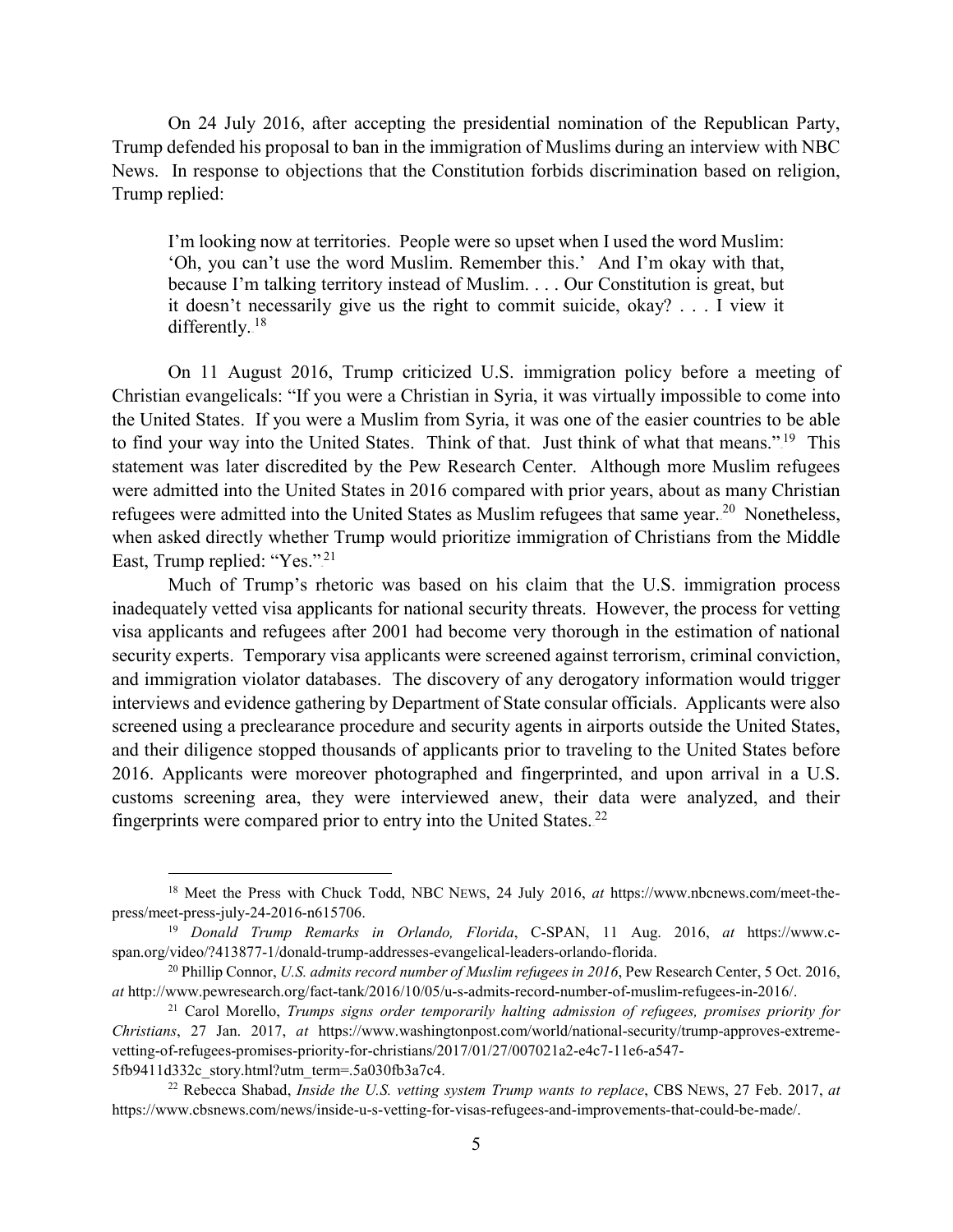The refugee vetting process was more stringent still. The U.N. High Commissioner for Refugees initially collected documentation and biographical information on refugees that were transmitted to U.S. Department of State. The State Department conducted a detailed interview with the applicant, cross-referenced and verified the data, and then forwarded the information to five agencies: the National Counterterrorism Center, Federal Bureau of Investigation, Department of Homeland Security, Department of Defense, and Department of State. These agencies screened the applicants against databases for connections to terrorist or criminal organizations, or for a history of immigration violations. Officers trained by the Departments of Homeland Security and State then interviewed the refugee in person, collected biometric data, researched their social media posts, and performed a medical screening. Applicants were required to complete a class about American culture. If approved, the refugees undergo screening again from U.S. Customs and Border Protection and the Transportation Security Administration upon arrival in the United States, including comparing biometric information and further interviews.<sup>23</sup> Trump never specified exactly what part of these vetting processes he considered inadequate, or what additional measures should be proposed. There is indeed no evidence that he was ever aware of what vetting procedures were used on visa applicants and refugees prior to his election.

#### <span id="page-7-0"></span>**B. Executive Order of 27 January 2017**

Donald Trump was inaugurated President of the United States of America on 20 January 2017. Within a week, he signed an executive order entitled Protecting the Nation from Foreign Terrorist Entry into the United States (hereinafter "EO-1"), <sup>24</sup> attached hereto as **Annex 1. EO-1** directs changes to the manner non-citizens of the United States, including permanent residents and asylum seekers, may seek and obtain entry into the United States. At the signing ceremony, Trump stated that the purpose of the EO was to establish "new vetting measures to keep radical *Islamic*  terrorists out of the United States of America."<sup>25</sup> He expressed no concern about terrorists of any other religion.

EO-1 claims authority under the Immigration and Nationality Act of  $1965$ ,  $26$  which establishes the conditions under which nationals of foreign states may enter the United States as immigrants and nonimmigrants. According to Section 1182 of the Act, the President is authorized to deem individual aliens or classes of aliens inadmissible. Section 1182(f) provides:

Whenever the President finds that the entry of any aliens or any class of aliens into the United States would be detrimental to the interests of the United States, he may by Proclamation, and for such period as he shall deem necessary, suspend the entry of all aliens or any class of aliens as immigrants or nonimmigrants, or impose on the entry of aliens any restrictions he may deem to be appropriate.

 <sup>23</sup> *Id.*

<sup>24</sup> Executive Order 13769, Jan. 27, 2017.

<sup>25</sup> Dan Merica, *Trump signs executive order to keep out 'radical Islamic terrorists*,' CNN.com, 30 Jan. 2017 (emphasis added), *at* https://www.cnn.com/2017/01/27/politics/trump-plans-to-sign-executive-action-on-refugeesextreme-vetting/index.html.

<sup>26</sup> Pub. L. 89-236, 79 Stat. 911, *codified as amended at* 8 U.S.C. ch. 12.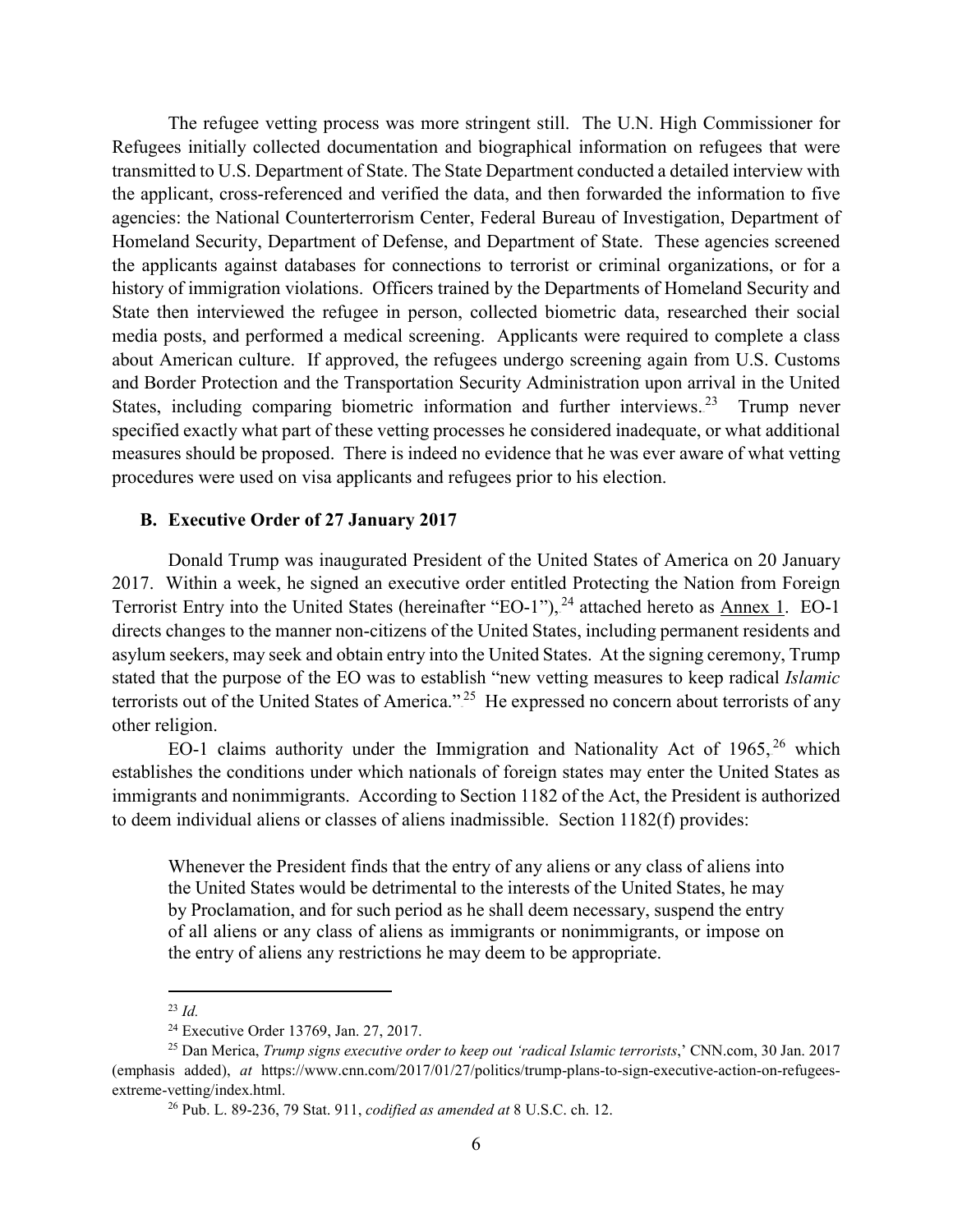In general, courts have deferred to the actions of U.S. presidents under this provision, recognizing the broad discretion that it grants to the Executive Branch.<sup>27</sup> However, the Act also establishes that "no person shall receive any preference or priority or be discriminated against in the issuance of an immigrant visa because of the person's race, sex, nationality, place of birth, or place of residence.".<sup>28</sup>

Section 3(c) of EO-1 proclaims that the entry of immigrants and nonimmigrants from the following countries "would be detrimental to the interests of the United States": Iran, Iraq, Libya, Somalia, Sudan, Syria, and Yemen. The ostensible basis of this choice of countries was that the Secretary of Homeland Security had chosen these countries pursuant to a congressional grant of authority to restrict the use of certain visa waivers for nationals from the countries.<sup>29</sup> EO-1 accordingly suspends entry into the United States of anyone of those nationalities for 90 days from the date of the EO. The purpose of the 90-day suspension, according to sections 1 and 3 of the EO, was to design and implement new security measures with respect to immigrants and nonimmigrants from those countries. The populations of all countries listed in EO-1 are predominantly Muslim. EO-1 did not impose suspensions on entry from citizens of any country not populated predominantly by Muslims.

Section 5 of EO-1 ordered the Secretary of State to immediately and categorically suspend refugee admissions for a period of 120 days, with only refugee applicants already in the admission process eligible for consideration. Refugees and asylum seekers currently in the United States were to be ejected from the United States without examination of the risks of torture, persecution, or extrajudicial killing faced by the refugees. Moreover, Section 5(b) instructed the Secretary of State to "prioritize refugee claims made by individuals on the basis of religious-based persecution, provided that the religion of the individual is a minority religion in the individual's country of nationality."<sup>30</sup> Because all of the targeted states were majority Muslims, EO-1 directed the Secretary to discriminate against Muslims in refugee admissions.

Section 10 of EO-1 directs the Secretary of Homeland Security, in consultation with the U.S. Attorney General, to collect and publish information regarding the number of foreign nationals in the United States who:

- (1) have been charged, convicted by, or deported from the United States for terrorismrelated offenses;
- (2) have been "radicalized after entry into the United States and engaged in terrorismrelated acts" or materially supported terrorism; and

 <sup>27</sup> *See, e.g.*, Sale v. Haitian Ctrs. Council, Inc., 509 U.S. 155, 187 (1993).

 $28$  8 U.S.C. § 1152(a)(1)(A).

 $29$  8 U.S.C. § 1187(a)(12).

<sup>30</sup> Section 5(e) of EO-1 allows the Secretaries of State and Homeland Security to jointly consider exceptions on a case-by-case basis, but again directs them specifically to prioritize members of religious minorities. Section 5(f) directs the Secretary of State to report to the President specifically on the prioritization of religious minorities, presumably so that Trump could use the information to gratify the Christian evangelical leaders to whom Trump promised to prioritize Christian refugees.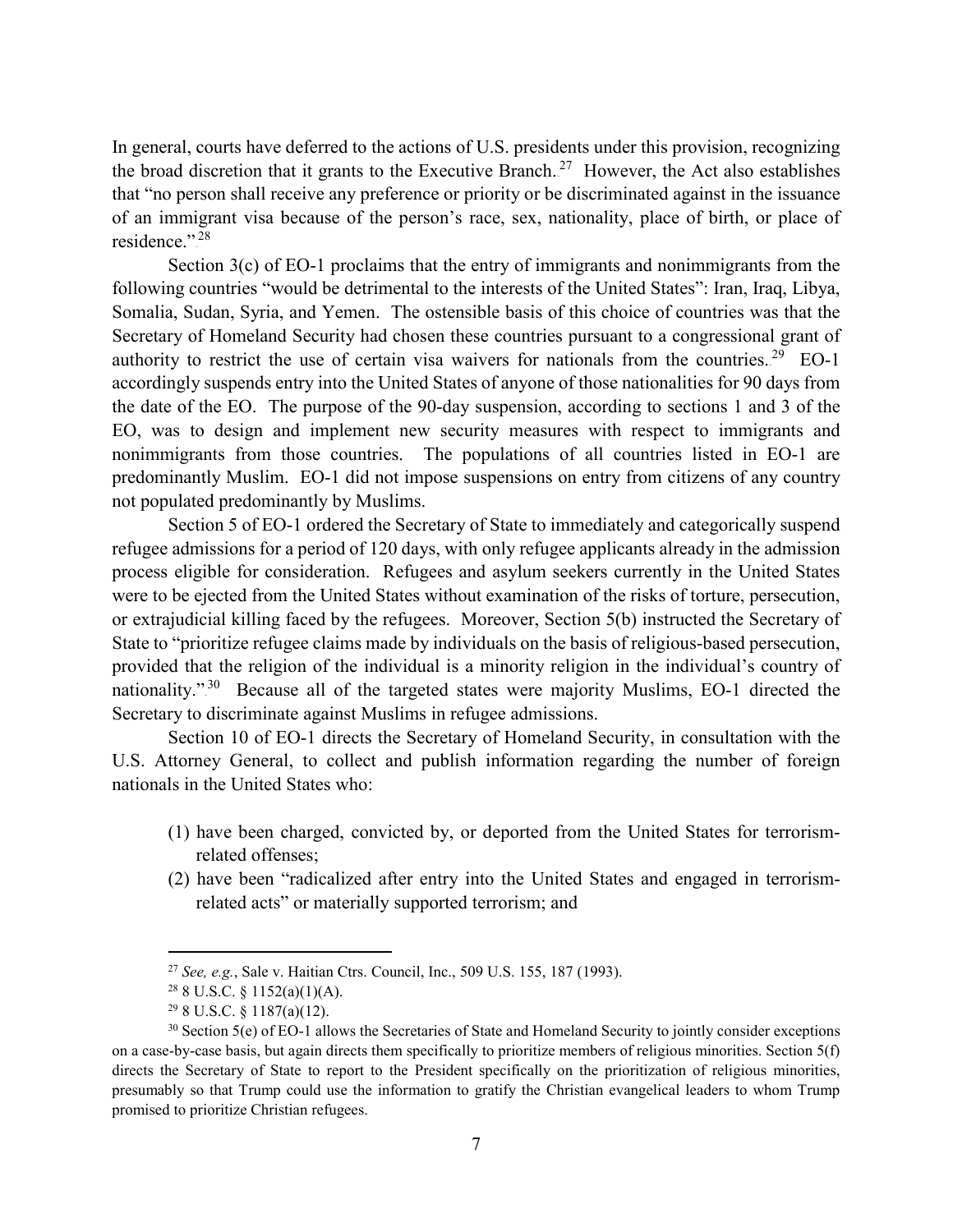(3) have committed acts of gender-based violence against women, "including honor killings."

EO-1 did not require such data collection and publication with regard to U.S. nationals. This biased data collection and publication would allow the Trump Administration to present to the American public statistics about the participation of foreign nationals in terrorism and genderbased violence in the United States, and thereby to foment fear in the public of immigrants, even if the rates of terrorism and gender-based violence by U.S. nationals were in fact much higher. For example, if (hypothetically) 22 foreign nationals were charged with or convicted of terrorism in 2018, but 44 U.S. nationals were charged with or convicted of terrorism in the same year, the EO required that only the data about foreign nationals be presented to the American public. The public would thereby be deceived into believing that foreign nationals pose the sole or primary threat of terrorism, even though in fact U.S. nationals were twice as likely to commit such acts.

Finally, because EO-1 did not require specifying the specific country of nationality of the foreign nationals, the public could be deceived into believing that any acts of terrorism were committed by citizens of the countries targeted in EO-1, and not by citizens of other countries, such as, by way of random example, Sweden.

EO-1 did not exempt lawful permanent residents, holders of valid student or work visas, foreign investors supervising their investments, or legitimate refugees or asylum seekers. Its effect was immediate and disastrous. At the time, there were 52,275 lawful permanent residents from the countries listed in in EO-1 living in the United States. Any that had been outside of the United States on vacation, visiting family, for work or school, or for any other reason, were prevented from returning home and detained at the airport or sent to (or kept in) a foreign country without preparation or resources. Those within the United States were effectively trapped there, because leaving meant they could not return home. They were also put in immediate fear of having their visas revoked and being ejected from their homes; being separated from families and friends; and losing their jobs or access to their educations.<sup>31</sup>

Refugees and asylum seekers were refused entry as well and either detained or returned to their country of origin. According to news sources, 109 travelers were detained or returned on the first day of the ban.<sup>32</sup> Many others were denied the right to come to the United States, such as spouses and children of refugees who had been granted asylum.<sup>33</sup>

At the time the order was issued, Trump had privately called it a "Muslim ban," but had asked his adviser, Rudolph Giuliani (subsequently appointed his attorney), to "Put a commission

<sup>&</sup>lt;sup>31</sup> Two weeks later, Donald Francis McGahn II, White House Counsel, circulated a memorandum stating that the travel ban did not apply to lawful permanent residents despite its clear terms. However, the White House Counsel is merely an adviser to the President and has no lawful authority to alter or interpret an executive order.

<sup>32</sup> Ariane de Vogue, Eli Watkins & Alanne Orjoux, *Judges temporarily block part of Trump's immigration order, WH stands by it*, CNN.com, 29 Jan. 2017, *at* https://www.cnn.com/2017/01/28/politics/2-iraqis-file-lawsuitafter-being-detained-in-ny-due-to-travel-ban/index.html,

<sup>33</sup> *Id.*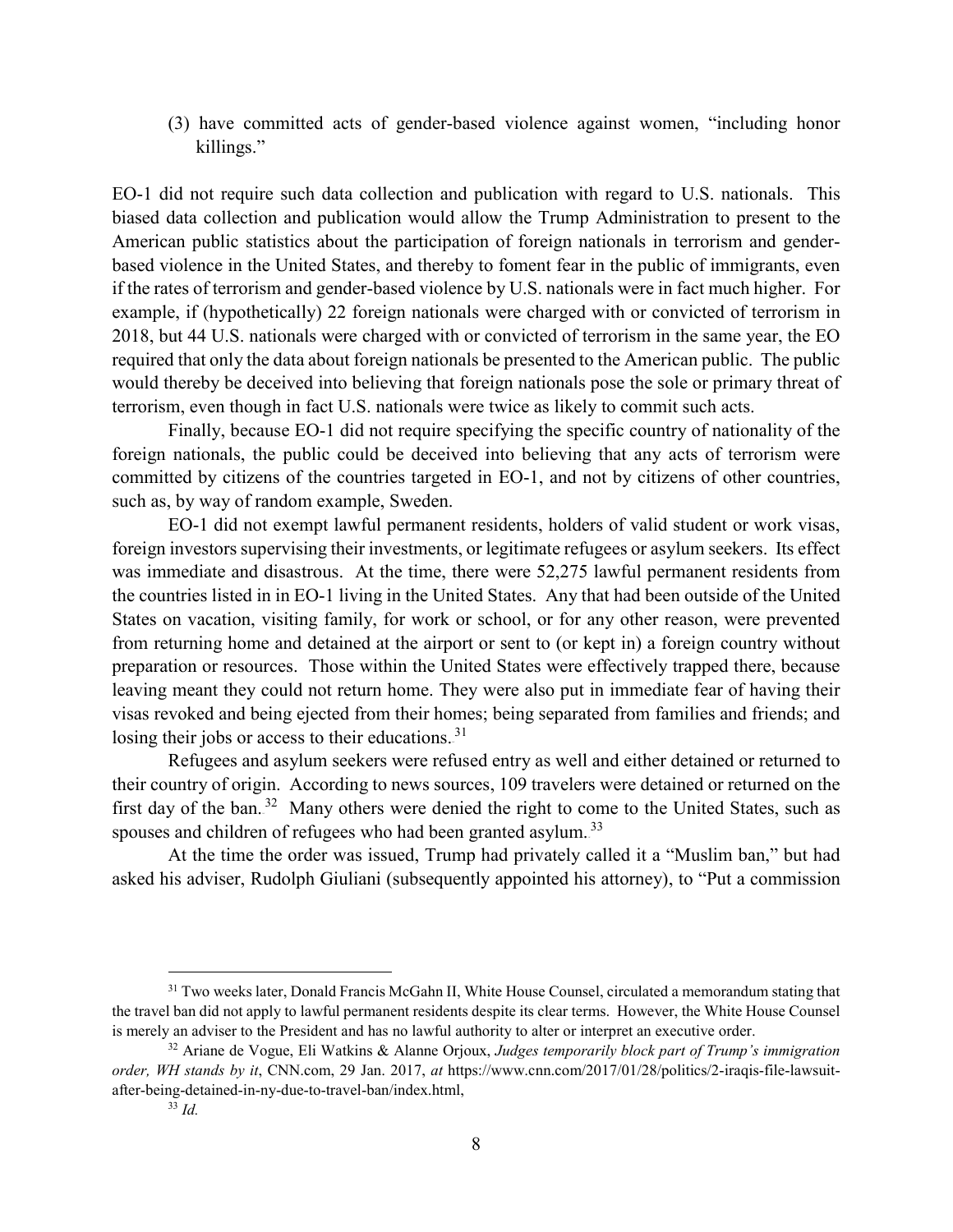together. Show [Trump] the right way to do it legally."<sup>34</sup> In other words, Giuliani's statement indicates that framing EO-1 as a territorial ban on immigration was intended to put a veneer of legality on a ban factually based on religion.

EO-1 was immediately challenged by several private litigants and multiple U.S. states as contrary to U.S. immigration legislation and a violation of the First and Fifth Amendments to the U.S. Constitution. Mr. Elshikh and the Muslim Association of Hawaii were among the plaintiffs who filed lawsuits challenging the suspension. On 28 January, a federal judge in the Eastern District of New York ordered a partial stay on EO-1, resulting in a stop to the deportations of refugees and visa-holders, but the detentions were allowed to continue.<sup>35</sup> The following day, a federal judge in Massachusetts issued a similar restraining order, adding an injunction against detaining lawful visa holders.<sup>36</sup> On 30 January 2018, the acting U.S. Attorney General instructed the Department of Justice to refuse to defend EO-1 in court, and Trump immediately fired her.<sup>37</sup> Meanwhile, a Democrat in the Senate attempted to introduce a bill to reverse EO-1, but Senate Republicans blocked it.<sup>38</sup>

The Massachusetts injunction was set to expire on 5 February, but on 3 February the state of Washington challenged the ban and obtained a nationwide preliminary injunction blocking its implementation.<sup>39</sup>

In the meantime, the Inter-American Commission on Human Rights issued a press release expressing its concern *inter alia* about EO-1. In the release, it stated:

The measures envisaged in these executive orders reflect a high degree of discrimination of migrant communities and minority groups, particularly Latinos and Muslims or those perceived as such. The implementation of these executive orders puts migrants and refugees at grave risk of violation of their rights to nondiscrimination, personal liberty, due process, judicial protection, special protection for families and children, the right to seek and receive asylum, the principle of nonrefoulement, the prohibition of cruel, inhuman and degrading treatment, and the right to freedom of movement, among others. In particular, the IACHR is concerned over the serious risk that these orders pose to unaccompanied children, families and women who may be returned to the countries from which they fled, where their life and integrity were under threat.<sup>40</sup>

 <sup>34</sup> Amy B. Wang, *Trump asked for a 'Muslim ban,' Giuliani says—and ordered a commission to do it 'legally,'* WASH. POST, 29 Jan. 2017, *at* https://www.washingtonpost.com/news/the-fix/wp/2017/01/29/trump-askedfor-a-muslim-ban-giuliani-says-and-ordered-a-commission-to-do-it-legally/?utm\_term=.e9187b0a64a2.

<sup>&</sup>lt;sup>35</sup> Darweesh v. Trump, Decision & Order, Case 17 Civ. 480 (AMD) (E.D.N.Y., 28 Jan. 2017).

<sup>36</sup> Tootkaboni v. Trump, Temporary Restraining Order, Case 17-cv-10154 (D. Mass., 29 Jan. 2017).

<sup>37</sup> Eli Watkins & Eugene Scott, *Who Is Sally Yates*, CNN.com, 14 Feb. 2017, *at*  https://www.cnn.com/2017/01/30/politics/who-is-sally-yates/index.html.

<sup>38</sup> Ted Barrett & Zachary Cohen, *GOP blocks Schumer moves to rescind Trump travel ban*, CNN.com, 30 Jan. 2017, *at* https://www.cnn.com/2017/01/30/politics/tillerson-vote-delay-immigration-order/index.html.

<sup>39</sup> State of Washington v. Trump, Temporary Restraining Order, Case C17-0141JLR (W.D. Wash., 3 Feb. 2017).

<sup>40</sup> Inter-American Commission on Human Rights, Press Release: IACHR Expresses Concern over Executive Orders on Immigration and Refugees in the United States, 1 Feb. 2017, *at*  http://www.oas.org/en/iachr/media\_center/preleases/2017/008.asp.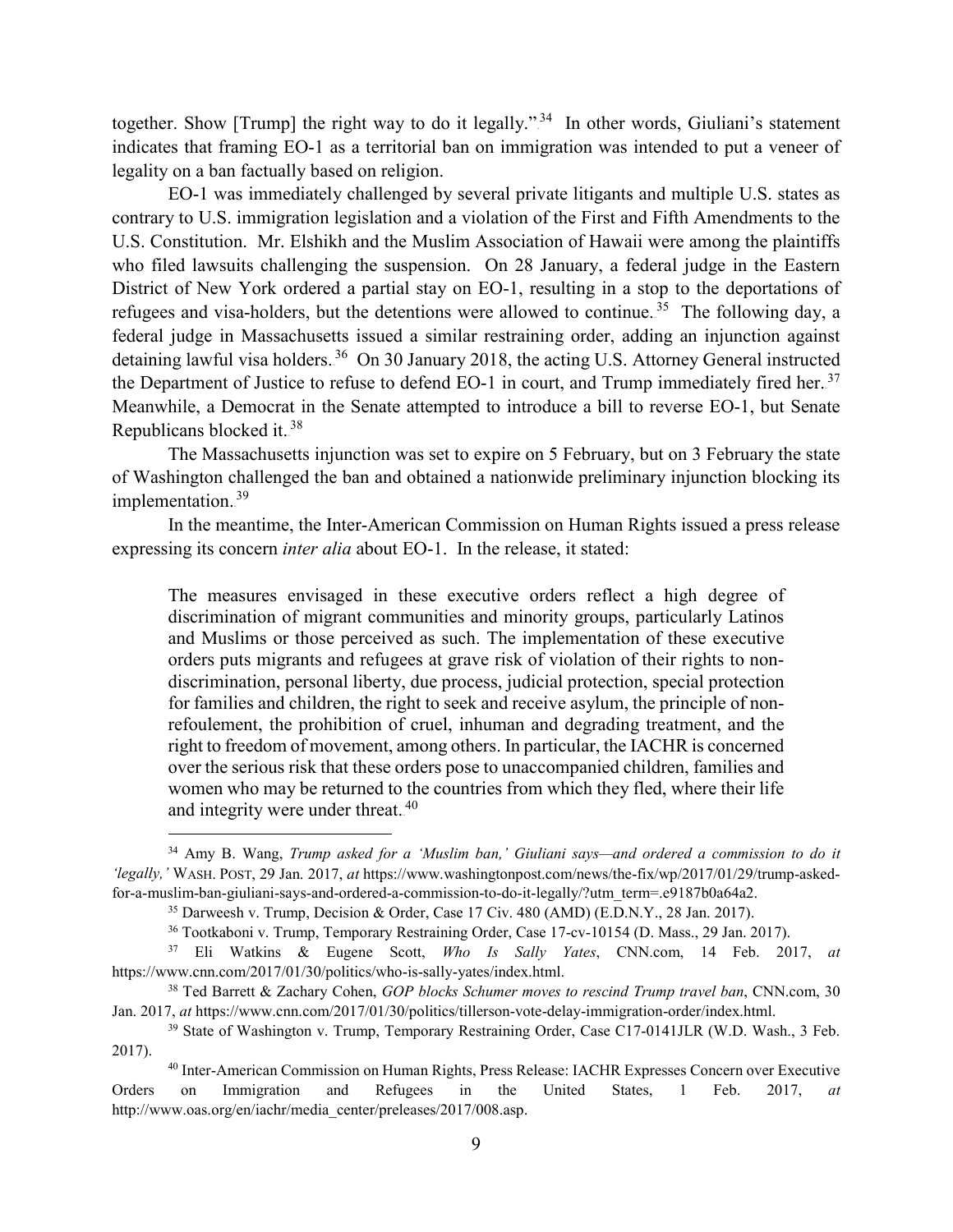The U.S. government immediately appealed the Washington district court's injunction. Cases from district courts in Washington are appealed to the U.S. Court of Appeals for the Ninth Circuit. The Ninth Circuit decided *per curiam* on 9 February to decline to remove the preliminary injunction.<sup>41</sup> In its decision, the Ninth Circuit held that the government had failed to show a likelihood of success on the merits. The court found that the plaintiffs had made a strong showing that valid visa holders were denied due process of law when the government refused to honor their visas.<sup>42</sup> The court reserved consideration of the claim of religious discrimination, finding that a decision at the time would be unnecessary in light of its decision upholding the injunction.<sup>43</sup>

In the meantime, two versions of a report from the U.S. Department of Homeland Security ("DHS") were released. First, a draft DHS report, prepared about one month after EO-1 was issued, concluded that a person's nationality "is unlikely to be a reliable indicator of potential terrorist activity" and that citizens of the countries specifically listed in EO-1 are rarely implicated in U.S.-based terrorism. In particular, the report determined that, since the spring of 2011, *more than half* of the eighty-two persons who tried to commit terrorist attacks on the United States were U.S. citizens born in the United States, and the remaining persons were from twenty-six different countries, with the most individuals originating from Pakistan, followed by Somalia, Bangladesh, Cuba, Ethiopia, Iraq, and Uzbekistan. Of the countries included in EO-1, only Somalia was identified as being among the top countries-of-origin for the terrorists analyzed in the report. During the time period covered in the report, three offenders were from Somalia; one was from Iran, Sudan, and Yemen each; and none was from Syria or Libya. A copy of the draft report is attached hereto as Annex 1A.

On 1 March 2017, DHS published a final version of the report as an unclassified internal memorandum. The final report made no change to the conclusions of the earlier draft, but it added "that most foreign-born, [U.S.]-based violent extremists likely radicalized several years after their entry to the United States, [thus] limiting the ability of screening and vetting officials to prevent their entry because of national security concerns." A copy of the final report, characterized as an "official DHS assessment," is attached hereto as Annex 1B.

#### <span id="page-11-0"></span>**C. Executive Order of 6 March 2017**

Regardless of these reports, Trump issued a second, very similar executive order on 6 March 2017, under the same title (hereinafter "EO-2"), revoking EO-1. $^{44}$  EO-2 took effect on 16 March 2017.<sup>45</sup> It is attached hereto as Annex 2. Stephen Miller, Senior Policy Advisor to the President, announced that EO-2 would reflect "mostly minor technical differences" from EO-1, and that it would produce the "same basic policy out-come for the country."<sup>46</sup> White House Press

 <sup>41</sup> Washington v. Trump, 847 F.3d 1151 (9th Cir. 2017) (per curiam).

<sup>42</sup> *Id.* at 1165.

<sup>43</sup> *Id.* at 1167-68.

<sup>44</sup> Executive Order 13780, Mar. 6, 2017, § 13 [hereinafter EO-2].

<sup>45</sup> *Id.* § 14.

<sup>46</sup> Matt Zapotosky, *A new travel ban with 'mostly minor technical differences'? That probably won't cut it, analysts say*, WASH. POST, 22 Feb. 2017, *at* https://www.washingtonpost.com/world/national-security/a-new-travel-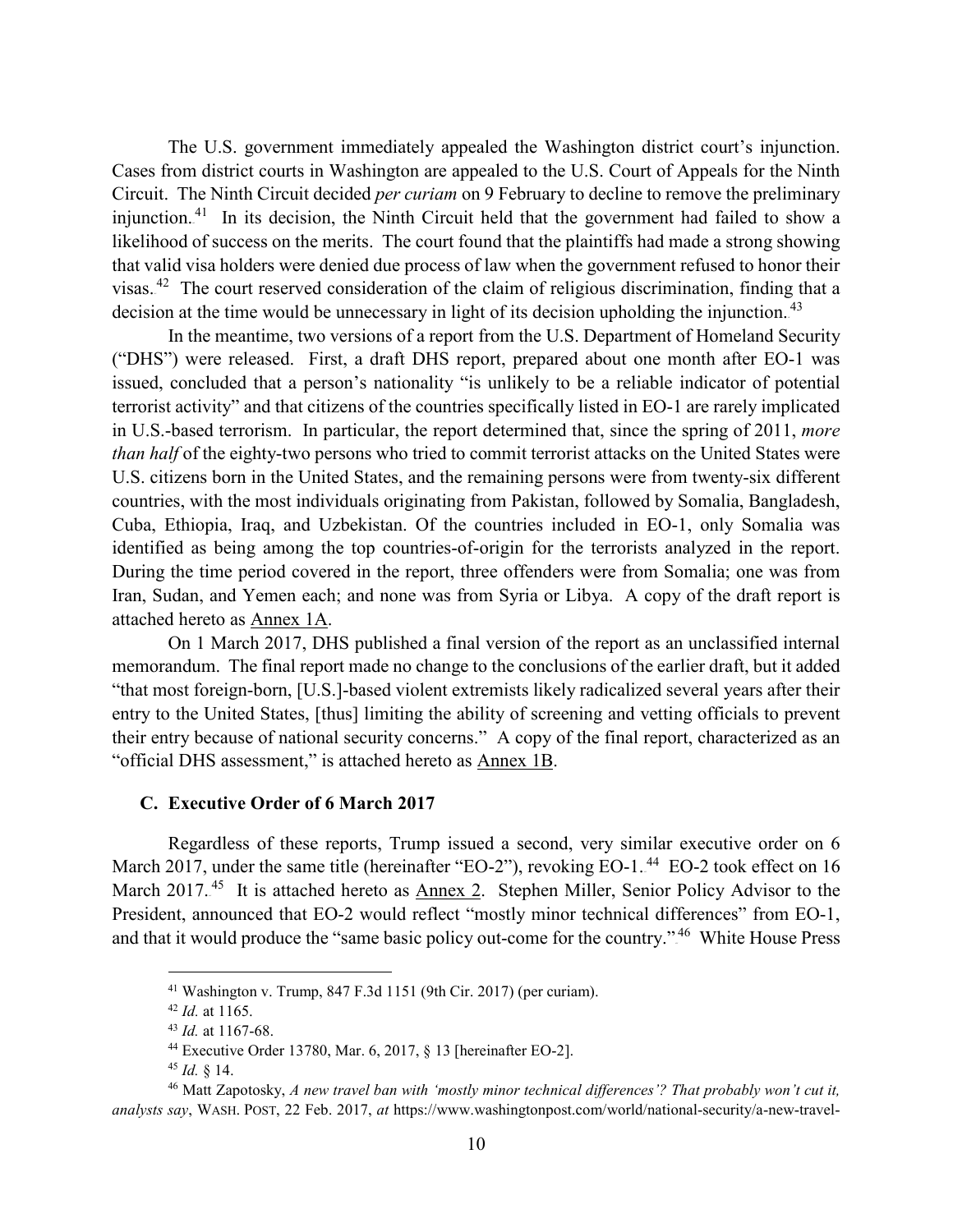Secretary Sean Spicer stated: "The principles of the executive order remain the same."<sup>47</sup> Trump himself, at a rally in Nashville, Tennessee, described EO-2 as "a watered down version of the first order.".<sup>48</sup>

EO-2 maintained the suspension of immigration from all of the countries listed in EO-1 except Iraq. Another significant innovation was the removal of the preference for religious minorities (i.e., non-Muslims). In addition, EO-2 exempted several classes of persons from its suspension, primarily lawful permanent residents, non-visa admittees, dual nationals, foreign nationals granted asylum prior to the entry in force of EO-2, and anyone issued a visa after entry into force of EO-2.

EO-2 also attempted to add a *post hoc* justification for the choice of countries by claiming: "conditions in these countries present heightened threats. Each of these countries is a state sponsor of terrorism, has been significantly compromised by terrorist organizations, or contains active conflict zones." The exemption of Iraq was justified based solely on:

the close cooperative relationship between the United States and the democratically elected Iraqi government, the strong United States diplomatic presence in Iraq, the significant presence of United States forces in Iraq, and Iraq's commitment to combat ISIS justify different treatment for Iraq. In particular, those Iraqi government forces that have fought to regain more than half of the territory previously dominated by ISIS have shown steadfast determination and earned enduring respect as they battle an armed group that is the common enemy of Iraq and the United States. In addition, since Executive Order 13769 was issued, the Iraqi government has expressly undertaken steps to enhance travel documentation, information sharing, and the return of Iraqi nationals subject to final orders of removal. Decisions about issuance of visas or granting admission to Iraqi nationals should be subjected to additional scrutiny to determine if applicants have connections with ISIS or other terrorist organizations, or otherwise pose a risk to either national security or public safety.<sup>49</sup>

EO-2 further attempts to justify the list by the general statement: "Since 2001, hundreds of persons born abroad have been convicted of terrorism-related crimes in the United States."<sup>50</sup> It then mentions "two Iraqi nationals admitted to the United States as refugees" who had years later been sentenced to prison "for multiple terrorism-related offenses," and one former Somalian refugee who, decades after he had been naturalized, was convicted for an attempted terrorist act.<sup>51</sup> Putting aside the fact that EO-2 *exempts* Iraq from the suspension, nothing in the order even

 $\overline{a}$ 

ban-with-mostly-minor-technical-differences-that-probably-wont-cut-it-analysts-say/2017/02/22/8ae9d7e6-f918- 11e6-bf01-d47f8cf9b643\_story.html?utm\_term=.fcaa6c77de48.

<sup>47</sup> White House Press Briefings: Press Gaggle by Sean Spicer, 6 Mar. 2017, *at*  https://www.whitehouse.gov/briefings-statements/press-gaggle-press-secretary-sean-spicer-4/.

<sup>48</sup> Katie Reilly, *Read President Trump's Response to the Travel Ban Ruling: It 'Makes Us Look Weak',* TIME, 16 Mar. 2017, *at* http://time.com/4703622/president-trump-speech-transcript-travel-ban-ruling/.

 $49$  *Id.* § 1(g).

 $50$  *Id.* § 1(h).

<sup>51</sup> *Id.*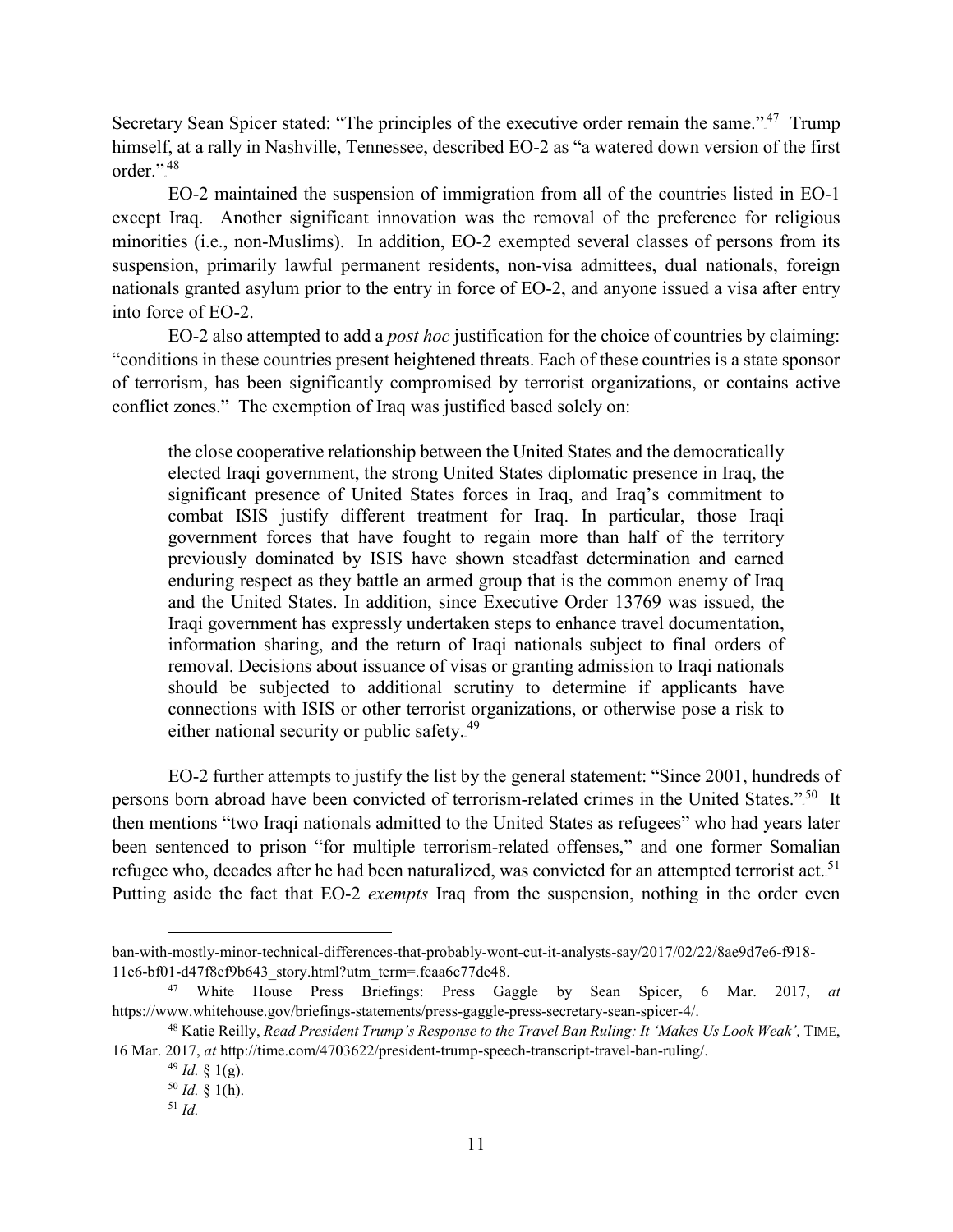remotely demonstrates that the risk of terrorism from the listed countries is actually higher than from unlisted countries. In addition, EO-2 conveniently fails to mention instances of terrorist activity by immigrants from non-listed countries. The order also pointedly gives no statistics on the relative prevalence of terrorism by immigrants versus native-born U.S. citizens. Finally, the purported justification for EO-2 was contradicted by Donald Trump's own website, which continued as late as 28 April 2017 to announce his intention to prevent "Muslim" immigration (a screenshot of that website is attached hereto as Annex 2A).

On 7 March, the state of Hawaii challenged the EO-2 and obtained another preliminary injunction.<sup>52</sup> Nine days later, a federal district court in Maryland issued its own injunction restraining enforcement of EO-2.<sup>53</sup> Meanwhile, the state of Washington, now joined by five other states, amended its complaint to account for the new order.<sup>54</sup> In each case, the plaintiffs prevailed before the district courts in obtaining injunctions to prevent the operation of the suspension. Appeals followed to the U.S. Court of Appeals for the Ninth Circuit (*Washington v. Trump* and *Hawaii v. Trump*) and the U.S. Court of Appeals for the Fourth Circuit *(IRAP v. Trump*).

The Fourth Circuit decided the appeal in *IRAP v. Trump* on 25 May 2017, sitting *en* banc.<sup>55</sup> In its decision, the court affirmed in substantial part the district court's injunction. In the decision, the Chief Judge of the Fourth Circuit, writing for the court, described EO-2 as follows: "[A]n Executive Order that in text speaks with vague words of national security, but in context drips with religious intolerance, animus, and discrimination." After reciting many of Trump's remarks intended to suggest that Islam and Muslims are dangerous and hostile to the United States, and noting the absence of any evidence of a national security purpose, the court held that the plaintiffs had "more than plausibly alleged that EO-2's stated national security interest was provided in bad faith, as a pretext for its religious purpose. And having concluded that the 'facially legitimate' reason proffered by the government is not 'bona fide,' we no longer defer to that reason  $\ldots$ ."<sup>56</sup> In other words, the Fourth Circuit's opinion rested primarily on the conclusion that the EO-2 had no legitimate national security purpose, but that it instead embodied a policy of religious discrimination in violation of the First Amendment to the U.S. Constitution. "The evidence in the record, viewed from the standpoint of the reasonable observer, creates a compelling case that EO-2's primary purpose is religious."<sup>57</sup> Specifically, it enacts "President Trump's desire to exclude Muslims from the United States.".<sup>58</sup>

The Ninth Circuit decided the appeal in *Hawaii v. Trump* on 12 June 2017.<sup>59</sup> In a *per curiam* opinion, it affirmed the preliminary injunction primarily based on its assessment that EO-2's suspension of immigration was not authorized by statute. The President's invocation of

 <sup>52</sup> Hawaii v. Trump, Temporary Restraining Order, Case 17-cv-00050 (D. Haw., 7 Mar. 2017).

<sup>53</sup> International Refugee Assistance Project v. Trump, Memorandum Opinion, Civ. Case TDC-17-0361 (D. Md., 16 Mar. 2017).

<sup>54</sup> Second Amended Complaint for Declaratory and Injunctive Relief, *Washington v. Trump*, Civ. Case No. 2:17-cv-00141-JLR, 13 Mar. 2017.

<sup>55</sup> International Refugee Assistance Project v. Trump, 857 F.3d 554 (4th Cir. 2017) (en banc).

<sup>56</sup> *Id.* at 592.

<sup>57</sup> *Id.* at 594.

<sup>58</sup> *Id.* at 595.

<sup>59</sup> Hawaii v. Trump, 859 F.3d 741 (9th Cir. 2017).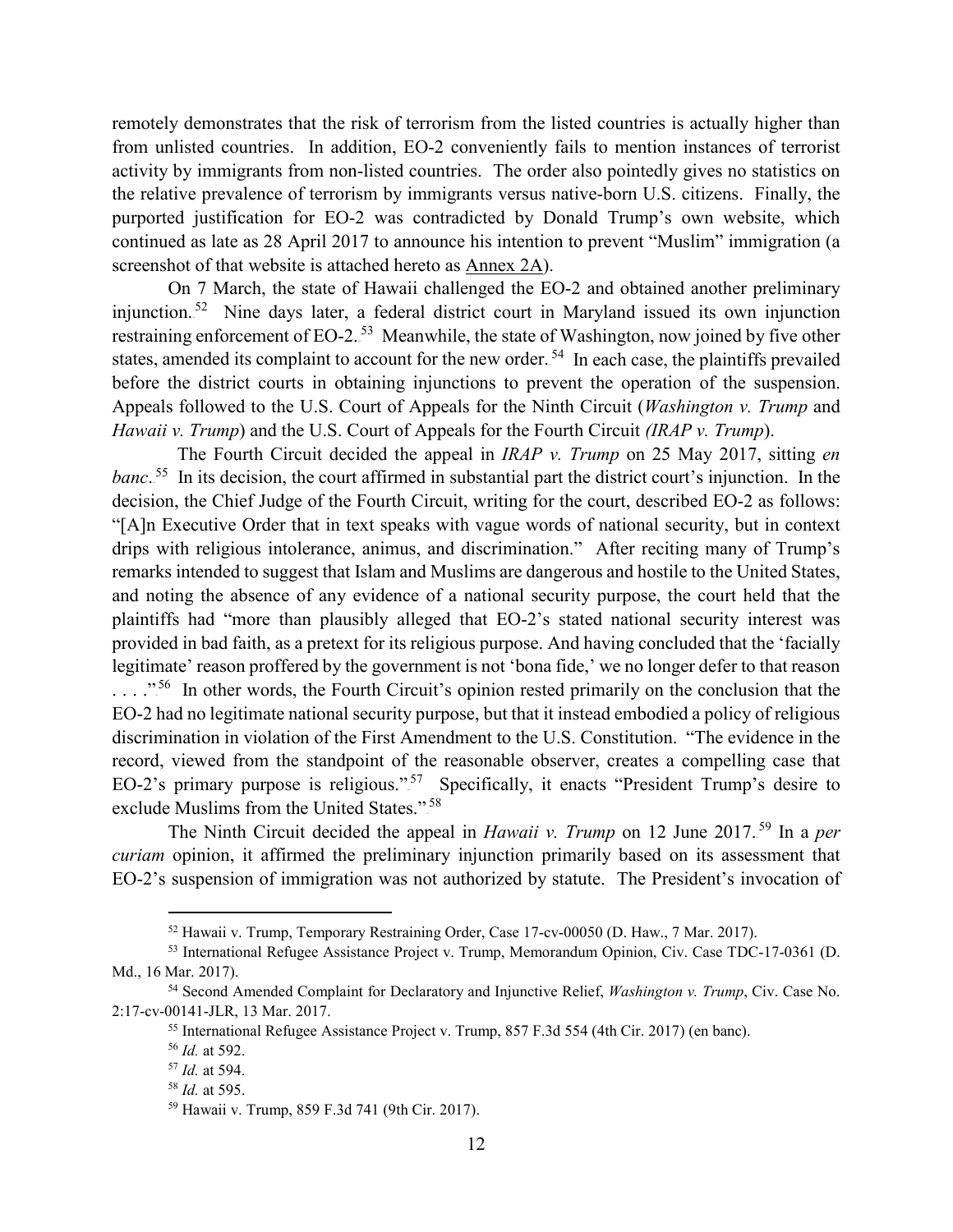national security, the court held, could not support EO-2, because that order "makes no finding that nationality alone renders entry of this broad class of individuals a heightened security risk to the United States." In so holding, the court noted that the national security rationale is inconsistent with the measures adopted:

Indeed, its use of nationality as the sole basis for suspending entry means that nationals without significant ties to the six designated countries, such as those who left as children or those whose nationality is based on parentage alone, should be suspended from entry. Yet, nationals of other countries who do have meaningful ties to the six designated countries—and may be contributing to the very country conditions discussed—fall outside the scope of Section  $2(c)$ .<sup>60</sup>

However, unlike the Fourth Circuit, the Ninth Circuit reserved the question of whether the order constitutes discrimination based on religion.

The U.S. government filed petitions for review of both decisions with the U.S. Supreme Court. In the meantime, the case would have become moot, because the suspension was only to last until 27 April 2017, while the government supposedly formulated and adopted measures to increase the reliability of immigrant screening and vetting. Instead, Trump extended the suspension indefinitely, until a final judicial decision on the case had issued. Trump thus confirmed that the reason for the suspension had nothing to do with reevaluating the immigration vetting procedures for national security purposes, but was instead designed to block the entry of Muslims into the United States.

The Supreme Court granted *certiorari* and consolidated the petitions. In June 2017, it issued an opinion *per curiam*<sup>61</sup> granting the government's applications to temporarily stay the injunctions (and thereby allow the EO-2 to take effect), but only with respect to "foreign nationals who lack any bona fide relationship with a person or entity in the United States." $62$  It otherwise left the injunctions in place pending final consideration of the EO-2.

The Court did not definitively decide the legality or constitutionality of the EO-2, however, because the U.S. government soon requested that the Court defer consideration until a new policy, which was then being drafted, could replace the EO.

## <span id="page-14-0"></span>**D. Proclamation No. 9645 of 24 September 2017**

On 24 September 2017, President Trump issued Presidential Proclamation No. 9645, attached hereto as Annex 3. The choice of Proclamation rather than executive order is primarily a matter of form. The Proclamation differed in some respects from the EO-2, but in substance it differed very little. It made no significant changes to the immigration ban and the list of countries targeted, or the basis on which the countries were targeted. The Proclamation indefinitely suspends entry into the United States of all nationals of Iran (with some exceptions), North Korea, and Syria. It restricts entry of nationals of Chad, Libya, and Yemen that seek immigrant visas and

 <sup>60</sup> *Id.* at 773.

<sup>61</sup> *Trump v. International Refugee Assistance Project* & *Trump v. Hawaii*, 582 U.S. \_\_ (26 June 2017). <sup>62</sup> *Id.* pt. II.B.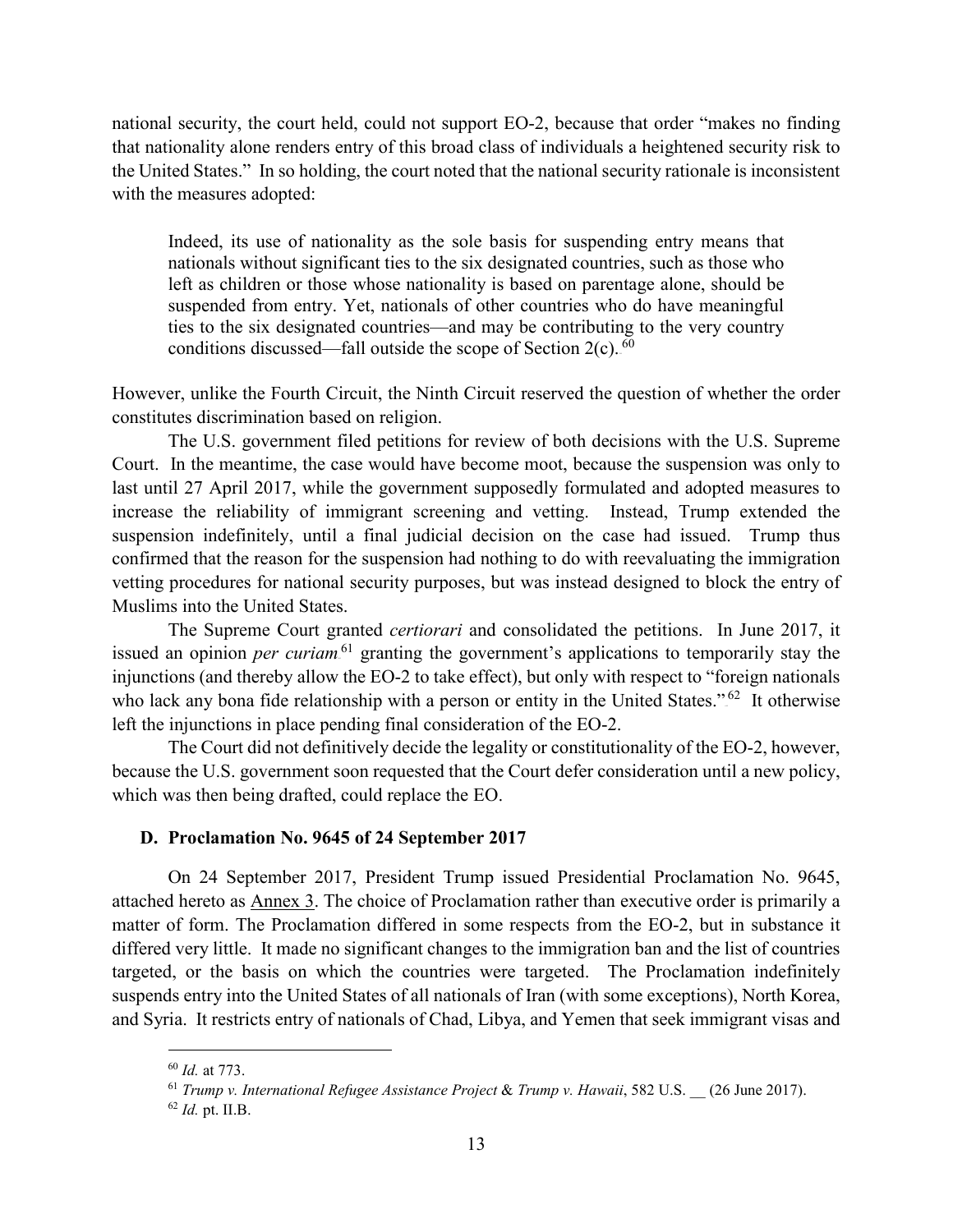nonimmigrant business or tourist visas. The Proclamation suspends entry of nationals of Somalia seeking immigrant visas and mandates additional scrutiny of Somali nationals seeking nonimmigrant visas. Finally, it restricts the entry of certain officials of the Venezuelan government and their families.

Sudanese nationals were no longer categorically denied visas at all. The U.S. government never explained why Sudan had been removed from the Proclamation, despite being designated under U.S. law as a state sponsor of terrorism at the time.<sup>63</sup> When asked by reporters what policies Sudan had altered to merit removal from the suspension list, Trump could not identify any change.<sup>64</sup> Some have hypothesized that the real explanation for Sudan's removal was that the United Arab Emirates, which benefits from Sudanese soldiers fighting in Yemen, persuaded the U.S. government to remove Sudan from the ban.<sup>65</sup> If so, that reason has nothing to do with any risk of terrorism posed by Sudanese citizens.

The Proclamation did differ from the preceding executive orders by trying to justify the choice of targeted countries at greater length, without, however, changing that choice or justification meaningfully. As with EO-2, the Proclamation rested its choice primarily on the alleged inability of the United States to obtain satisfactory evidence that nationals of the targeted countries have legitimate travel documents. The Proclamation assumes that foreign states have an obligation to the United States to screen nationals leaving its territory for risk of terrorist activity. According to the Proclamation: "The United States expects foreign governments to provide the information needed to determine whether individuals seeking benefits under the immigration laws are who they claim to be" and "to provide information about whether persons who seek entry to this country pose national security or public-safety risks." $66$ 

The Proclamation then states that, after a review of various risk factors, the Secretary of Homeland Security "identified 16 countries as being 'inadequate' based on an analysis of their identity-management protocols, information-sharing practices, and risk factors. Thirty-one additional countries were classified 'at risk' of becoming 'inadequate' based on those criteria."<sup>67</sup> Instead, it targets the exact same countries that, *mirabile dictu*, the President targeted in EO-2 before the DHS undertook the alleged comprehensive risk factor analysis. The Proclamation did not identify any of the other ten "inadequate" countries except Chad, North Korea, and Venezuela.<sup>68</sup>

The Proclamation then states that DHS issued a report recommending visa suspension against nationals of those very countries.<sup>69</sup> The Proclamation makes no mention of the DHS

 <sup>63</sup> 31 C.F.R. pts. 538, 596 (2017).

<sup>64</sup> Press Gaggle by President Trump, 27 Sept. 2017, *at* https://www.whitehouse.gov/briefingsstatements/press-gaggle-president-trump/.

<sup>65</sup> Ryan Grim & Alex Emmons, *How Sudan Got Off Donald Trump's Latest Travel Ban List*, THE INTERCEPT, 25 Sept. 2017, *at* https://theintercept.com/2017/09/25/sudan-trump-travel-ban-uae-yemen/.

<sup>66</sup> Proclamation No. 9645 (24 Sept. 2017), § 1(c).

 $67$  *Id.* § 1(e). In other words, the Proclamation declares that over quarter of the world's states are either dangerously irresponsible with regard to their identity management systems, or are "at risk" of becoming so. Nonetheless, the Proclamation does not target the sixteen "inadequate" states. <sup>68</sup> *Id.* § 1(g).

<sup>69</sup> *Id.* § 1(h).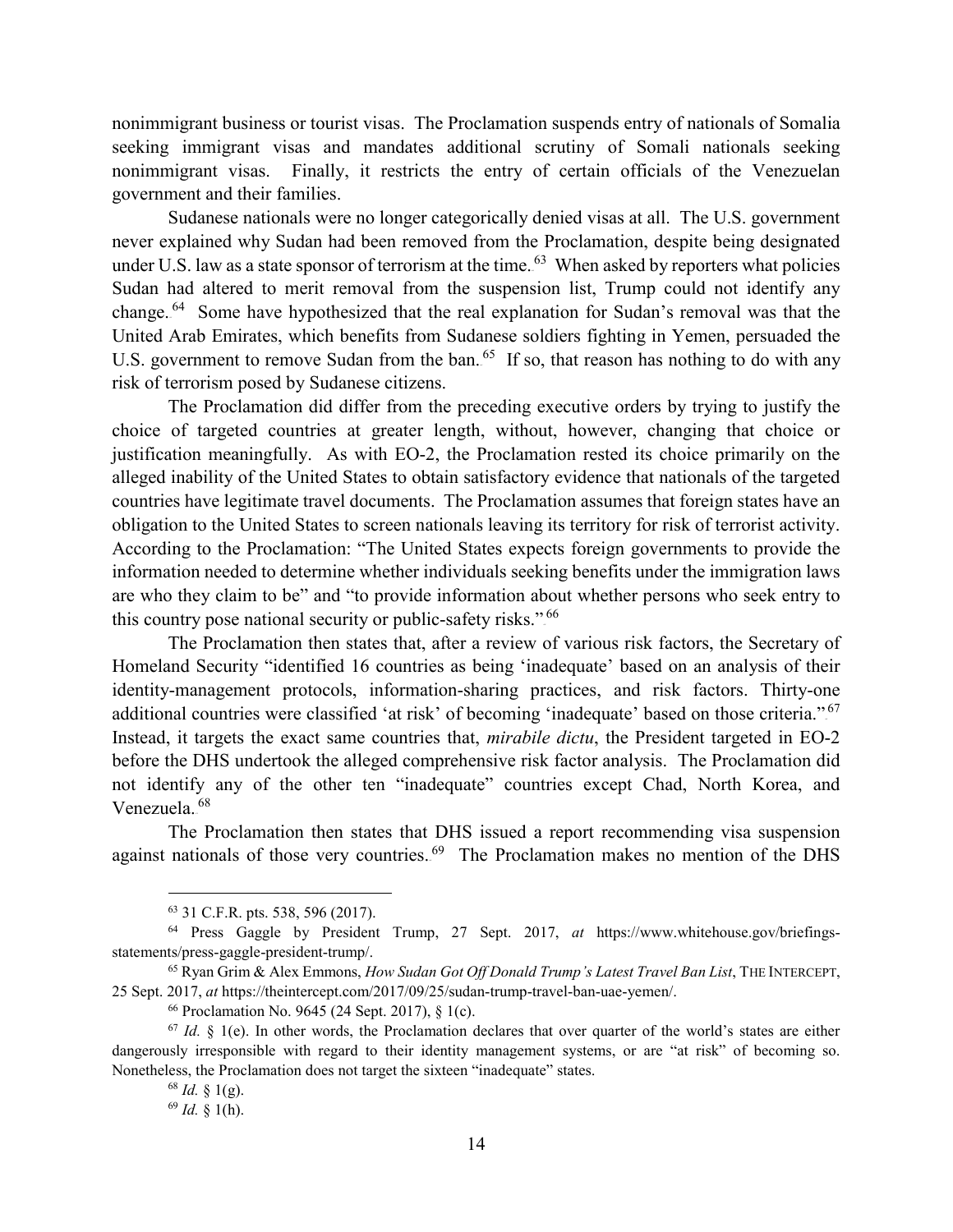official report stating that such suspension would be unlikely to have any effect whatsoever on national security.

Dr. Ismail Elshikh is an American citizen of Egyptian descent whose wife, also an American citizen, is of Syrian descent. Together, they have five children. Dr. Elshikh is the Imam at the Muslim Association of Hawaii and a leader in the Muslim community. Dr. Elshikh's motherin-law lived in Syria at the time of the events described here, and she had last visited his family in the United States in 2005. She had not met two of her grandchildren. In September 2015, Dr. Elshikh's family filed an I-130 petition for an immigrant visa in order to reunite their family with his mother-in-law. The petition was approved in February of 2016, but upon issuance of EO-1 in January of 2017, the family was informed that their application for an immigrant visa was on hold. In March 2017, after EO-1 was enjoined by the courts, Dr. Elshikh's family received notice that his mother-in-law's visa had progressed to the next stage and that she would be interviewed at an overseas embassy. She was eventually allowed to enter the United States with a grant of lawful permanent residence while enforcement of the suspension was enjoined by courts.

However, Dr. Elshikh and his family remain unable to receive visits from other family members in Syria, including four brothers and one sister of Dr. Elshikh's wife. Because Presidential Proclamation No. 9645 suspends the entry of Syrian nationals indefinitely, Dr. Elshikh and his family are uncertain of when they will see these family members again. He and his family are also deeply affected by the message sent by the series of executive orders and the Proclamation issued by President Trump, signaling that members of the Muslim faith and of Syrian descent are not welcome in the United States and are regarded as inferior to Christians.

The same measures have had similar effects on the family lives of members of the Muslim Association of Hawai'i, whose families include nationals of Iran, Libya, Somalia, Syria, and Yemen.

The Proclamation was again challenged in the district courts by Dr. Elshikh, various U.S. states, and others, and it was found unconstitutional or *ultra vires* under the Immigration and Nationality Act. Within a few months, Dr. Elshikh's case, *Hawaii v. Trump*, came to the Ninth Circuit on appeal for the third time. On 22 December, that court held *per curiam* once again that the Proclamation exceeds the President's delegated statutory authority, limited however to "foreign nationals who have a bona fide relationship with a person or entity in the United States."<sup>70</sup> It again declined to rule on the compatibility of the Proclamation with the constitutional prohibition on religious discrimination.

On 8 December 2017, the Fourth Circuit heard arguments about the Proclamation and issued a final *en banc* decision on 15 February 2018.<sup>71</sup> That court found that the Proclamation violated the constitutional prohibition on religious discrimination, just as its predecessor executive orders had, and on the same grounds.

 <sup>70</sup> Hawaii v. Trump, 878 F.3d 662 (9th Cir. 2017).

<sup>71</sup> International Refugee Assistance Project v. Trump, 883 F.3d 233 (4th Cir. 2018).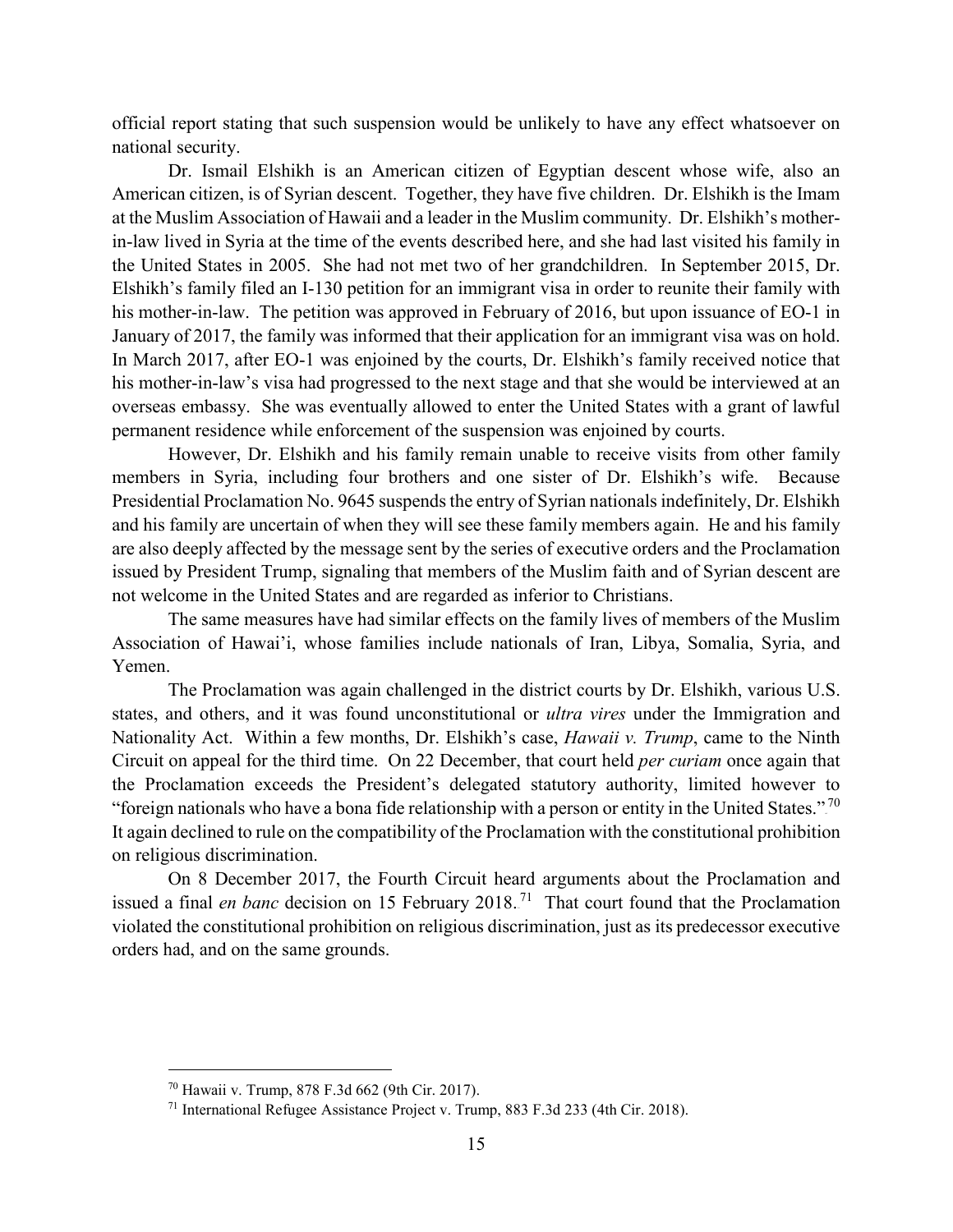#### <span id="page-17-0"></span>**E. U.S. Supreme Court Decision in** *Trump v. Hawaii*

The Supreme Court granted certiorari to the U.S. government on 19 January 2018.<sup>72</sup> During the Court's consideration of the case, the government removed Chad from the list of targeted countries (10 April 2018), allegedly based on "marked improvements" in "identitymanagement and information-sharing practices."<sup>73</sup> In fact, Chad appears to have made no significant changes to its security practices, other than "sharing updated passport exemplars" with the United States and notifying it of lost and stolen passports. Indeed, in the Proclamation lifting the entry restrictions, Trump merely "confirmed that Chad" already shared information about known or suspected terrorists before the restrictions had been adopted.<sup>74</sup>

The Court announced its opinion on 26 June 2018.<sup>75</sup> A copy of that opinion is attached hereto as Annex 4. The Court majority held that the Proclamation was consistent with the "comprehensive delegation" of authority to the President under INA Section 1182(f), and it determined that it was unnecessary to examine the justifications for the Proclamation.<sup>76</sup>

More importantly, the Court rejected the argument that the Proclamation violated the constitutional prohibition on discrimination based on religion. According to the Court, because the Proclamation is "facially neutral toward religion" and invokes "national security,"<sup>77</sup> any actual discriminatory motive or effect is irrelevant.<sup>78</sup> The Court majority conceded that, if the policy is motivated *only* by a discriminatory motive, it is unconstitutional. But it held that it would "uphold the policy so long as it can reasonably be understood to result from a justification independent of unconstitutional grounds."<sup>79</sup> Based on this position, the Court further disregarded all evidence of discriminatory motive by candidate and later President Trump. It focused instead solely on whether, in theory, a U.S. President could have chosen the states targeted in the Proclamation based on a national security rationale.

In undertaking the analysis, the Court focused exclusively on the Proclamation's recitation of steps allegedly undertaken to ascertain the risk of terrorism from the listed countries, without examining the credibility of these claims. It ignored the abundant evidence, including evidence issuing from the government itself, showing that the Proclamation had no rational relationship to national security whatsoever. Instead, relying almost entirely on the President's assurance that he had "a legitimate national security interest" in mind, the Court concluded that the Proclamation could possibly be related to legitimate state interests, and that was enough to overcome the interests

 <sup>72</sup> Trump v. Hawaii, 585 U.S. \_\_, 138 S. Ct. 923 (2018).

<sup>&</sup>lt;sup>73</sup> Presidential Proclamation Maintaining Enhanced Vetting Capabilities and Processes for Detecting Attempted Entry into the United States by Terrorists or Other Public-Safety Threats, 10 Apr. 2018, *at*  https://www.whitehouse.gov/presidential-actions/presidential-Proclamation-maintaining-enhanced-vettingcapabilities-processes-detecting-attempted-entry-united-states-terrorists-public-safety-threats/.

<sup>74</sup> *Id.*

<sup>75</sup> Trump v. Hawaii, 585 U.S. \_\_, 138 S. Ct. 2392 (2018).

<sup>76</sup> *Id.*, slip op. at 13.

<sup>77</sup> *Id.*, slip op. at 20.

<sup>78</sup> *Id.*, slip op. at 32.

<sup>79</sup> *Id.*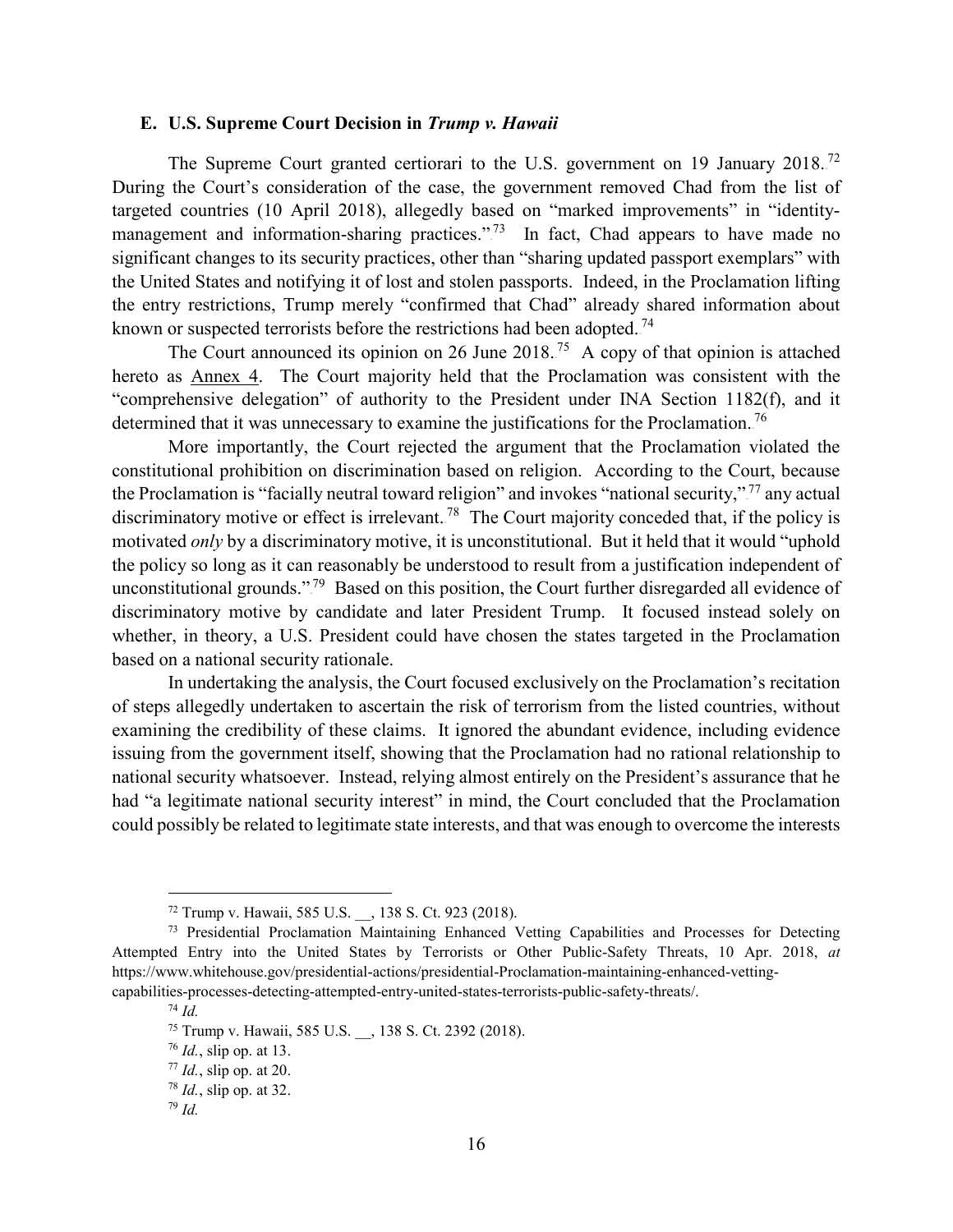of U.S. citizens and residents in their civil rights.<sup>80</sup> The Court chose not to address the issue of national origin discrimination, which is also generally illegal or unconstitutional in the United States. $81$ 

The Court also determined that the Proclamation was not inconsistent with section  $1152(a)(1)(A)$  of the INA, because this provision narrowly addresses the issuance of immigrant visas. Finally, the Court ruled that the Proclamation did not discriminate against Muslims in violation of the First Amendment of the Constitution. Because the Proclamation dealt with matters of national security, the Court afforded great deference to the executive branch and reviewed the Proclamation on the basis of whether it was "plausibly related to the Government's stated objective to protect the country" and its national security.<sup>82</sup> Observing that the Court "hardly ever strikes down a policy as illegitimate under rational basis scrutiny," it upheld the constitutionality and legality of the Proclamation.<sup>83</sup>

As with all previous judicial decisions in the course of this recitation, no court at any stage, including the U.S. Supreme Court, considered the compatibility of the EOs or Proclamation with international human rights law or international refugee law. These obligations were detailed in several *amicus* briefs, but in each case the courts ignored the rights.

### **IV. HUMAN RIGHTS VIOLATIONS**

#### <span id="page-18-1"></span><span id="page-18-0"></span>**A. The Human Right to Freedom from Discrimination**

The Inter-American Commission has repeatedly recognized that the American Declaration on the Rights and Duties of Man "constitutes a source of legal obligation for OAS member states, including those States that are not parties to the American Convention on Human Rights. These obligations are considered to flow from the human rights obligations of Member States under the OAS Charter."<sup>84</sup> The United States ratified the OAS Charter in 1951, and it is therefore bound to respect the rights contained in the American Declaration.<sup>85</sup>

Article II of the American Declaration provides that:

All persons are equal before the law and have the rights and duties established in this Declaration, without distinction as to race, sex, language, creed or any other factor.

According to Article III:

 <sup>80</sup> *Id.*, slip op. at 36.

<sup>81</sup> *See* Fong Yue Ting v. United States, 149 U.S. 698 (1893) (holding that aliens are entitled to equal protection of the laws under the Constitution's Fifth Amendment regardless of national origin); 42 U.S.C. § 2000d (prohibiting discrimination "on ground of race, color, or national origin" in "any program or activity receiving Federal financial assistance.").

<sup>82</sup> *Id.* at 32.

<sup>83</sup> *Id.* at 33-39.

<sup>84</sup> *See, e.g.*, *Jessica Lenahan (Gonzales) v. United States*, Inter-American Comm'n on Hum. Rts., Rep. No. 80/11 (Merits), Case 12.626, para. 115 (21 July 2011).

<sup>85</sup> *See, e.g*., *Djamel Ameziane v. United States*, Report No. 17/12 (Admissibility), Petition 900-08, para. 27.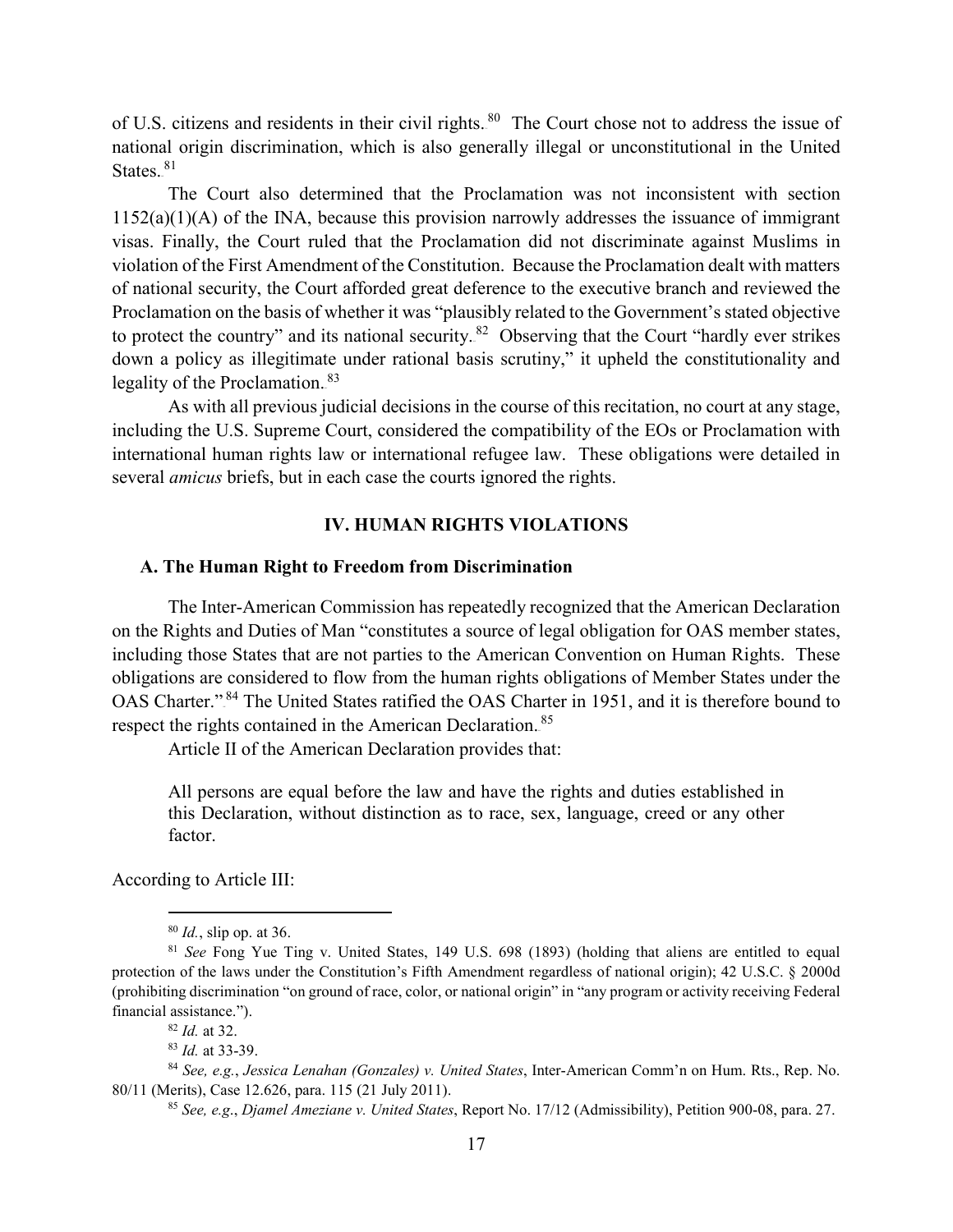Every person has the right freely to profess a religious faith, and to manifest and practice it both in public and in private.

The right to equality before the law and to nondiscrimination contained in Article II has been recognized as "a fundamental principle of the inter-American system of human rights" and the "backbone of the universal and regional systems for the protection of human rights.".<sup>86</sup> This means that the state has

the obligation to adopt the measures necessary to recognize and guarantee the effective equality of all persons before the law; to abstain from introducing in their legal framework regulations that are discriminatory towards certain groups either in their face or in practice; and to combat discriminatory practices. The Commission has underscored that laws and policies should be examined to ensure that they comply with the principles of equality and non-discrimination; an analysis that should assess their potential discriminatory impact, even when their formulation or wording appears neutral, or they apply without textual distinctions. 87

The right to nondiscrimination applies in the context of state criteria for aliens seeking to enter their territories. The Commission has recognized the right of states to control the entry, residence, and expulsion of removable aliens; however, state actions in this regard must be consistent with certain protections inherent in democratic societies.<sup>88</sup> This includes the principle of nondiscrimination. In the *Haitian Interdiction Case*, the Commission found a violation of Article II of the Declaration when the United States intercepted boats carrying Haitian asylumseekers and returned them to Haiti. The evidence indicated that boats carrying asylum-seekers from Cuba were admitted to the United States, and that asylum was granted to nationals of other countries at a significantly higher rate than it was granted to Haitians.<sup>89</sup>

The Commission has also determined that

the jurisprudence of other international supervisory bodies can provide constructive insights into the interpretation and application of rights that are common to regional and international human rights systems. Therefore, it is wholly appropriate and established practice for the IACHR to consider authorities originating from the European Court, the U.N. Human Rights Committee, or similar other international instances, to the extent the decisions are relevant to the obligations owed by the State to the alleged victims. $^{90}$ 

 <sup>86</sup> *See, e.g*., *Lenahan (Gonzales) v. United States*, *supra* note 84, para. 107.

<sup>87</sup> *Id.* para. 109; *see also* Undocumented Migrant Workers (United States), Inter-American Comm'n on Hum. Rts., Rep. No. 50/16 (Merits and Pub.), Case 12.834, para.73 (30 Nov. 2016).

<sup>88</sup> *See, e.g.,* Hugo Armendariz v. United States, Report No. 81/10, para. 41.

<sup>89</sup> Haitian Interdiction Case (United States), Report No. 51/96 (Merits), Case 10.675, paras. 175-78 (13 Mar. 1997).

<sup>90</sup> *See, e.g,*, Wayne Smith & Hugo Armendariz v. United States, Inter-American Comm'n on Hum. Rts., Rep. No. 81/10 (Publication of Merits), Case 12.562, para. 4 (12 July 2010); Mary and Carrie Dann v. United States, Inter-American Comm'n on Hum. Rts., Rep. No. 75/02 (Merits), Case 11.140 paras. 96-97 (27 Dec. 2002).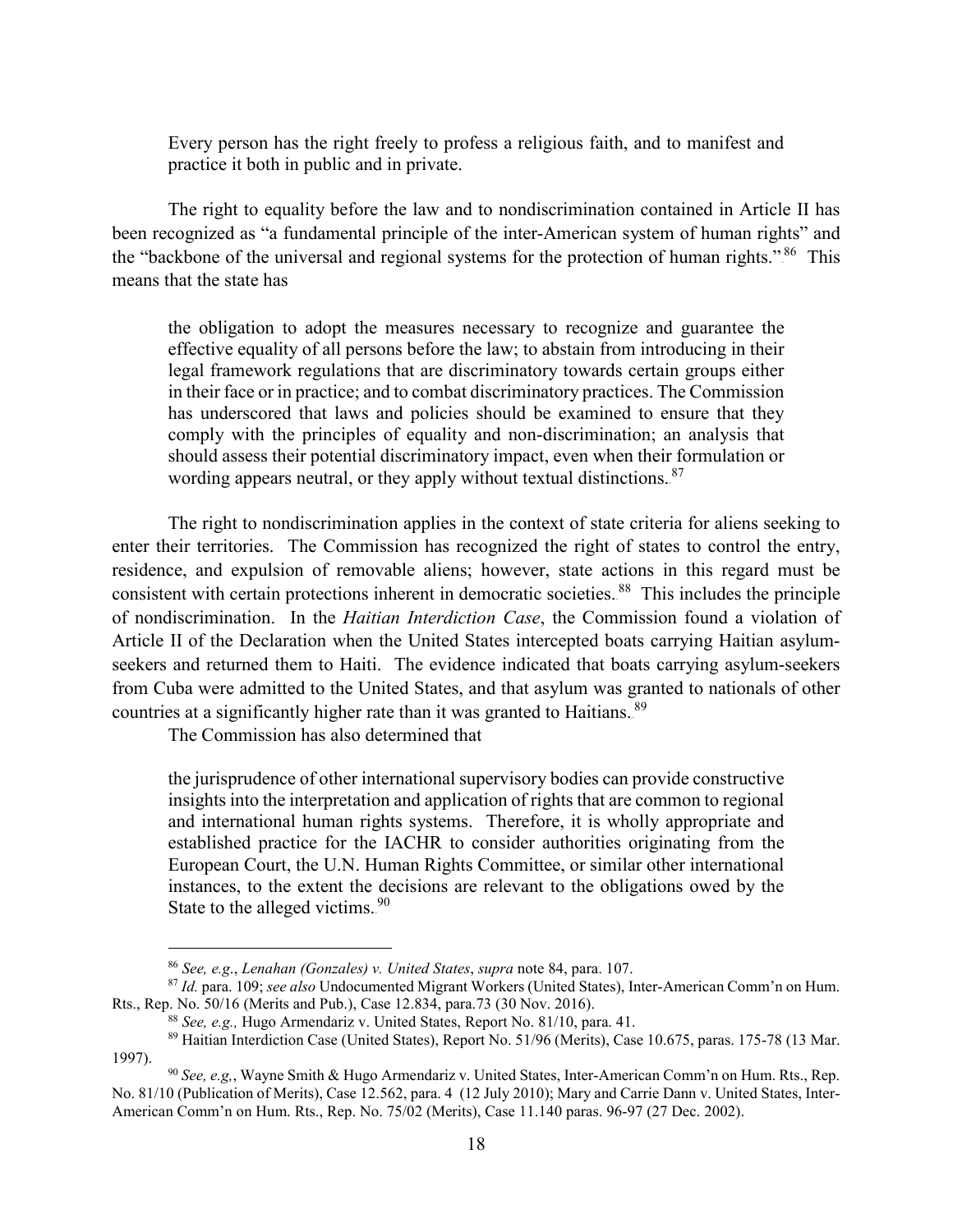The Commission may wish to consider other sources of international human rights law binding upon the respondent state in its recommendations. The United States supported the Universal Declaration of Human Rights ("UHDR") and has been bound by the International Covenant on Civil and Political Rights ("ICCPR") since its ratification of the treaty in 1992.<sup>91</sup> Articles 2 and 7 of the UDHR include prohibitions on discrimination and a requirement of equal protection of the law on similar terms to the ADHR.<sup>92</sup> Article 2 of the ICCPR states in relevant part:

1. Each State Party to the present Covenant undertakes to respect and to ensure to all individuals within its territory and subject to its jurisdiction the rights recognized in the present Covenant, without distinction of any kind, such as race, colour, sex, language, *religion*, political or other opinion, *national or social origin*, property, birth or other status.

3. Each State Party to the present Covenant undertakes:

. . .

(*a*) To ensure that any person whose rights or freedoms as herein recognized are violated shall have an effective remedy, notwithstanding that the violation has been committed by persons acting in an official capacity;

(*b*) To ensure that any person claiming such a remedy shall have his right thereto determined by competent judicial, administrative or legislative authorities, or by any other competent authority provided for by the legal system of the State, and to develop the possibilities of judicial remedy;

(*c*) To ensure that the competent authorities shall enforce such remedies when granted.<sup>93</sup>

The United Nations Human Rights Committee ("HRC") is charged by the ICCPR to monitor implementation by state parties and to issue guidance on the ICCPR's proper interpretation. The HRC interprets Article 2 to prohibit "any distinction, exclusion, restriction or preference which is based on" a prohibited ground, and which has "the purpose or effect of nullifying or impairing the recognition, enjoyment or exercise by all persons, on an equal footing."<sup>94</sup> To justify a derogation from the nondiscrimination (or any other human rights) duty, a measure must pursue a legitimate aim and be proportionate to that aim.<sup>95</sup> A "proportionate" measure is one effective at achieving the aim and narrowly tailored (or "necessary") to it.<sup>96</sup>

More generally, Article 26 of the ICCPR prohibits discrimination in any government measure, regardless of whether the measure violates a Covenant right:

 <sup>91</sup> 138 Cong. Rec. S4781-01 (daily ed., 2 Apr. 1992).

<sup>92</sup> Universal Declaration of Human Rights, G.A. Res. 217A(III), U.N. Doc. A/810, at 71 (1948) [hereafter UDHR].

<sup>93</sup> ICCPR, art. 2 (emphasis added).

<sup>94</sup> Human Rights Committee, General Comment No. 18, para. 6, U.N. Doc. HRI/GEN/1Rev.1 at 26 (1994).

<sup>95</sup> Committee on the Elimination of Racial Discrimination, General Recommendation No. 30, para. 4, 64th Sess., U.N. Doc. CERD/C/64/Misc.11/rev.3 (2004).

<sup>96</sup> *See* AARON XAVIER FELLMETH, PARADIGMS OF INTERNATIONAL HUMAN RIGHTS LAW 119-21 (2016).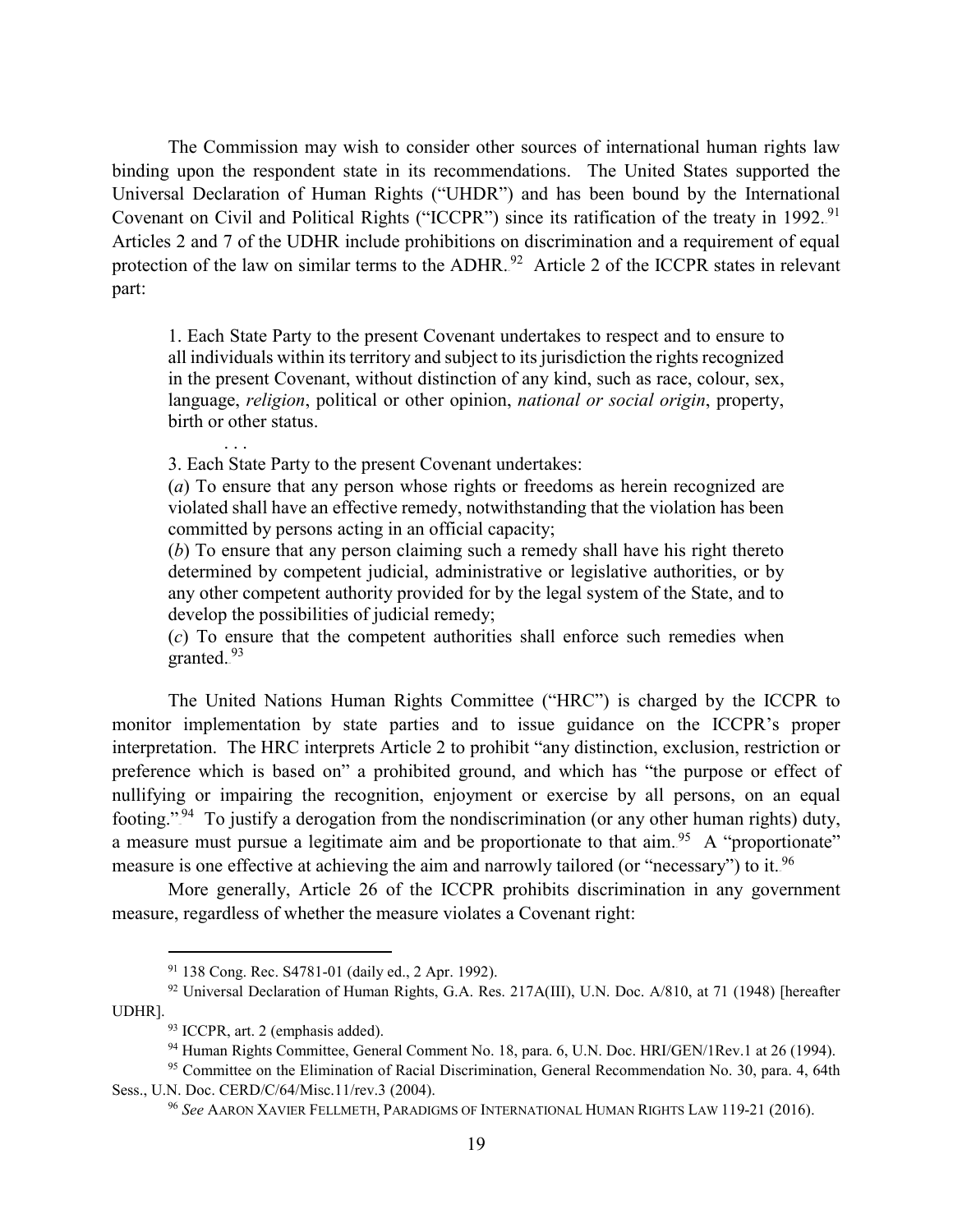All persons are equal before the law and are entitled without any discrimination to the equal protection of the law. In this respect, the law shall prohibit any discrimination and guarantee to all persons equal and effective protection against discrimination on any ground such as race, colour, sex, language, religion, political or other opinion, national or social origin, property, birth or other status.

As interpreted by the HRC and consistent with its wording, this provision "prohibits discrimination in law or fact in any field regulated" by the government. Notably, unlike ICCPR Article 2, the equal protection provisions of ICCPR Article 26 lack Article 2's limitation to "all individuals within [the state party's] territory and subject to its jurisdiction." According to its plain terms, it thus prohibits the state to discriminate with respect to alien refugees and visa applicants not within the state's territory or subject to its jurisdiction.

The International Convention on the Elimination of All Forms of Racial Discrimination ("CERD").<sup>97</sup> also bars discrimination based on national origin. The United States has been a party to the CERD since 1994. Under Article 2, paragraph (1)(a) of the CERD, each state party commits to refraining from and prohibiting all forms of racial discrimination, and each further undertakes "to engage in no act or practice of racial discrimination . . . and to ensure that all public authorities and public institutions, national and local, shall act in conformity with this obligation." CERD defines "racial discrimination" to include distinctions and restrictions based on national origin in article 1(1). With regard to immigration practices, CERD makes clear in Article 1(3) that states are free to adopt only such "nationality, citizenship or naturalization" policies that "do not discriminate against any particular nationality." Like the nondiscrimination provisions of ICCPR Article 26, CERD Article 2 does not specifically limit its application to citizens or resident noncitizens. While CERD does not speak specifically to restrictions on entry of nonresident aliens, the general language of CERD Article 5 expresses a clear intention that discrimination based on race or national origin should be eliminated from all areas of government activity: "States Parties undertake to prohibit and to eliminate racial discrimination *in all its forms* . . . without distinction as to race, colour, or national or ethnic origin ...." (emphasis added). National origin discrimination in immigration policy is one such prohibited form.

In the present case, the policy of the United States as announced in Proclamation No. 9645, which excludes individuals from the United States on the basis of their religion and national origin, violates the rights of Dr. Elshikh and his family, as well as members of the Muslim Association of Hawaii, to be free from discrimination as established in Article II of the Declaration, as well as the ICCPR and CERD. The evidence demonstrates that the Proclamation was the latest of several attempts of President Trump to institute a "Muslim ban," prohibiting entry to the United States to a group of people based on their religion and national origin.

The fact that the Proclamation does not bar entry to all foreign nationals from Muslim countries or to all Muslims generally does not negate its discriminatory animus. Instead, the statements and actions of President Trump prior and subsequent to his assumption of office signal

 $97$  International Convention on the Elimination of All Forms of Racial Discrimination, G.A. Res 2106(XX), 21 Dec. 1965, 660 U.N.T.S. 195.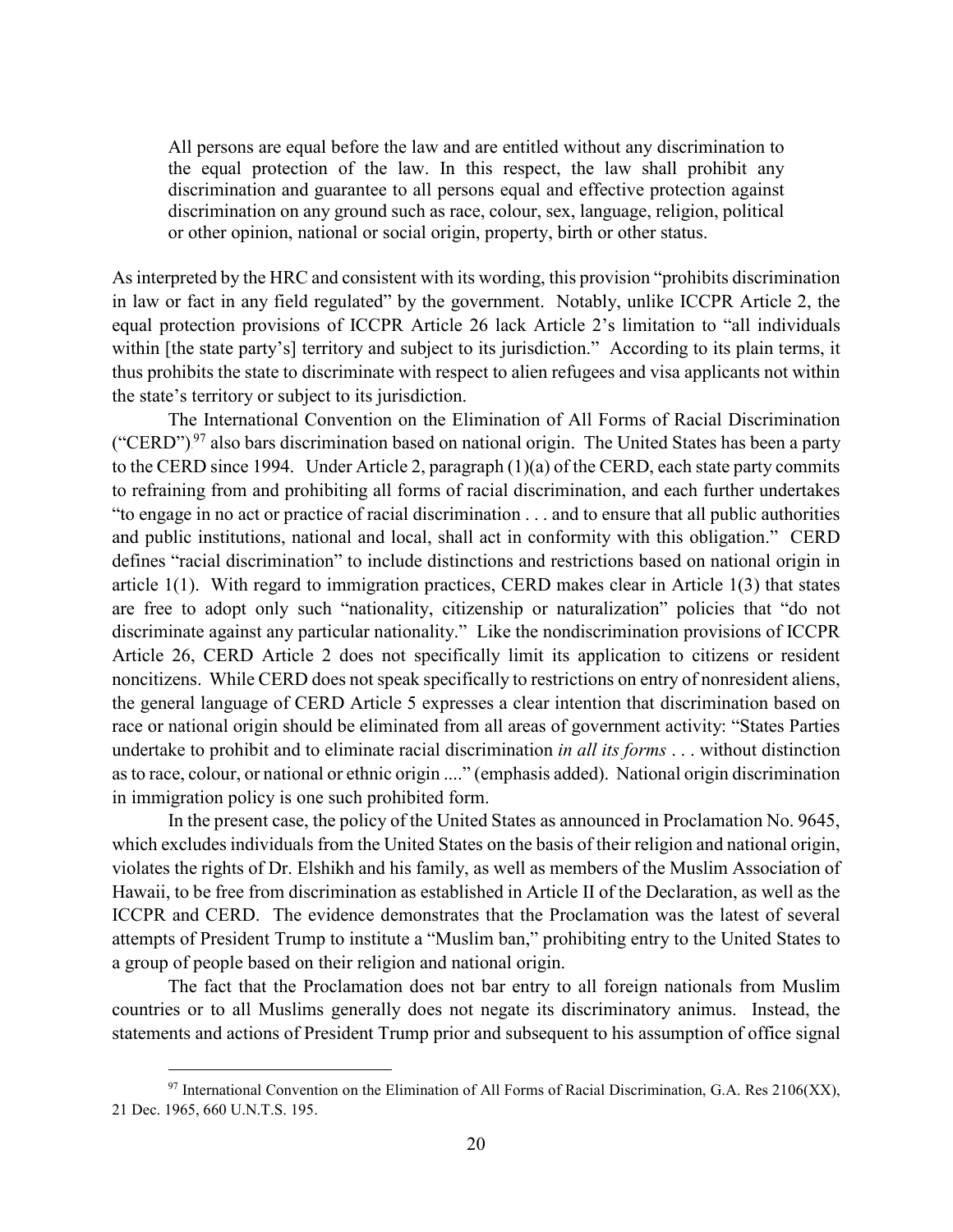that the Proclamation was crafted to fit the broad discretion afforded to the President by INA Section 1182(f) and to prompt deference by the courts. In light of these developments, the Commission itself has expressed concern that EO-1 and EO-2 "represent a policy designed to stigmatize and criminalize migrants or anyone perceived as a migrant," as well as those perceived to be Muslims.<sup>98</sup>

Section 3(c) of EO-1 categorically suspended the issuance of visas to applicants and nullified valid visas from seven specified Muslim countries. Section 1(f) of EO-2 similarly applied to six of the seven Muslim countries designated in EO-1, but removed Iraq from the general suspension because, although Iraq remained an active combat zone and country in which terrorist groups were highly active, EO-2 claimed that the concerns were alleviated because the United States had a "close cooperative relationship" with the Iraqi government. The 2017 Proclamation suspends most or all types of visas in Section 2 to seven listed Muslim countries. As such, both orders and the Proclamation make an explicit distinction based on national origin that, unless necessary and proportionate to a legitimate government aim, violates U.S. obligations under international law.

In addition, every one of the designated countries in both EO-1 and EO-2 has a population that is overwhelmingly Muslim, and neither order suspends entry from any state with a non-Muslim majority. EO-1 specifically instructed government officials to discriminate based on "minority" religious status. Because only non-Muslims could benefit from this preference, it discriminated explicitly based on religion. EO-2 and the Proclamation both omitted this preference. Not by coincidence, the Proclamation merely retains the ban on the Muslim countries in the EO-2, but adds *dicis causa* a suspension of entry from North Korea, and of certain officials of the Venezuelan government. In addition, the Proclamation adds Chad, another predominantly Muslim country, to the list of countries subject to the suspension of entry.

The addition of one non-Muslim country was intended to hide the discriminatory purpose of the ban. Although North Korea is not a predominantly Muslim country, the United States has never granted more than an insignificant number of visa applications from North Koreans since the Korean War. From 2010 to 2016, for example, the United States issued an average of only six immigrant and 79 nonimmigrant visas to North Koreans per year.<sup>99</sup> As one expert on North Korea wrote: the Trump Administration "should have checked if there is North Korean immigration before they banned it.... Why are you banning something that doesn't exist?".<sup>100</sup> Of those few North Korean immigrants or nonimmigrant visa holders in the United States, the government was unable to identify a single North Korean citizen who has ever been arrested for or convicted of terrorist acts. There is, in short, no reason to believe that a suspension on immigration from North Korea served any national security purpose whatsoever. Moreover, no Venezuelan government

 <sup>98</sup> *IACHR Expresses Concern in Executive Orders on Immigration and Refugees in the United States*, 1 Feb. 2017.

<sup>99</sup> Data compiled from U.S. Department of State, Annual Report of the Visa Office, for the years 2010 to 2018, Tables III and XVII, *available at* https://travel.state.gov/content/travel/en/legal/visa-law0/visa-statistics/annualreports.html.

<sup>100</sup> *See* Emily Rauhala, *Almost no North Koreans travel to the U.S., so why ban them?*, WASH. POST, Sept. 25, 2017, *at* https://www.washingtonpost.com/world/almost-no-north-koreans-travel-to-the-us-so-why-banthem/2017/09/25/822ac340-a19c-11e7-8c37-e1d99ad6aa22\_story.html?utm\_term=.8c36760cea77*.*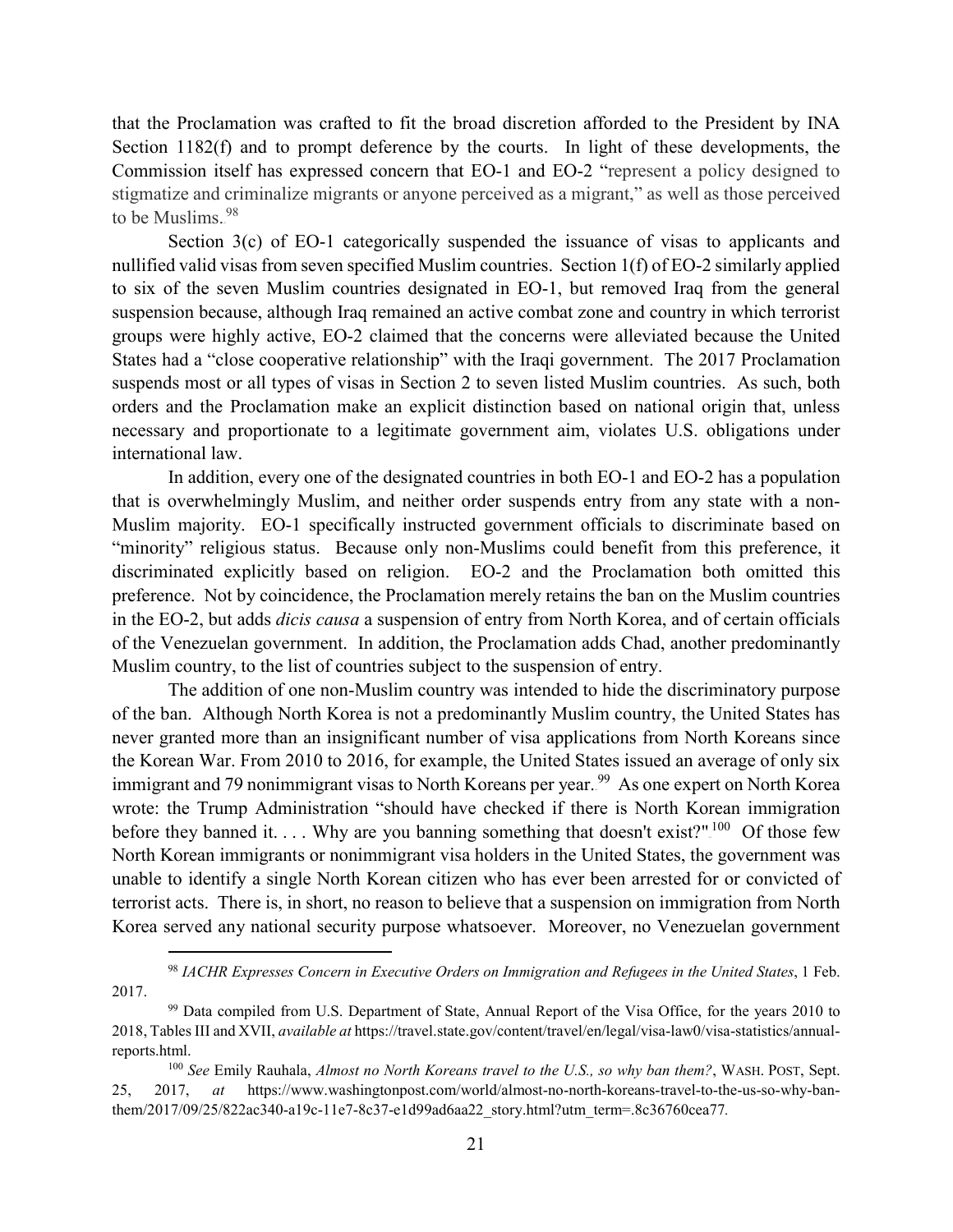official has ever committed an act of terrorism in the United States, and nothing in the Proclamation suggests or offers the slightest evidence that this group poses a risk of committing acts of terrorism in the United States. The addition of these two non-Muslim countries to a Proclamation allegedly concerned with terrorism was intended solely to disguise the religious discrimination that U.S. courts found evident in EO-1 and EO-2, which were confined to Muslim countries.

The Proclamation thereby makes a distinction based on religion. This distinction is not incidental, but intentional. As the history recounted in Section III indicates, Donald Trump campaigned on a platform of overt discrimination against Muslims. He made plain after the election, and indeed upon the signing of EO-1 and thereafter, that such discrimination was his intention. Distinctions based on religion violate international human rights law, unless necessary and proportionate for achieving a legitimate government purpose. The facts demonstrate clearly that the purpose of the executive orders and 2017 Proclamation is to effectuate a policy of discrimination against Muslims. No international human rights authority has ever upheld discrimination based on hostility to or fear of a religion as a legitimate aim of government.<sup>101</sup> Therefore, the Proclamation violates the human rights of all persons subject to the suspension, including Dr. Elshikh and the Muslim Association of Hawai'i.

As the titles of the executive orders and Proclamation announce, the U.S. government alleges that the purpose of the policy is to enhance national security by targeting countries whose citizens pose a high risk of terrorism. The 2017 Proclamation in particular purports to be based on a review of state practices in passport control and intelligence sharing relevant to U.S. national security. The promotion of national security would plainly be a legitimate goal under international human rights law. However, the purpose of the Proclamation is not the promotion of national security. The national security review allegedly conducted by the U.S. government prior to issuance of the Proclamation supported suspensions of entry from *nearly all the same Muslim countries* targeted in EO-1 and EO-2. Yet, the executive orders were adopted before any national security analysis had been conducted. It is therefore extremely unlikely that the choice of countries is based on the alleged national security review, unless purely by coincidence the same Muslim countries identified in EO-1 are the countries whose citizens pose the greatest risk of terrorism (which, as will be discussed, is not the case).

Even assuming *arguendo* that the protection of national security was the aim of the 2017 Proclamation, the Proclamation nonetheless violates the right against discrimination because the measures adopted in the Proclamation have no reasonable relationship to U.S. national security. The measure is therefore disproportionate to its stated aim.

The reason for the original immigration suspension in January 2017, described in Section 1 of EO-1, is that the suspended countries are known to sponsor terrorism or are areas in which conflicts or heightened terrorist activity is occurring. The 2017 Proclamation switched rationales and attempted to justify its choice of suspended countries based on ostensibly neutral criteria: first,

 <sup>101</sup> Indeed, ICCPR Article 20 forbids even advocating racial or religious hatred, and CERD Article 4(a) prohibits the dissemination of ideas based on racial (including national origin) hatred or intended to incite discrimination based on race or national origin. *A fortiori*, a state may not adopt discriminatory government policies motivated by such hatred.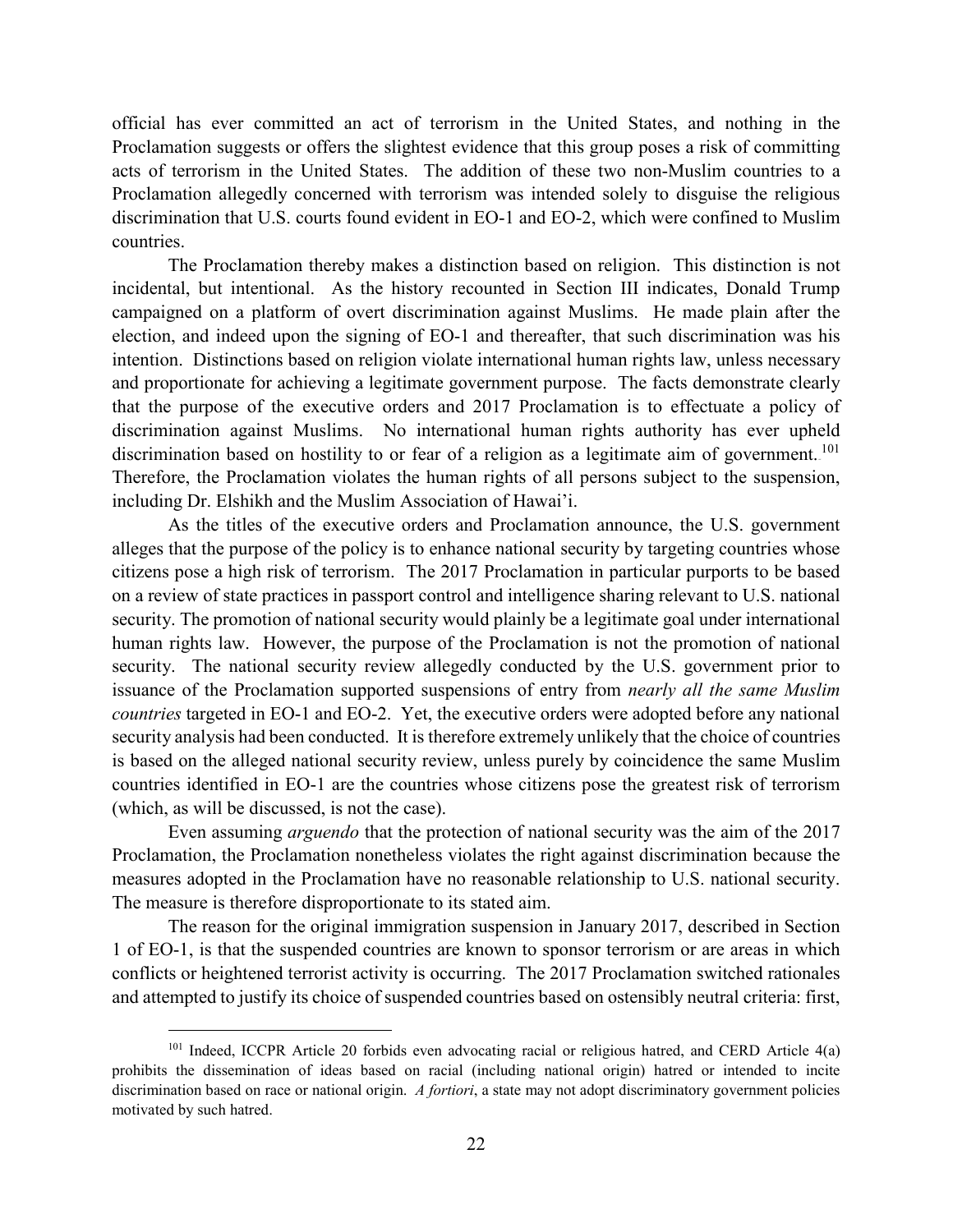the presence of a civil conflict or active terrorist groups in the country, and second, the failure of the government of each country to adequately monitor the identity of its citizens and share information about potential identity fraud with the U.S. government. President Trump claimed that the Proclamation was based on "a worldwide review," conducted by the Secretary of Homeland Security, "of whether, and if so what, additional information would be needed from each foreign country to assess adequately whether their nationals seeking to enter the United States poses a security or safety threat." The Secretary allegedly developed "a comprehensive set of criteria" for information sharing and "determined that a small number of countries," by coincidence the very same ones listed in the EO-2 but not EO-1, "remain deficient . . . with respect to their identity-management and information-sharing capabilities, protocols, and practices."

According to EO-2, being designated a state sponsor of terrorism, having the presence of terrorist organizations, or containing active conflict zones "diminishes the foreign government's willingness or ability to share or validate important information about individuals seeking to travel to the United States." $^{102}$  EO-2 further stated: "Moreover, the significant presence in each of these countries of terrorist organizations, their members, and others exposed to those organizations increases the chance that conditions will be exploited to enable terrorist operatives or sympathizers to travel to the United States.".<sup>103</sup> The Proclamation adopts the same reasoning. According to the Proclamation, the intelligence-sharing criterion is important because "[i]nformation-sharing and identity-management protocols and practices of foreign governments are important for the effectiveness of the screening and vetting protocols and procedures of the United States."<sup>104</sup> The choice of states is allegedly based on, "in particular, on identity management, security and publicsafety threats, and national security risks.".<sup>105</sup>

In fact, neither the executive orders nor the Proclamation designate countries based on any actual risk to national security or public safety. The alleged criteria used to designate countries are so unrelated to the alleged goals that they qualify as merely arbitrary.

First, with respect to refugees, the rationale is inherently nonsensical. Countries in which conflict and terrorism proliferate are precisely those from which refugees tend to flee. Therefore, allowing states to suspend refugee admissions *ad liberum* from countries suffering from civil conflict or terrorist activity would effectively annul the greater part of international refugee law. For obvious reasons, the Refugee Convention does not authorize states to discriminate based on national origin in admitting refugees merely because refugees are fleeing volatile political or military situations in their home countries.

With respect to visa applicants more generally, the proffered explanation cannot be accurate, because the U.S. government policy did not seek the suspension of immigrant and nonimmigrant visas or applications from many countries with such conflicts, such as Afghanistan, the Democratic Republic of Congo, Israel, or Turkey; or in which terrorist organizations are active, such as Afghanistan, Egypt, Israel, Pakistan, or the Philippines. Moreover, the Proclamation excludes Iraq, despite the fact that Iraq was both an active conflict zone at the time and seriously

 $102$  EO-2, § 1(d).

<sup>103</sup> *Id.*

 $104$  Proclamation, § 1(b).

<sup>105</sup> *Id.* § 1(d).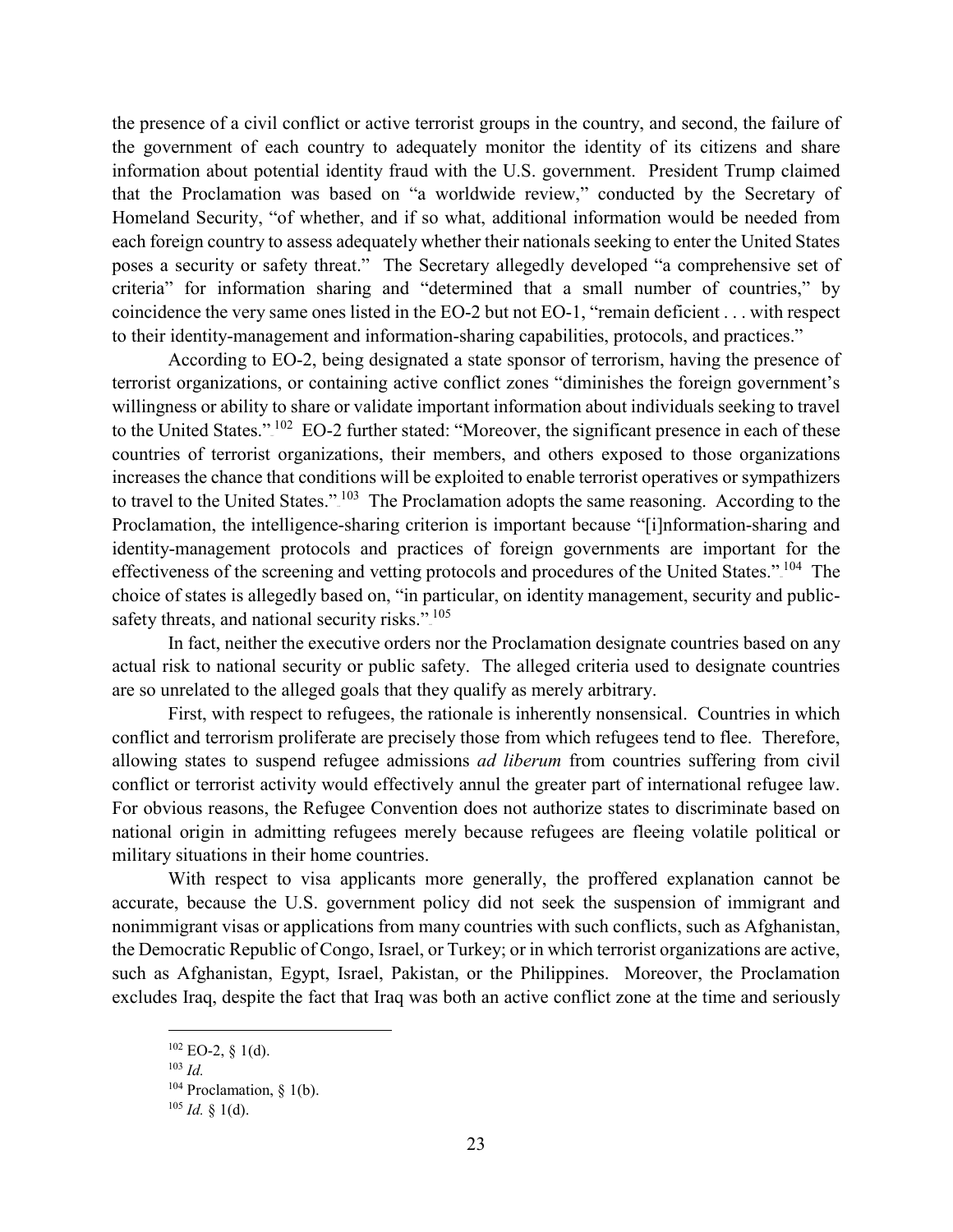compromised by the terrorist organizations, including ISIS, Hizballah and Hamas, at the time the Proclamation was issued. <sup>106</sup> The alleged rationale for the exclusion was that Iraq is committed to fighting terrorism. However, the same applies to Syria, which is committed to fighting ISIS. Indeed, Iran, which is included in the Proclamation, is not even alleged to have active terrorist cells or an internal conflict. Ironically, the sole justification for including Iran appears to be alleged Iranian support for terrorism *in Iraq*, and yet Iraq is excluded from the Proclamation.<sup>107</sup> It is therefore unclear why visas issued to nationals of Iran should be treated as presenting a greater risk of terrorism in the United States than visas issued to persons presenting themselves as Iraqis. In summary, it is entirely implausible that the criteria stated in the Proclamation are the ones used by the U.S. government to select the countries to be targeted for suspensions of entry.

Regarding information-sharing about terrorist threats, on which the Proclamation bases the remainder of its justification, that rationale is no more rational or credible. It is not rational, because information-sharing by foreign countries is not an important basis for national security decisions by any country in the world, including the United States, for determining which individuals are actual or potential terrorists. The importance of information sharing, according to the Proclamation, rests primarily on notifications to the United States of passports lost, stolen, or forged in the country. However, the petitioners are aware of no evidence, and the U.S. government has offered none, of any positive correlation between such notifications and terrorist activity. Potential terrorists can and do enter the United States on a perfectly valid passport.

It is not credible, because there are countries not included in the list that almost certainly do not have "information-sharing capabilities, protocols, and practices" that give the United States any non-trivial assurance that their nationals who apply for U.S. visas are not a threat to national security or public safety. There are many other areas of the world in which terrorism is common (indeed, more prevalent than the designated countries) and ongoing conflicts are occurring, such as Afghanistan, Pakistan, Nigeria, India, and Egypt, yet the measures do not apply to these countries. As such, the suspension would be entirely ineffective in protecting the United States against terrorism in any case. There is also no reason to believe, and the Trump Administration

 <sup>106</sup> EO-2, § 1(g). EO-2's explanation for Iraq's different treatment, based on the Iraqi government's commitment to fighting ISIS and "steps to enhance travel documentation, information sharing, and the return of Iraqi nationals subject to final orders of removal," is disingenuous at best. If government commitment to fighting terrorism were so important, the U.S. government would never have suspended visa issuance to citizens of Chad, which experts in national security found a reliable partner to the United States in counterterrorism programs. *See* John Campbell, *Counterterrorism Partner Chad Included in New Travel Ban*, Council on Foreign Relations Blog, 26 Sept. 2017, *at*  https://www.cfr.org/blog/counterterrorism-partner-chad-included-new-travel-ban; Ruby Mellon, *Why Is Chad in Trump's New Travel Ban?*, FOREIGN POLICY, 25 Sept. 2017, *at* https://foreignpolicy.com/2017/09/25/why-is-chad-intrumps-new-travel-ban/; Kevin Sieff, *Why did the U.S. travel ban add counterterrorism partner Chad? No one seems quite sure*, WASH. POST, 25 Sept. 2017, *at* https://www.washingtonpost.com/news/worldviews/wp/2017/09/25/whydid-the-u-s-travel-ban-add-counterterrorism-partner-chad-no-one-seems-quite-sure/?utm\_term=.303c02f0273e. *See also* U.S. Department of State, Country Reports on Terrorism 2016: Chad, *at* https://www.state.gov/j/ct/rls/crt/2016/272229.htm ("The Government of Chad continued to prioritize counterterrorism efforts at the highest levels," despite financial constraints). As if to confirm that the addition of Chad was merely intended to make the Proclamation's criteria appear based on evidence, Chad was removed from the ban on 10 April 2018, only six months after its inclusion.<sup>106</sup>

 $107$  EO-2, § 1(e)(i).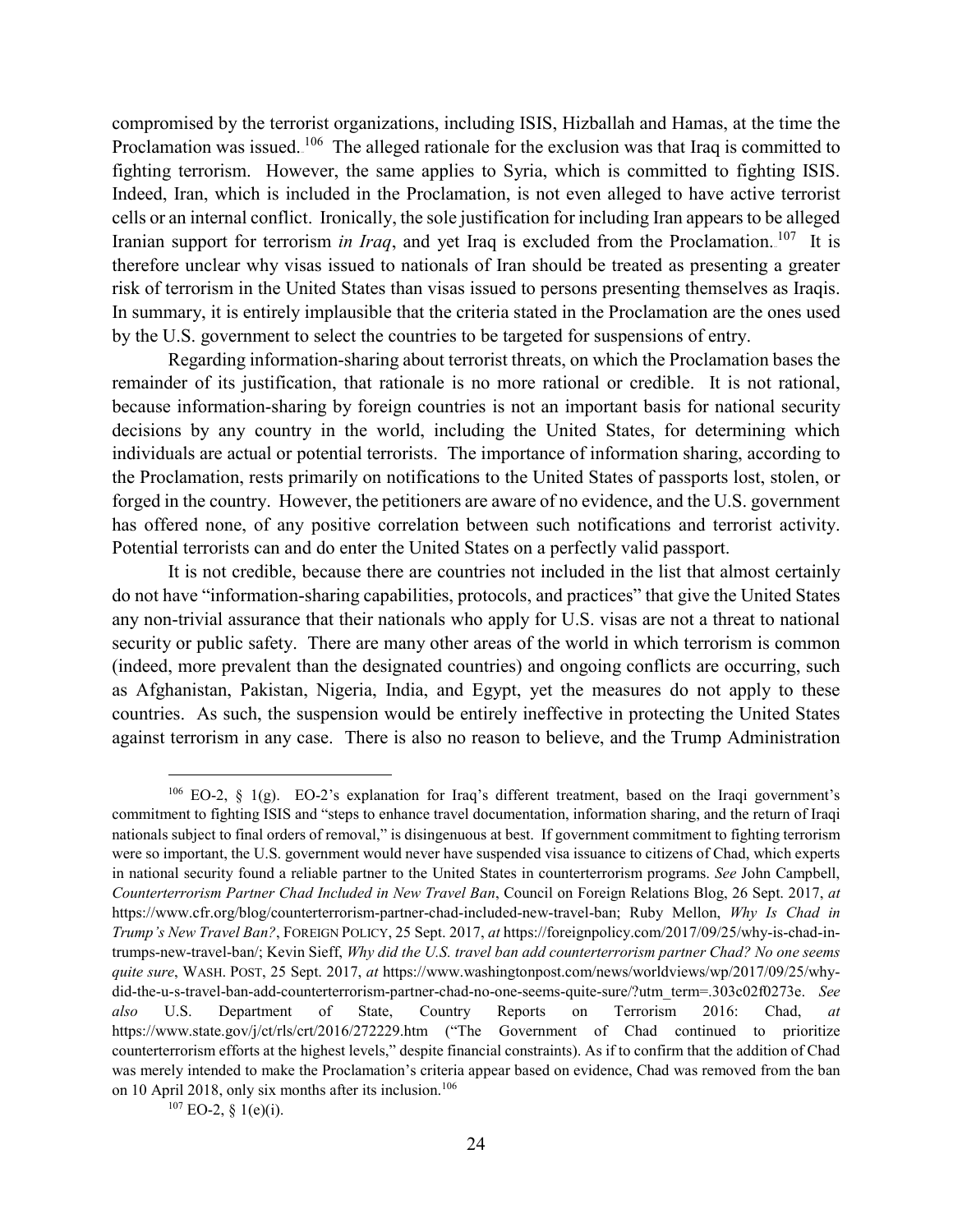has offered no evidence, that many other countries, such as Egypt, Lebanon, Pakistan, Saudi Arabia, or the United Arab Emirates, have information-sharing capabilities and share security information with the United States more readily than do Chad or Yemen, for example. On the contrary, the fact that acts of terrorism have been committed by nationals of all of these former countries in the United States in the last two decades.<sup>108</sup> strongly suggests otherwise. Indeed, the Pakistani government knew for five years that Osama bin Laden, who was responsible for consequential acts of terror in and against the United States leading to the deaths of many U.S. citizens, was being sheltered by Pakistan without the U.S. government being informed.<sup>109</sup> Yet, immigration from Pakistan was not suspended by the Proclamation.

More generally, the means adopted are disproportionate, because none of the government measures present any credible evidence that refugees, visa holders, and visa applicants from the listed countries carry a significantly higher risk of engaging in terrorist acts than those from any other country. In fact, all available evidence is contrary. As noted, in Part III hereinabove, and Annex 1A and Annex 1B hereto, DHS itself reported soon after Trump issued EO-1 that nationality-based discrimination in immigration policies were unlikely to increase U.S. national security, and that in any case, nationals of the states targeted by EO-1 (which, except for Iraq, were also targeted by the 2017 Proclamation) were not those most likely to become terrorists.

Conclusive independent evidence supports DHS's earlier conclusions. Nationals of the countries targeted in the Proclamation have killed zero persons in terrorist attacks in the United States since 1975. Indeed, according to a thorough study by the conservative Cato Institute, attached hereto as Annex 5, the annual chance of being murdered in the United States by a foreignborn terrorist is about 253 times lower than the chance of being murdered by anyone else.<sup>110</sup> The Institute also specifically found in another report, attached hereto as Annex 6, that the nationality of foreign-born terrorists who have committed or were convicted of attempting to commit terrorist acts in the United States has no correlation whatsoever to the list of states in the EOs or Proclamation in the period from 1975 to 2016.<sup>111</sup> The following comparison shows the incidents

<sup>&</sup>lt;sup>108</sup> For example, the airplane hijackers on September 11, 2001, were of Saudi, Egyptian, UAE, and Lebanese nationality. *See September 11 Hijackers Fast Facts*, CNN NEWS, Aug. 2, 2018, *at*  https://www.cnn.com/2013/07/27/us/september-11th-hijackers-fast-facts/index.html. *See also Los Angeles airport shooting kills 3*, CNN NEWS, July 5, 2002, at http://www.cnn.com/2002/US/07/04/la.airport.shooting/ (Egyptian terrorist); Michael S. Schmidt & Richard Pérez-Peña, *F.B.I. Treating San Bernardino Attack as Terrorism Case*, N.Y. TIMES, 4 Dec. 2015, *at* https://www.nytimes.com/2015/12/05/us/tashfeen-malik-islamic-state.html (Pakistani terrorist).109 *See, e.g.*, Ishaan Tharoor, *Pakistani leaders knew Osama bin Laden was in Pakistan, says former defense* 

*minister*, WASH. POST, Oct. 14, 2015, *available at*  https://www.washingtonpost.com/news/worldviews/wp/2015/10/14/pakistani-leaders-knew-osama-bin-laden-wasin-pakistan-says-former-defense-minister/?utm\_term=.1d7f91c93ec9; Carlotta Gall, *What Pakistan Knew About Bin Laden*, N.Y. TIMES, Mar. 19, 2014, *available at* https://www.nytimes.com/2014/03/23/magazine/what-pakistanknew-about-bin-laden.html.

<sup>110</sup> Alex Nowrasteh, *Terrorism and Immigration: A Risk Analysis*, CATO Institute Policy Analysis No. 798, 13 Sept. 2016, at 2.

<sup>111</sup> Alex Nowrasteh, *Guide to Trump's Executive Order to Limit Migration for "National Security" Reasons*, CATO Institute, 26 Jan. 2017, Figure 1.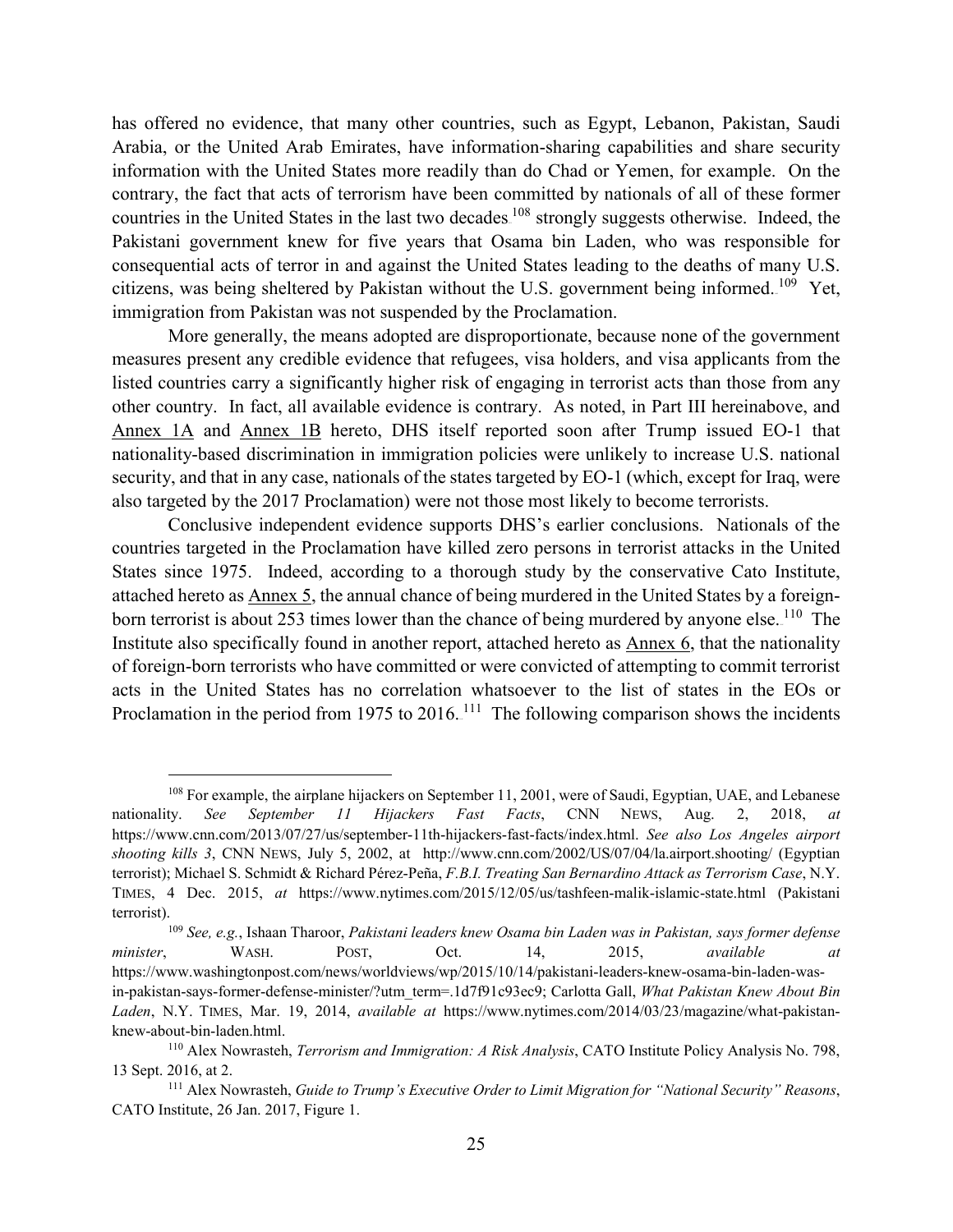during this period by nationality of terrorist, with countries in the Proclamation on the left side and a few countries not in the Proclamation on the right:

| <b>Nationality</b> | Number of         | <b>Murders of</b>    |
|--------------------|-------------------|----------------------|
| (in Proclamation)  | <b>Terrorists</b> | <b>U.S. citizens</b> |
| Chad               |                   |                      |
| Iran               |                   |                      |
| Libya              |                   |                      |
| North Korea        |                   |                      |
| Somalia            |                   |                      |
| Sudan              |                   |                      |
| Venezuela          |                   |                      |
| Yemen              |                   |                      |

| <b>Nationality</b><br><i>(not in Proclamation)</i> | Number of<br><b>Terrorists</b> | <b>Murders of</b><br><b>U.S. citizens</b> |
|----------------------------------------------------|--------------------------------|-------------------------------------------|
| Armenia                                            | 6                              |                                           |
| Croatia                                            | 9                              |                                           |
| Cuba                                               | 11                             | 3                                         |
| Egypt                                              | 11                             | 162                                       |
| Pakistan                                           | 14                             | 17                                        |
| Saudi Arabia                                       | 19                             | 2,355                                     |
| United Arab Emirates                               | $\mathcal{D}_{\mathcal{L}}$    | 314                                       |
| United Kingdom                                     |                                |                                           |

In short, the Proclamation suspends immigration of nationals from countries that have had relatively little history of terrorism in the United States and *in not one case* has resulted in the death of a single person in the United States. At the same time, the Proclamation ignores countries whose nationals have a much higher rate (though still not especially high, given the lengthy time period) of committing terrorist acts in the Untied States resulting in deaths, sometimes numbering in the hundreds or thousands. Differentiating visa holders, visa applicants, and refugees from the states targeted in the Proclamation is therefore not a "reasonable and objective" means of achieving national security. As these data demonstrate, there is no possible rational basis for distinguishing visa applicants or refugees based on country of origin in general, and of the countries chosen in the Proclamation in particular.

Even if (counterfactually) the rate of terrorism by refugees and visa holders were statistically higher in the designated countries, the government has presented no evidence that the risk of terrorist acts from visa applicants from those countries presents such a threat that immediate and drastically discriminatory action is necessary or proportionate. In effect, the measures presume that every visa applicant or refugee from the countries is an actual or potential terrorist, based entirely on their country of origin or religion. By the same logic, if adult men have a much higher chance than adult women of engaging in terrorist acts (and they do), it would be rational to presume men to be terrorists and issue a blanket suspension of entry visas to males. Increased scrutiny of visa applicants and immigrants from regions with high terrorism would undoubtedly qualify as a proportionate measure, if significant evidence indicated a heightened risk of threat to national security from those regions. A blanket suspension based on national origin or religion cannot be justified under the proportionality test.

Moreover, the assumption upon which the executive orders and Proclamation are based that a suspension of immigration is necessary to remedy inadequate vetting procedures of visa applicants and asylum-seekers—has been shown to be unsupported. As established in the DHS reports in Annexes 1A and 1B, most foreign-born terrorists become radicalized long after entry into the United States. Therefore, vetting procedures upon application for entry are unlikely to increase the rate of detection of terrorist risks. A report by the CATO Institute, attached hereto as Annex 7, found that prior to EO-1, vetting failures were already extremely rare. Specifically, it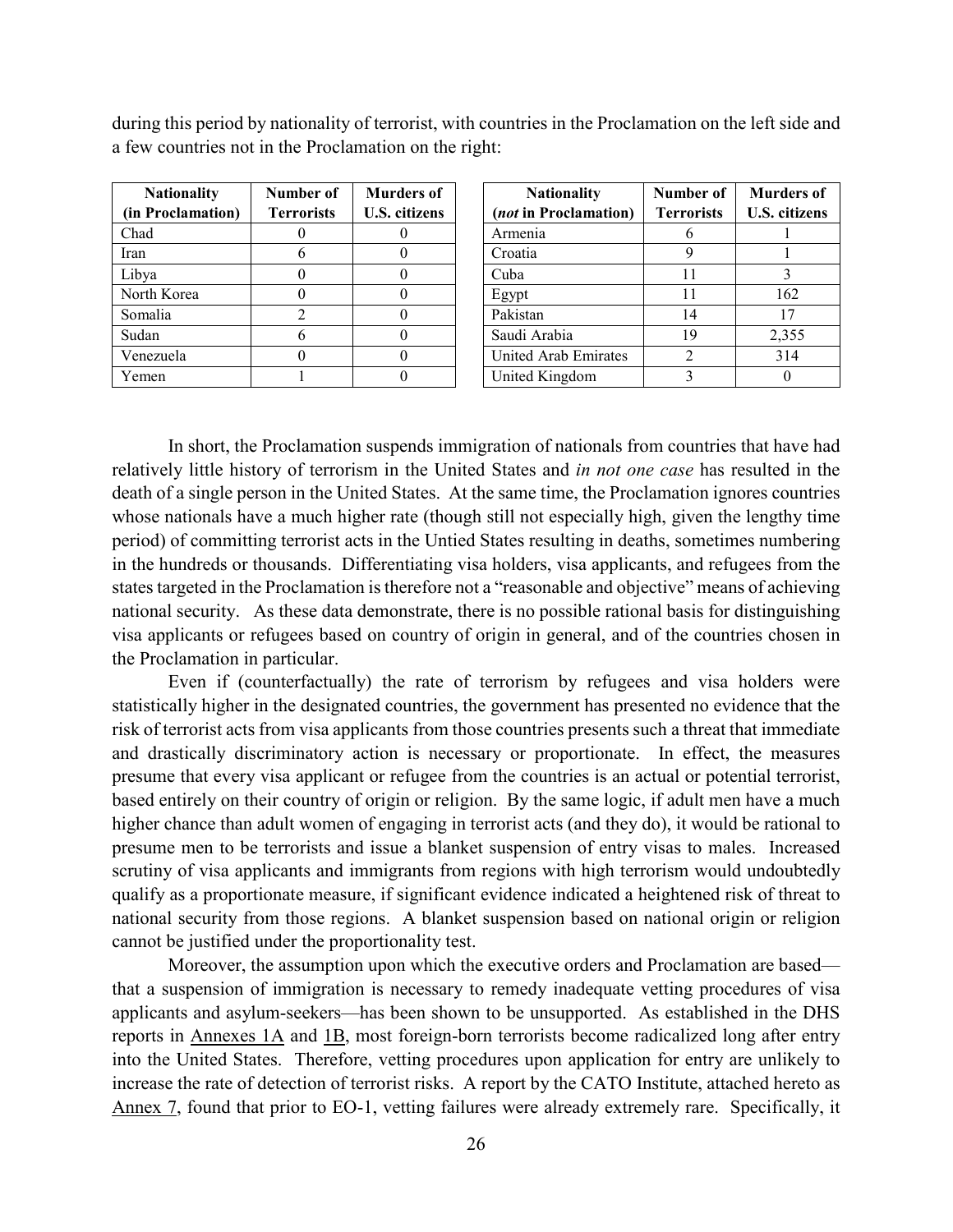found that only 13 of the 531 individuals convicted of terrorism offenses or killed while committing terrorism since the terrorist attack of September 11, 2001, entered due to vetting failures. This is equivalent to a vetting failure rate of less than  $3\%$ .  $^{112}$  Even much more stringent vetting measures are unlikely to reduce the rate of failure below the current rate of 13 individuals in a span of 17 years among hundreds of thousands of U.S. visa applicants.

Finally, it should be recalled that Trump extended EO-2 during the appeals process, despite the lapse of the months allegedly needed for its official purpose of formulating and implementing new screening and vetting procedures. It is therefore not credible that the real purpose of the suspension was ever to increase national security. If it had been, Trump would have allowed EO-2 (and, therefore, the Proclamation) to lapse with the expiration of the time needed for review of vetting procedures. Instead, the interagency review never took place, and Trump continued the suspension indefinitely, strongly suggesting that the real purpose of the executive order and the subsequent Proclamation was to impose barriers to the entry of Muslims, or at a minimum on persons of the listed nationalities, into the United States.

The U.S. policy of restricting the entry of a large number of members of the Muslim faith to the United States, coupled with the statements made by President Trump in 2015 and 2016 described in Part III of this Petition, also constitute a violation of Article III of the American Declaration, read in conjunction with Article II. The statements of President Trump, the highestranking public official in the United States, have created a hostile environment for Muslims to profess their faith publicly. Dr. Elshikh and his family, as well as members of the Muslim Association of Hawai'i―particularly the children―have been deeply affected by remarks that purport to associate them with terrorists and hostile attitudes toward the United States on the sole basis of their religion. In the wake of these statements, the incidence of hate crimes against those perceived to be Muslims has increased in the United States by at least 26% from before Trump began his campaign. <sup>113</sup> The Pew Research Center found that assaults against Muslims rose during Trump's campaign to the highest in history (127 in 2016, as compared to an average of 48 per year since the attack on the World Trade Center in 2001).  $114$  As a leader in the Islamic community, Dr. Elshikh strives to resist intimidation from manifesting his faith, but the message to him and to other members of the Muslim Association of Hawai'i is clear: the official policy of the United States is to disfavor and exclude Muslims, and this message has encouraged a climate among the U.S. public that is intolerant of and hostile to Muslim Americans.

 <sup>112</sup> David J. Bier, *Extreme Vetting of Immigrants: Estimating Terrorism Vetting Failures*, CATO Institute Policy Analysis No. 838, 17 Apr. 2018, at 18.

<sup>&</sup>lt;sup>113</sup> According to the Federal Bureau of Investigation's Hate Crime Statistics, there were 388 victims of anti-Muslim hate crimes in 2016, *see* Federal Bureau of Investigation, Uniform Crime Reports: 2016 Hate Crime Statistics: Victims, *at* https://ucr.fbi.gov/hate-crime/2016/topic-pages/victims, up from the previous year's 307 victims. *See*  Federal Bureau of Investigation, Uniform Crime Reports: 2015 Hate Crime Statistics: Victims, *at*  https://ucr.fbi.gov/hate-crime/2015/topic-pages/victims\_final.

<sup>114</sup> Katayoun Kishi, *Assaults against Muslims in U.S. surpass 2001 levels*, Pew Research Ctr., 15 Nov. 2017, *at* http://www.pewresearch.org/fact-tank/2017/11/15/assaults-against-muslims-in-u-s-surpass-2001-level/.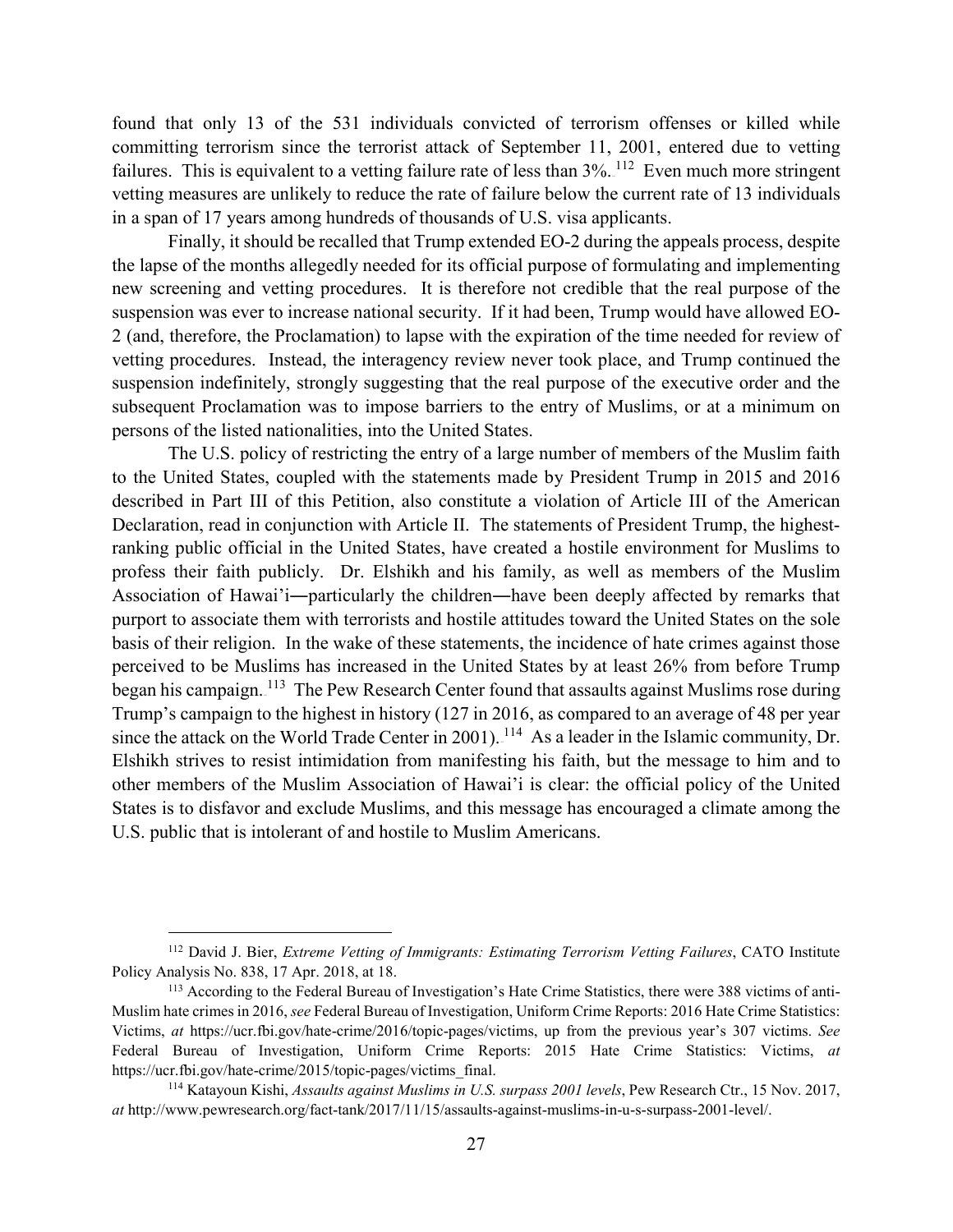#### <span id="page-29-0"></span>**B. The Human Right to Family Life**

Article VI of the American Declaration provides that "[e]very person has the right to establish a family, the basic element of society, and to receive protection therefore." The Universal Declaration of Human Rights has a comparable provision.<sup>115</sup> Similarly, Article 23 of the ICCPR provides in relevant part: "The family is the natural and fundamental unit of society and is entitled to protection by society and the State." $116$  The HRC has interpreted this right to include living together, which in turn obligates the state "to ensure the unity or reunification of families, particularly when their members are separated for political, economic or similar reasons."<sup>117</sup>

This Commission has determined that states have the prerogative to control the entry and removal of aliens, but that when this leads to the separation of families, a balancing test must be performed between the interests of the State and those of the alleged victims. This is particularly important where children are impacted. In these circumstances, the state must demonstrate that separation of a family is necessary to meet a pressing need to protect public order and that the means of doing so are proportionate to that need. <sup>118</sup> This requires a consideration of the individual circumstances of the foreign nationals implicated, prior to a decision that will separate a family. <sup>119</sup>

The HRC has similarly explained that, although aliens do not have a right to be present in a State party's territory,

in certain circumstances an alien may enjoy the protection of the Covenant even in relation to entry or residence, for example, when considerations of nondiscrimination, prohibition of inhuman treatment and respect for family life arise. $120$ 

Thus, the right of entry into the United States is not beyond the scope of its commitments udner the ICCPR. On the contrary, the ICCPR's nondiscrimination principles and protections for family life apply in full in immigration policies.

In the present case, the U.S. policy of excluding nationals from Muslim countries such as Syria has led to the separation of Dr. Elshikh's wife and her mother, of his children and their grandmother and now of other family members. Members of the Muslim Association of Hawai'i with family members in Iran, Libya, Somalia, and Syria face similar obstacles to the enjoyment of their right to family life. While the 2017 Proclamation allows for case-by-case reviews of petitions from impacted individuals on its face, this does not appear to occur in practice, and the Proclamation suspends entry of nationals of several countries (including Iran and Syria) in broad

 <sup>115</sup> UDHR, art.16(3).

<sup>116</sup> ICCPR, art. 22(1).

<sup>&</sup>lt;sup>117</sup> Human Rights Committee, General Comment No. 19, para. 5 (1990), U.N. Doc. HRI/GEN/1/Rev.1 at 28 (1994).

<sup>118</sup> Wayne Smith & Hugo Armendariz v. United States, Inter-Am. Comm'n on Hum. Rts., Rep. No. 81/10, Case 12.562, paras. 49-51 (12 July 2010).

<sup>119</sup> *Id.* para. 51; Andrea Mortlock v. United States, Inter-Am. Comm'n on Hum. Rts., Rep. No. 63/08 (Merits), Case 12.534, para. 78 (25 July 2008).

<sup>120</sup> HRC, General Common No. 15, para. 5 (1986), U.N. Doc. HRI/GEN/1/Rev.1 at 18 (1994).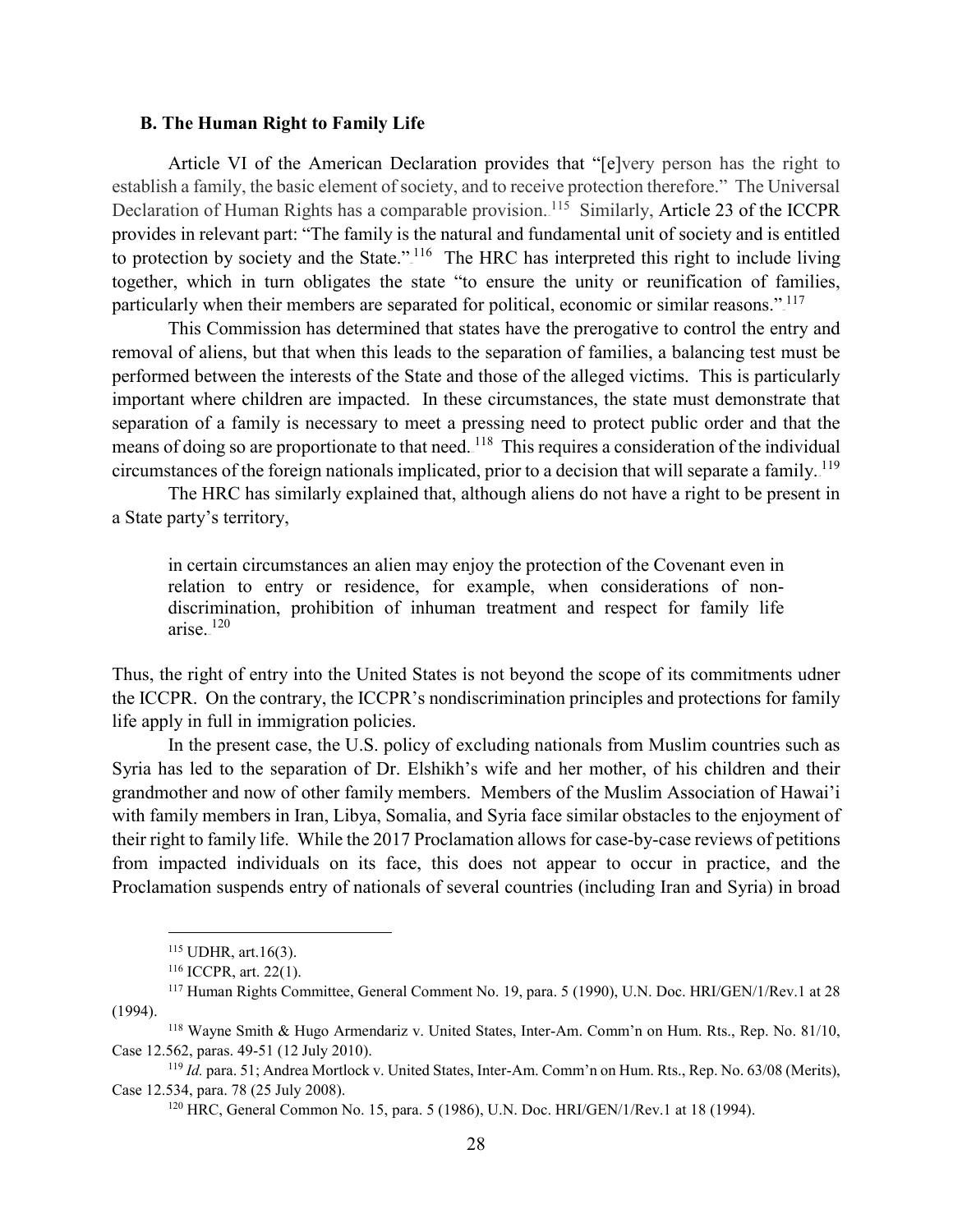terms. Consequently, the U.S. policy that has led to the indefinite separation of the Elshikh family and family members of the Muslim Association of Hawai'i on the basis of the religion and national origin of the family members violates Article VI of the American Declaration, as well as international treaties binding the United States and customary international law.

#### <span id="page-30-0"></span>**C. Human Rights of Refugees**

Article XXVII of the American Declaration provides, "Every person has the right, in case of pursuit not resulting from ordinary crimes, to seek and receive asylum in foreign territory, in accordance with the laws of each country and with international agreements." The Inter-American Commission has looked to the 1951 Convention Relating to the Status of Refugees and its 1967 Additional Protocol (ratified by the United States).<sup>121</sup> when interpreting Article XXVII.<sup>122</sup> The 1951 Convention prohibits discrimination against refugees on the basis of race, religion or nationality in the application of its provisions, and it establishes the obligation of *nonrefoulement*, which prohibits Contracting States from returning refugees to territories where their life or freedom would be threatened on account of their identity.<sup>123</sup>

According to this Commission, Article XXVII "encompasses certain substantive and procedural guarantees," including ensuring "an asylum seeker at a minimum a hearing to determine his refugee status.".<sup>124</sup> An individualized assessment of circumstances is particularly needed where possible *refoulement* is at issue, meaning that the individual may be placed in physical danger upon his return to the country of origin or a third country.<sup>125</sup> Where states have expelled asylum seekers without providing them an opportunity for review of their individual circumstances, the Commission has found a violation of Article XXVII of the Declaration.<sup>126</sup>

Following implementation of EO-1 and subsequently, asylum seekers from the listed countries who were present in the United States were expelled without an asylum hearing. For example, on January 28, 2018, a Syrian woman traveling to the United States from a third country was denied entry and forced to return to her port of origin. She was denied humanitarian parole (temporary entry in emergency situations) and her request for asylum based on her fear of persecution in Syria was denied without examination. She was then forced to sign a paper stating that she understood she had violated U.S. immigration law (she had in fact not violated any U.S. law) and was compelled to return to the third country where she had no residency or right of

<sup>&</sup>lt;sup>121</sup> Convention Relating to the Status of Refugees, 28 July 1951, 189 U.N.T.S. 137; Protocol Relating to the Status of Refugees, 31 Jan. 1967, 606 U.N.T.S. 267, 19 U.S.T. 6223.

<sup>122</sup> John Doe v. Canada, Report No. 78/11, Case No. 12.586 (Merits), para. 71 (July 21, 2011); Haitian Interdiction Case (United States), Report No. 51/96 (Merits), Case 10.675, paras. 154-57 (March 13, 1997).

<sup>123</sup> Convention Relating to the Status of Refugees, arts. 3, 33; Protocol to the Convention Relating to the Status of Refugees, arts. 1-2; *see also* UDHR art. 14(1) ("Everyone has the right to seek and to enjoy in other countries asylum from persecution.").

<sup>124</sup> John Doe v. Canada, Inter-Am. Comm'n on Hum. Rts., Rep. No. 78/11, Case No. 12.586 (Merits), para. 71 (2011).

<sup>125</sup> *Id.*, para. 107.

<sup>126</sup> *Id.*, paras. 96-98 (2011); *Haitian Interdiction Case* (United States), Inter-Am. Comm'n on Hum. Rts., Rep. No. 51/96 (Merits), Case 10.675, para. 163 (13 mar. 1997).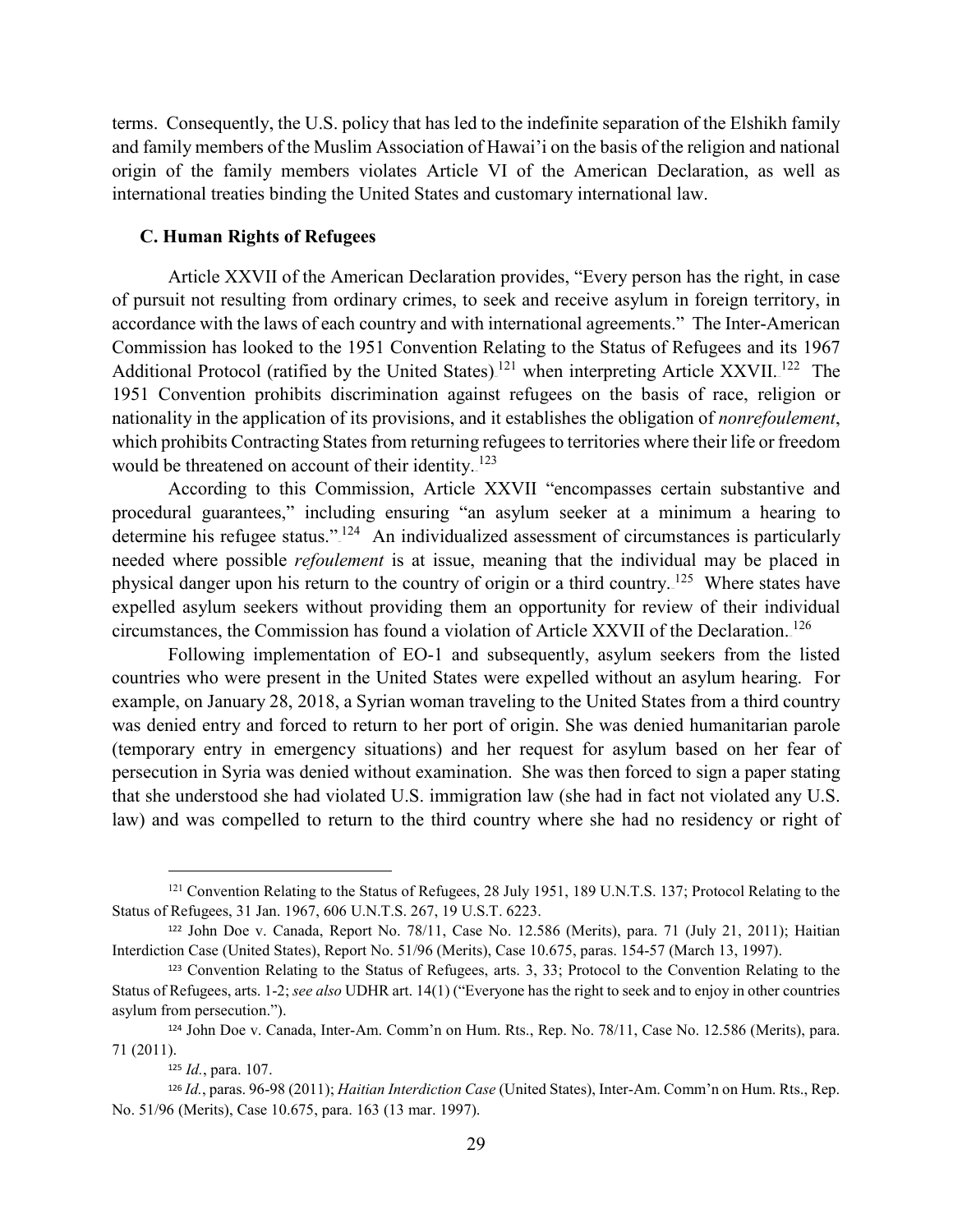entry.  $127$  It is likely that the human rights of other refugees were similarly violated by the executive orders.

#### <span id="page-31-0"></span>**D. The Human Right to Due Process of Law**

Article XVIII of the American Declaration provides:

Every person may resort to the courts to ensure respect for his legal rights. There should likewise be available to him a simple, brief procedure whereby the courts will protect him from acts of authority that, to his prejudice, violate any fundamental constitutional rights.

This Commission, as well as the Inter-American Court of Human Rights, have recognized that the guiding principle of the right to due process, established in the Declaration and the Pact of San José, is to provide "all the guarantees which make it possible to arrive at fair decisions" in a state proceeding of any nature that could impact them. This includes proceedings for the removal of foreign nationals.<sup>128</sup> In the latter context, the Commission recognized that a State's

immigration policy must guarantee to all an individual decision with the guarantees of due process; it must respect the right to life, physical and mental integrity, family, and the right of children to obtain special means of protection. Finally, the execution of this immigration policy cannot give rise to cruel, degrading and inhumane treatment nor discrimination based on race, color, religion or sex. $129$ 

The Commission has determined that the failure to provide a judicial mechanism that would allow foreign nationals to present their arguments regarding why they should not be removed from a state's territory constituted a violation of their right to due process under the Declaration.<sup>130</sup>

When the United States government issued EO-1 in 2016, U.S. Customs and Border Protection (CBP) interpreted the order to prevent the entry into the United States of aliens holding valid U.S. visas. A visa confers a right to enter the United States subject to its terms. However, EO-1 ordered and resulted in the U.S. government refusing to honor valid visas without a hearing or other due process of law, including the visa of Dr. Elshikh's mother-in-law. As a result, lawful permanent residents of the United States, non-U.S. students studying at U.S. universities, foreign tourists with planned vacations in the United States, and foreign entrepreneurs with legitimate

 <sup>127</sup> Ryan Devereaux, Murtaza Hussain & Alice Speri, *Trump's Muslim Ban Triggers Chaos, Heartbreak, and Resistance*, THE INTERCEPT, Jan. 29, 2017, *at* https://theintercept.com/2017/01/29/trumps-muslim-ban-triggers-chaosheartbreak-and-resistance/.

 $128$  John Doe v. Canada, Report No. 78/11, Case No. 12.586 (Merits), para. 116.

<sup>&</sup>lt;sup>129</sup> Andrea Mortlock v. United States, Report No. 63/08, Case 12.534 (Admissibility and Publication), para. 78 (July 25, 2008).

<sup>130</sup> Wayne Smith, Hugo Armendariz, et al. v. United States, Report No. 81/10, Case 12.562 (Publication), paras. 61-65 (July 12, 2010); Haitian Interdiction Case (United States), Report No. 51/96 (Merits), Case 10.675, para. 180 (March 13, 1997).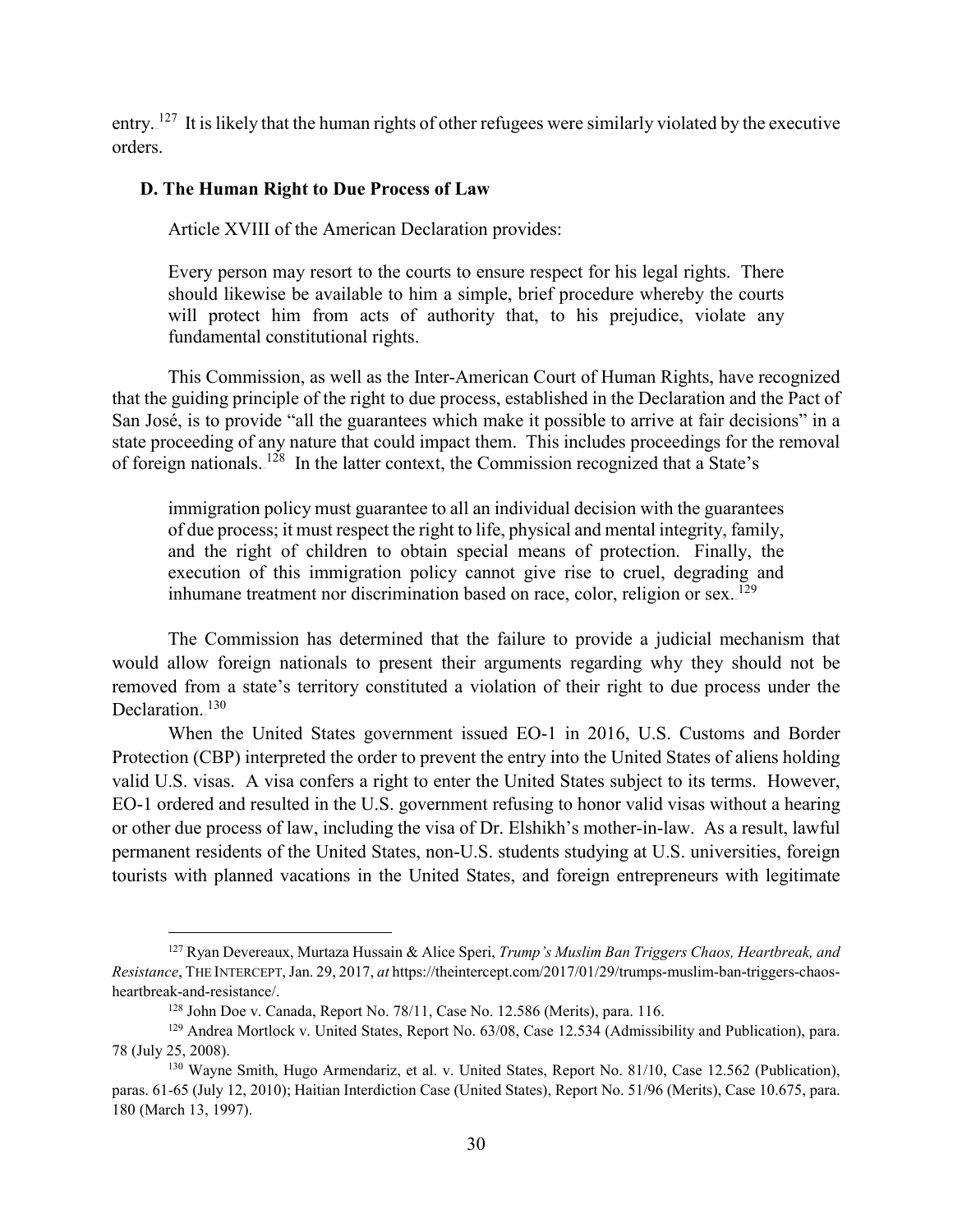business to conduct in the United States, all holding valid U.S. visas obtained after a thorough security screening process, were denied the right to enter the United States.

According to the most reliable sources, EO-1 denied the established legal rights of some 90,000 foreign nationals.<sup>131</sup> to enter the United States to return home, continue their university studies or employment, visit family, supervise business ventures, or enjoy their vacation plans when Trump issued EO-1. Over one hundred individuals, migrants, permanent residents, and asylum seekers were detained at U.S. ports in the days immediately after EO-1 was implemented purely on the basis of religion and national origin,  $^{132}$  and more than two hundred individuals were denied entry to the U.S. despite having valid immigration documents.<sup>133</sup> Individuals have been reportedly expelled from the United States with valid immigration documents. <sup>134</sup> Many were immediately sent back to their most recent country of departure, without any individual assessment of their situation.<sup>135</sup> EO-1 thus resulted in the U.S. government detaining, delaying, or preventing the entry of numerous foreign nationals in violation of their rights under the Immigration and Nationality Act.

The alleged rationale for the ban on immigration from certain Muslim countries was that visas had previously been granted to visitors from the listed countries without adequate vetting for national security risks.<sup>136</sup> However, the Trump Administration produced no evidence that immigrants and visitors from the listed presented a security risk greater than visitors from any other countries. It equally produced no evidence that any visa had been issued by any previous U.S. government administration using inadequate security screening. It was unable to produce such evidence because no such evidence exists. As noted in Part IV.A. above, the vetting process for nonimmigrant and immigrant visas and asylum seekers petitioning to enter the United States prior to 2017 was already both rigorous and thorough in the estimation of security experts, including the U.S. government itself.

 <sup>131</sup> Glenn Kessler, *The number of people affected by Trump's travel ban: About 90,000*, WASH. POST, Jan. 30, 2017, *at* https://www.washingtonpost.com/news/fact-checker/wp/2017/01/30/the-number-of-people-affected-bytrumps-travel-ban-about-90000/?utm\_term=.2de8d9304066.

<sup>132</sup> Maquita Peters & Colin Dwyer, *Federal Judge Stays Deportations, Blocking Part of Trump's Immigration Order*, NPR, 28 Jan. 2017, *at* http://www.npr.org/sections/thetwo-way/2017/01/28/512158238/arrivals-to-u-sblocked-and-detained-as-trumps-immigration-freeze-sets-in.

<sup>133</sup> Betsy Woodruff, *White House Lowballs Impact of Trump Ban*, THE DAILY BEAST, 30 Jan. 2017, *at* http://www.thedailybeast.com/articles/2017/01/30/white-house-lowballs-impact-of-trump-ban.html.

<sup>134</sup> Evan Perez, Pamela Brown & Kevin Liptak, *Inside the Confusion of the Trump Executive Order and Travel Ban*, CNN, 28 Jan. 2017, *at* http://www.cnn.com/2017/01/28/politics/donald-trump-travel-ban/.

<sup>135</sup> Evan Perez, Pamela Brown & Kevin Liptak, *Inside the Confusion of the Trump Executive Order and Travel Ban*, CNN, 30 Jan. 2017, *at* http://www.cnn.com/2017/01/28/politics/donald-trump-travel-ban/.

<sup>136</sup> *See* David Jackson, *Trump calls for tougher immigration restrictions after New York City attack*, USA TODAY, 11 Dec. 2017, *at* https://www.usatoday.com/story/news/politics/2017/12/11/trump-team-immigrationrestrictions-needed-after-new-york-city-incident/941692001/ ("America must fix its lax immigration system, which allows far too many dangerous, inadequately vetted people to access our country."); *see also* EO-1, § 1 ("[W]hile the visa-issuance process was reviewed and amended after the September 11 attacks to better detect would-be terrorists from receiving visas, these measures did not stop attacks by foreign nationals who were admitted to the United States.").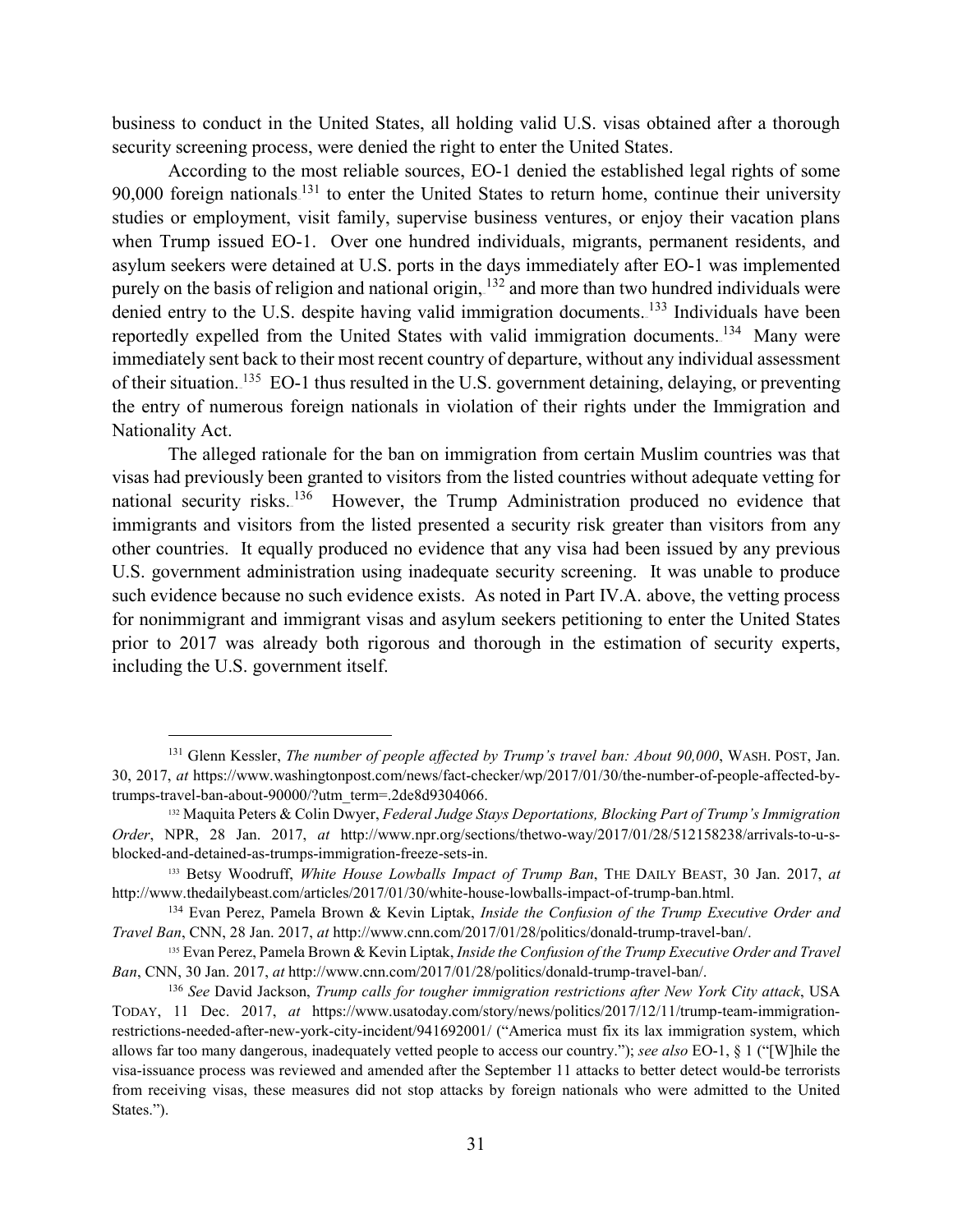Article XVIII of the American Declaration of the Rights and Duties of Man states that "Every person may resort to courts to ensure respect for his legal rights." Article XXV prohibits states from depriving any person of liberty "except in the cases and according to the procedures established by *pre-existing law*." (Emphasis supplied.) Moreover,

Every individual who has been deprived of his liberty has the right to have the legality of his detention ascertained without delay by a court, and the right to be tried without undue delay or, otherwise, to be released. He also has the right to humane treatment during the time he is in custody..<sup>137</sup>

Due process rights relevant here are also found in the UDHR and ICCPR. The UHDR states in Article 10, in relevant part: "Everyone is entitled in full equality to a fair and public hearing by an independent and impartial tribunal, in the determination of his rights and obligations." ICCPR Article 9 prohibits arbitrary arrests or detention. Article 12 further provides that everyone "lawfully within the territory of a State shall, within that territory, have the right to liberty of movement . . . ." subject to restrictions "provided by law" and "necessary to protect national security, public order (*ordre public*)," etc. Moreover, Article 13 provides:

An alien lawfully in the territory of a State Party to the present Covenant may be expelled therefrom only in pursuance of a decision reached in accordance with law and shall, except where compelling reasons of national security otherwise require, be allowed to submit the reasons against his expulsion and to have his case reviewed by, and be represented for the purpose before, the competent authority or a person or persons especially designated by the competent authority.

By definition, an alien within U.S. territory (including at a U.S. port of entry) and holding a valid entry visa is "lawfully in the territory" of the United States. Therefore, the U.S. government's arbitrary refusal to honor valid entry visas held by nationals of the countries listed in the suspension of EO-1 constitutes a deprivation of a vested legal right without due process of law, in violation of the American Declaration, the UDHR, and the ICCPR. Moreover, the expulsion from U.S. territory of a valid visa holder without any reason specific to the expelled individual violates Article 13 of the ICCPR. Finally, the detention of valid visa holders and lawful permanent residents violates the rights guaranteed in the American Declaration and ICCPR of freedom of movement and against detention without due process of law.

The Inter-American Court of Human Rights has already drawn attention to the fact that deportations and expulsions without an impartial hearing of the individual facts relating to the deported person violates due process of law. In its advisory opinion on *The Juridical Condition and Rights of Undocumented Migrants*, the Court quoted approvingly the African Commission on Human and Peoples' Rights' view that "it is unacceptable to deport individuals without giving

 <sup>137</sup> ADHR, art. XXV.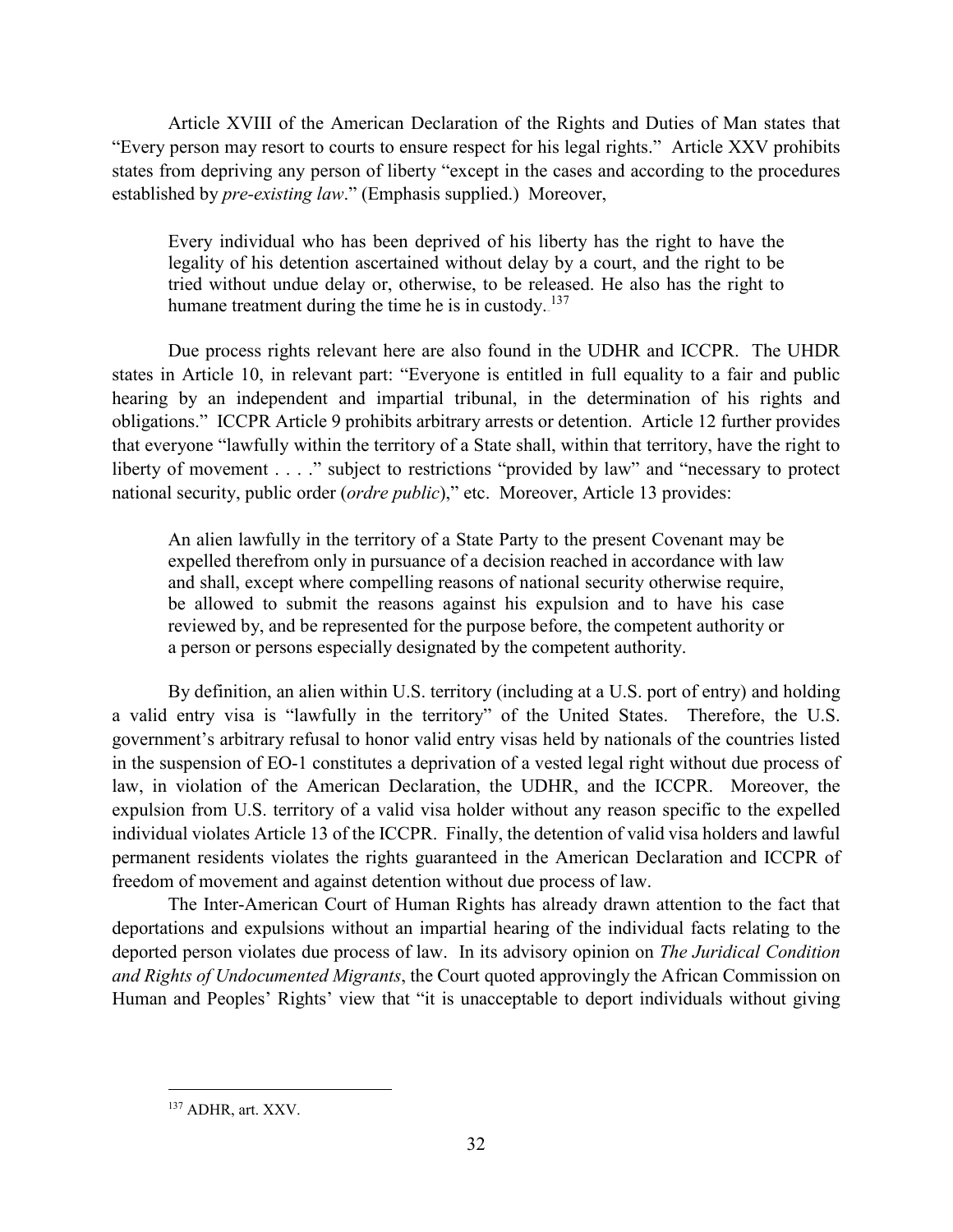them the possibility to plead their case before the competent national courts as this is contrary to the spirit and letter of the [Banjul] Charter and international law." $138$ 

Furthermore, in its advisory opinion on *The Right to Information on Consular Assistance within the Framework of the Guarantees of Due Process of Law*, the Court further noted that "for 'the due process of law' a defendant must be able to exercise his rights and defend his interests effectively and in full procedural equality with other defendants. It is important to recall that the judicial process is a means to ensure, insofar as possible, an equitable resolution of a difference.".<sup>139</sup>

Aliens holding valid U.S. visas who were denied entry into the United States were denied a hearing before an impartial tribunal, representation, and any opportunity to appeal the denial. They were thus deprived of their rights without due process of law, regardless of whether they were present in the United States at the time of the nullification of their rights.

To the knowledge of petitioners, no alien arbitrarily detained, expelled, or denied entry without due process of law pursuant to EO-1 has received any compensation or other reparations for the harm suffered. Petitioners have requested confirmation on this point from the U.S. Department of Homeland Security and U.S. Department of State under the Freedom of Information Act on 1 October 2018. The government has not yet responded. Unless such reparations were made, the United States is in further violation of Article 2(3) of the ICCPR, which requires state parties to "ensure that any person whose rights or freedoms as herein recognized are violated shall have an effective remedy" and to ensure that such remedies are enforced.

## **V. JURISDICTION OF THE COMMISSION**

<span id="page-34-0"></span>The Inter-American Commission on Human Rights has competence to receive and to act on this petition in accordance with articles 1.2.b, 18, 20.b, and 24 of the Commission's Statute.

#### **VI. PROCEDURAL COMPLIANCE**

#### <span id="page-34-2"></span><span id="page-34-1"></span>**A. Exhaustion of Domestic Remedies and Timeliness of the Petition**

As described in Part III.E hereof, in *Trump v. Hawaii*, the State of Hawaii, Dr. Elshikh, and the Muslim Association of Hawaii challenged Presidential Proclamation No. 9645 and its application to his case before the U.S. courts, culminating in the U.S. Supreme Court's adverse decision on 26 June 2018. The case was remanded to the district court for further proceedings, but because the Court's interpretation of U.S. law foreclosed any possibility of prevailing in the case,

 <sup>138</sup> Advisory Opinion OC-18/03: *Juridicial Condition and Rights of Undocumented Migrants*, Inter-Am. Ct. Hum. Rts., 17 Sept. 2003, para. 119, *quoting* African Commission of Human and Peoples' Rights, Communication No: 159/96 - Union Inter-Africaine des Droits de l'Homme, Federation Internationale des Ligues des Droits de l'Homme, Rencontre Africaine des Droits de l'Homme, Organisation Nationale des Droits de l'Homme au Sénégal and Association Malienne des Droits de l'Homme au Angola, Decision of 11 Nov. 1997, para. 20.

<sup>139</sup> Advisory Opinion No. OC-16/99, *The Right to Information on Consular Assistance in the Framework of the Guarantees of Due Process of Law*, Inter-Am. Ct. Hum. Rts., 1 Oct. 1999, Ser. A No. 16, para. 117.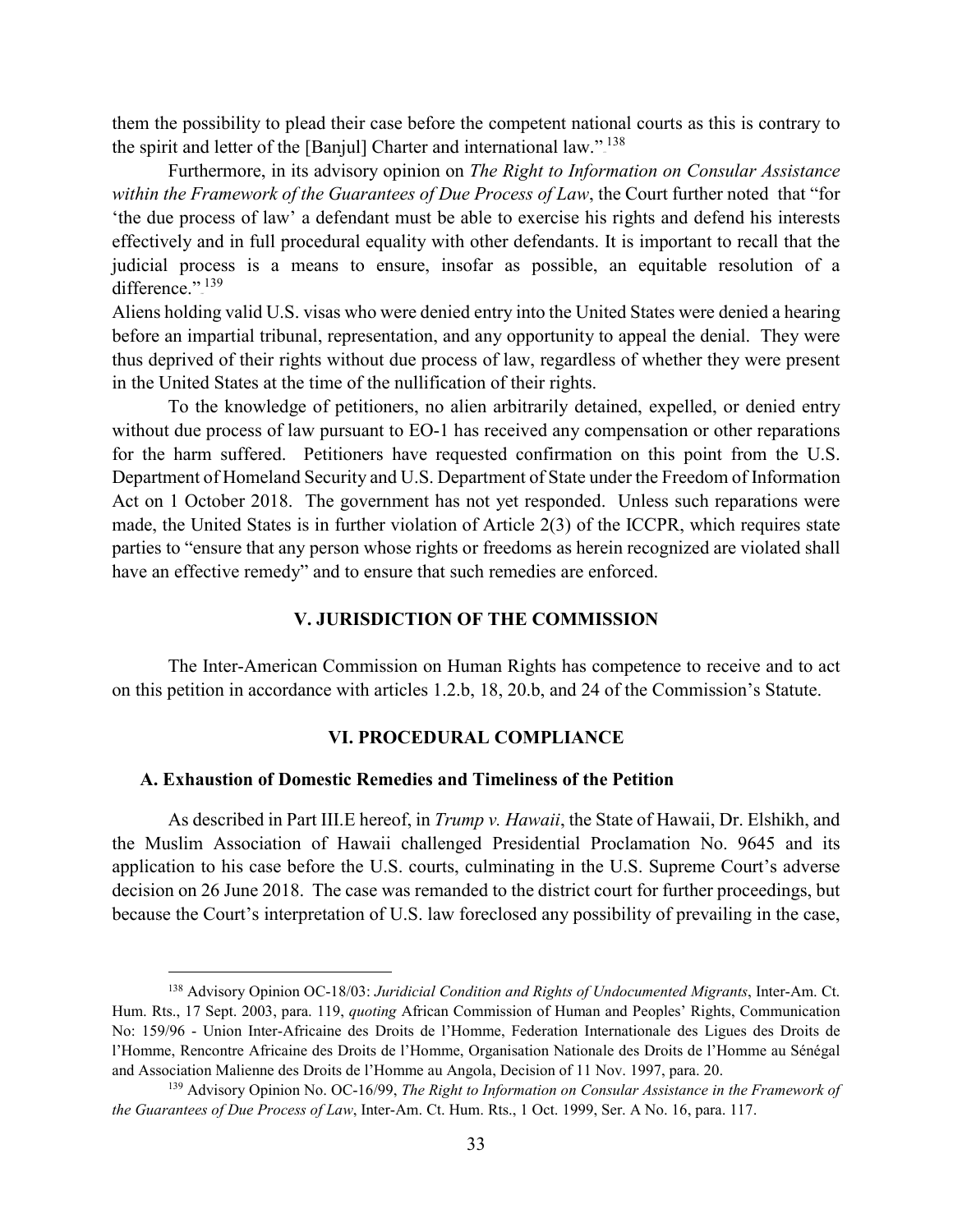the plaintiffs voluntarily dismissed the complaint on 13 August 2018.<sup>140</sup> The Supreme Court's decision exhausts domestic remedies for Dr. Elshikh, Dr. Elshikh's family, and the Muslim Association of Hawaii. Under Article 32 of the Commission's Rules of Procedure, a petition to the Commission should be submitted within six months of notification of the final ruling that comprises the exhaustion of domestic remedies. Petitioners have submitted their petition prior to 26 December 2018 in compliance with Article 32.

## <span id="page-35-0"></span>**B. Absence of Parallel International Proceedings**

The subject of this petition is not pending in any other international proceeding for settlement, nor does it duplicate any petition pending before or already examined by the Commission or any other international governmental organization.

## **VII. REQUEST FOR RELIEF**

<span id="page-35-1"></span>For the reasons stated above, Petitioners respectfully request that the Commission:

- 1. Hold a hearing to investigate the claims raised in this Petition;
- 2. Prepare a report setting forth all the facts and applicable law, declaring that the United States of America is internationally responsible for violations of rights affirmed in the American Declaration of the Rights and Duties of Man and in other instruments of international law, and recommending that the United States:
	- a. Withdraw or otherwise annul the Proclamation No. 9645 suspending immigration from certain Muslim countries;
	- b. Adopt legislation prohibiting the President or any agent of the Executive Branch to make distinctions on the basis of race, religion, national origin, or other status in immigration policy, except to the extent that (i) such distinctions can be shown effectively to serve a legitimate aim, (ii) such measures are proportional to the legitimate aim, and (iii) such distinctions are not based on a discriminatory motive;
	- c. Adopt legislation prohibiting the President or any agent of the Executive Branch to refuse to accept a valid entry visa except upon a showing that the specific individual denied entry does not fulfill an existing visa condition or presents a threat to U.S. national security based on facts specific to that individual; and
	- d. Immediately cease the practice of returning or repulsing asylum-seekers unless, after a fair hearing including a right of appeal, the government has sound reason to believe the asylum-

 <sup>140</sup> Hawaii v. Trump, Civ. No. 1:17-cv-00050-DKW-KSC, Notice of Voluntary Dismissal, Doc. No. 415 (D. Haw., 13 Aug. 2018).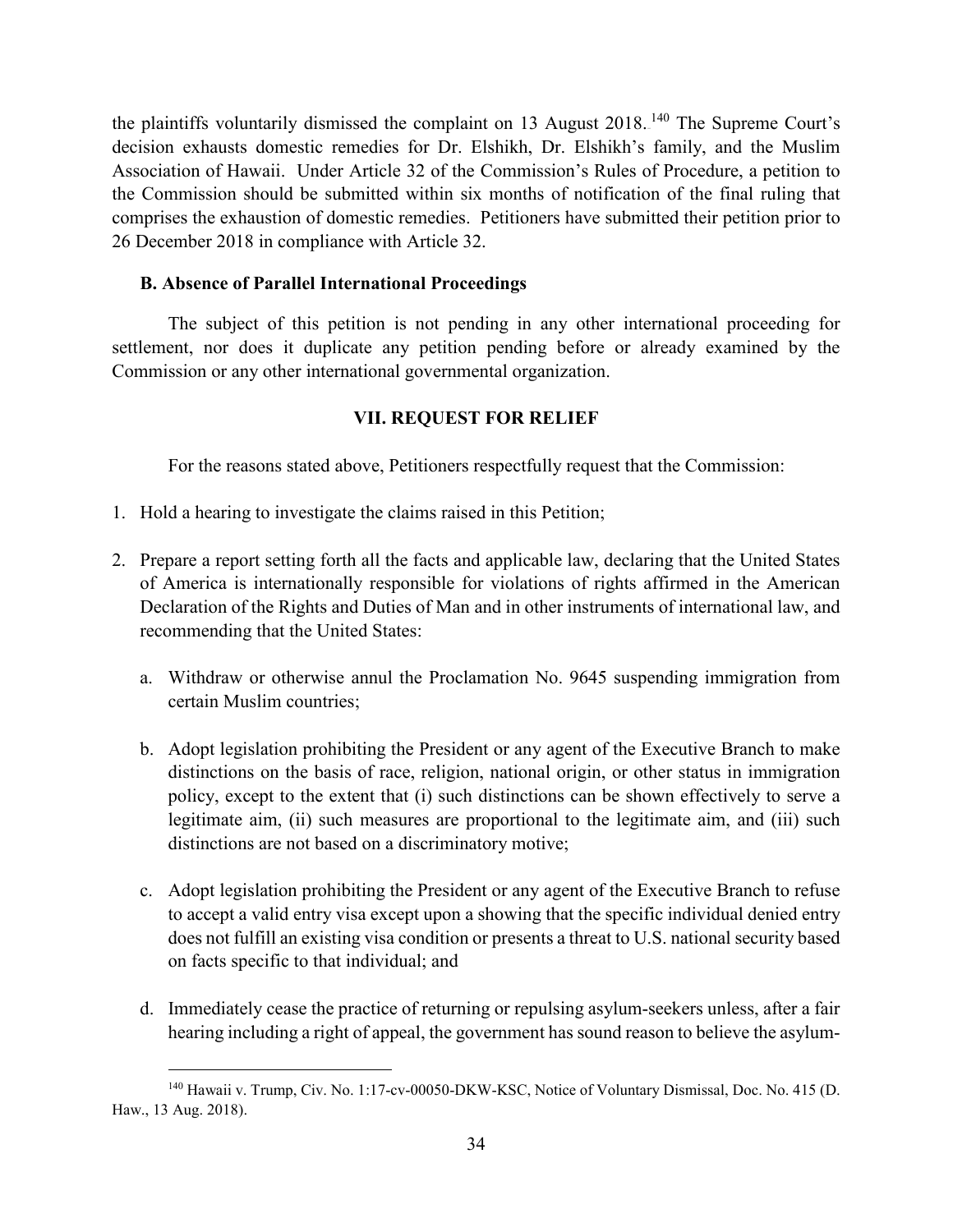seeker lacks a well-founded fear of persecution and is not likely to be subjected to torture, extrajudicial killing, or other persecution in the country to which he or she is returned.

e. Grant appropriate reparations to all visa holders and applicants harmed by the discriminatory measures in EO-1, EO-2, and the Proclamation.

#### **VIII. VERIFICATION, SIGNATURE AND DESIGNATION OF ATTORNEYS**

<span id="page-36-0"></span>Aaron Fellmeth and Nourin Abourahma present this petition on behalf of the named petitioners whose rights have been violated, and on behalf of other affected U.S. citizens, U.S. alien residents and visa applicants, and refugees seeking asylum in the United States of America. By their signatures below, Prof. Fellmeth and Ms. Abourahma attest to the truthfulness of the facts set forth in this petition.

Prof. Fellmeth agrees that his name may be used by the Commission in its communications with the government of the United States of America and with the public. Prof. Fellmeth is authorized to represent the petitioners as their attorney in this case. All notices and communications to the petitioners in relation to this case should be sent to Prof. Fellmeth, counsel of record, at the address.

Aaron Fellmeth Nourin Abourahma Sandra Day O'Connor College of Law 7887 N 16th St., Apt. 208 Arizona State University Phoenix, AZ 85020 111 E Taylor St.  $+1-801-675-6272$ Phoenix, AZ 85004 nabourah@asu.edu +1-480-241-8414 aaron.fellmeth@asu.edu

 $\mathbb{N}$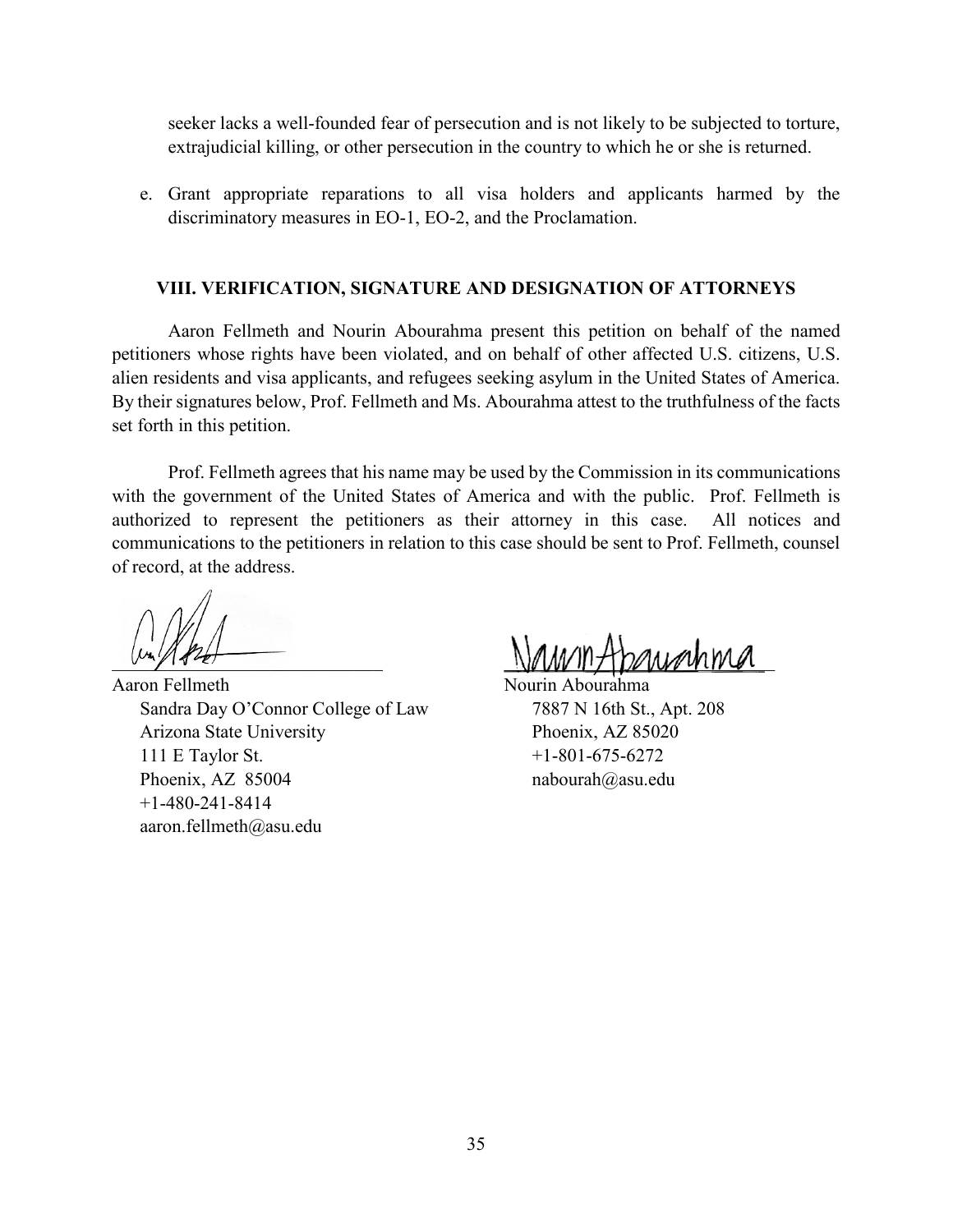# <span id="page-37-0"></span>**ANNEX 1 – EXECUTIVE ORDER 13,769**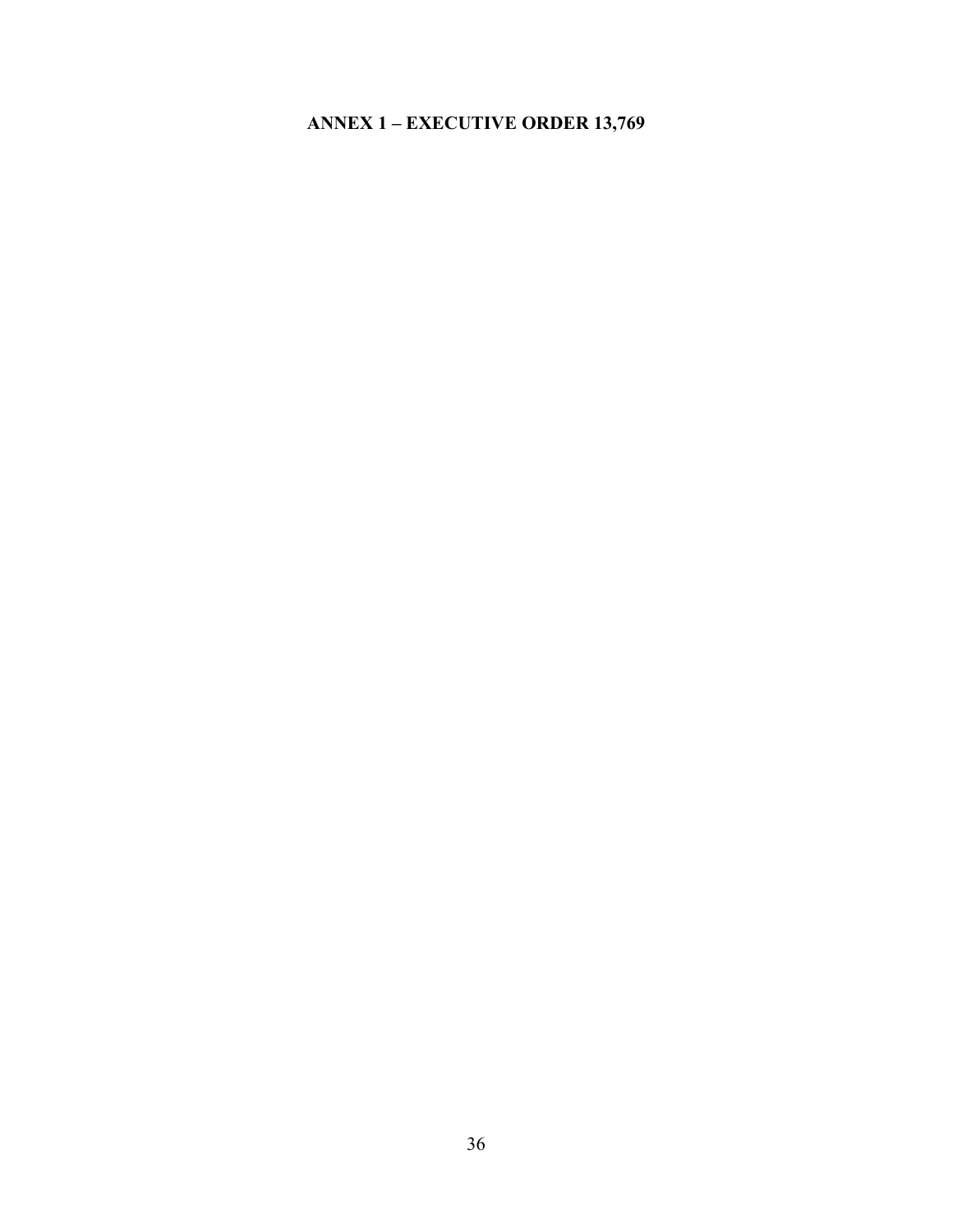# <span id="page-38-0"></span>**ANNEX 1A – DHS DRAFT REPORT, FEBRUARY 2016**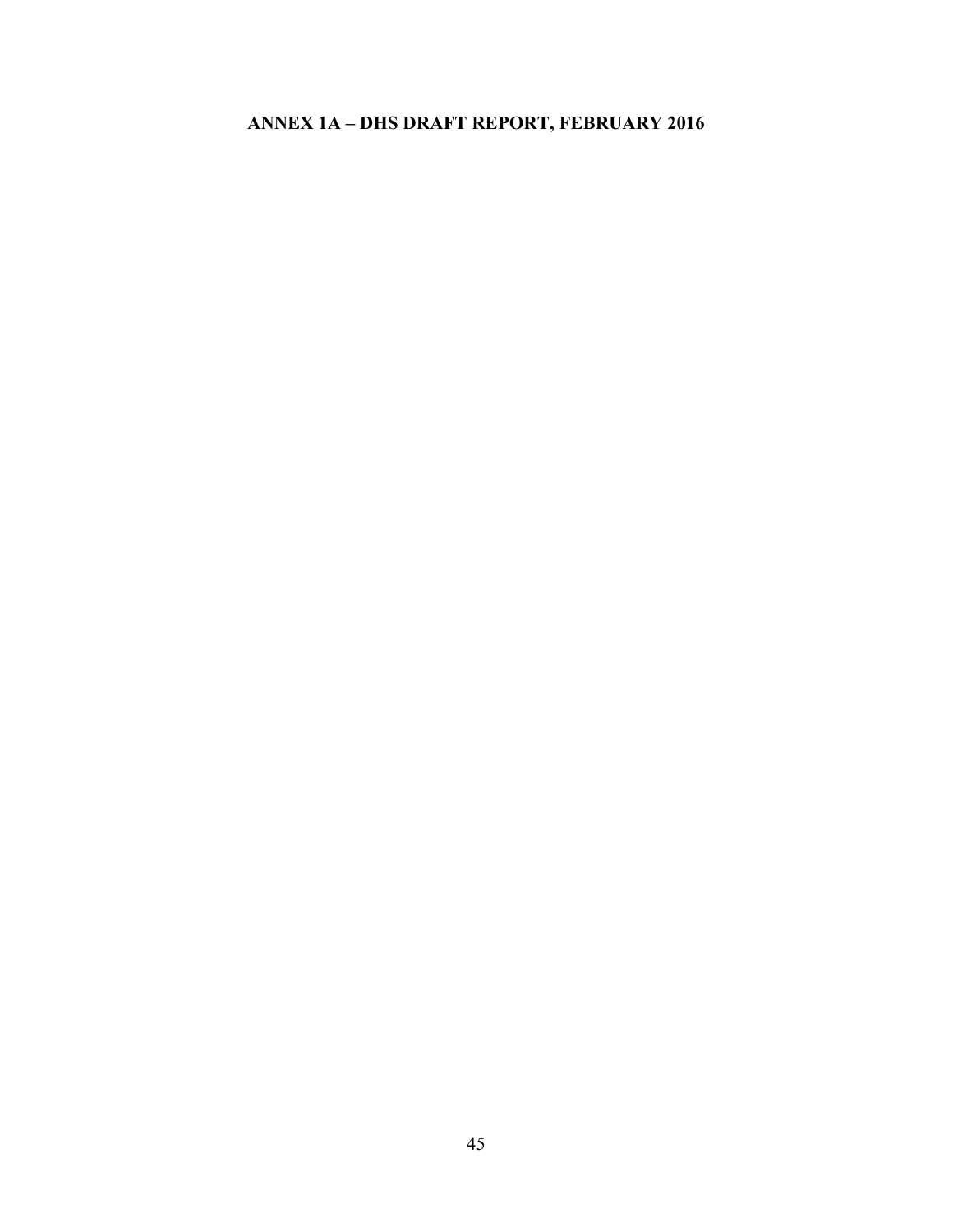## <span id="page-39-0"></span>**ANNEX 1B – FINAL DHS REPORT, 1 MARCH 2017**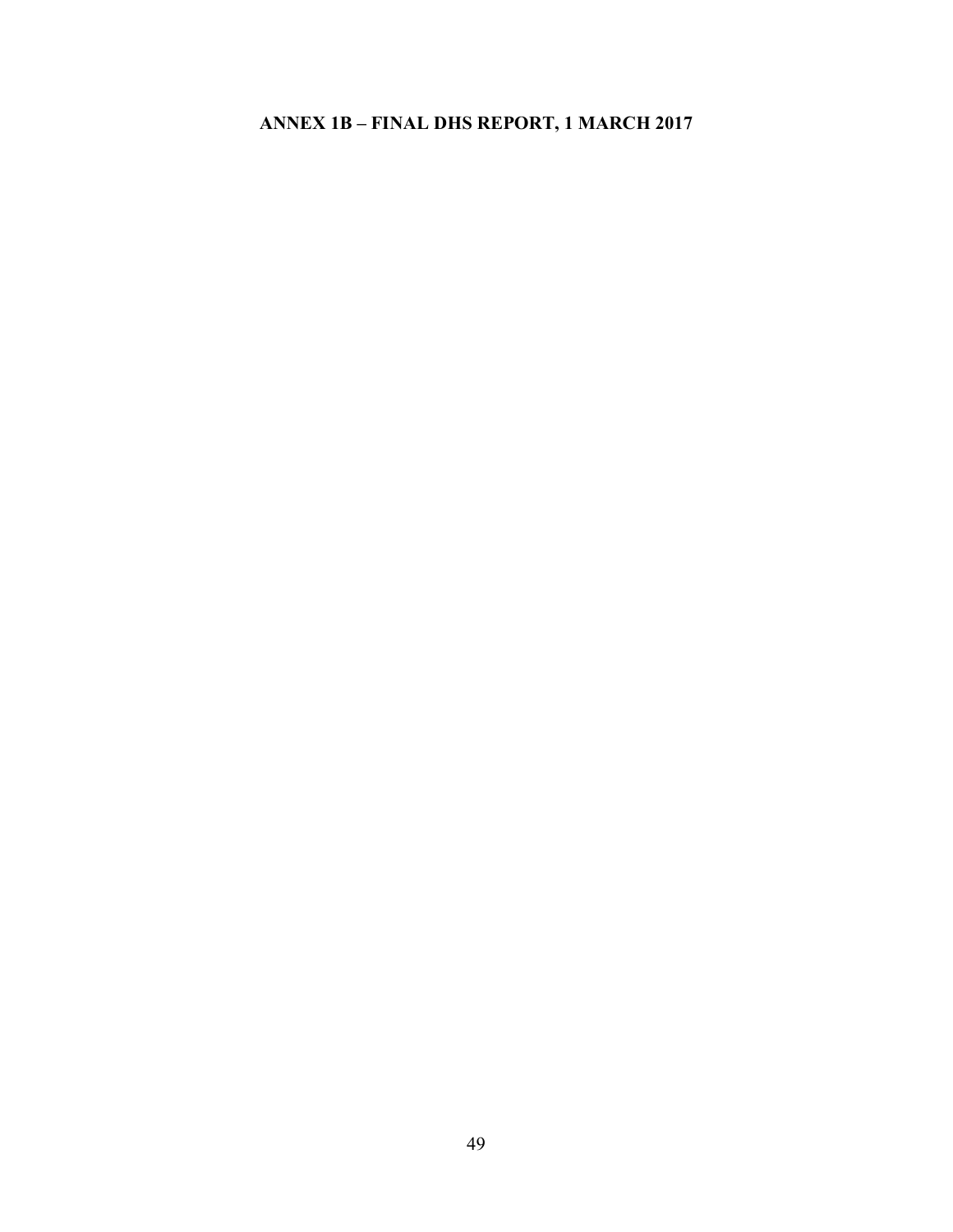# <span id="page-40-0"></span>**ANNEX 2 – EXECUTIVE ORDER 13,780**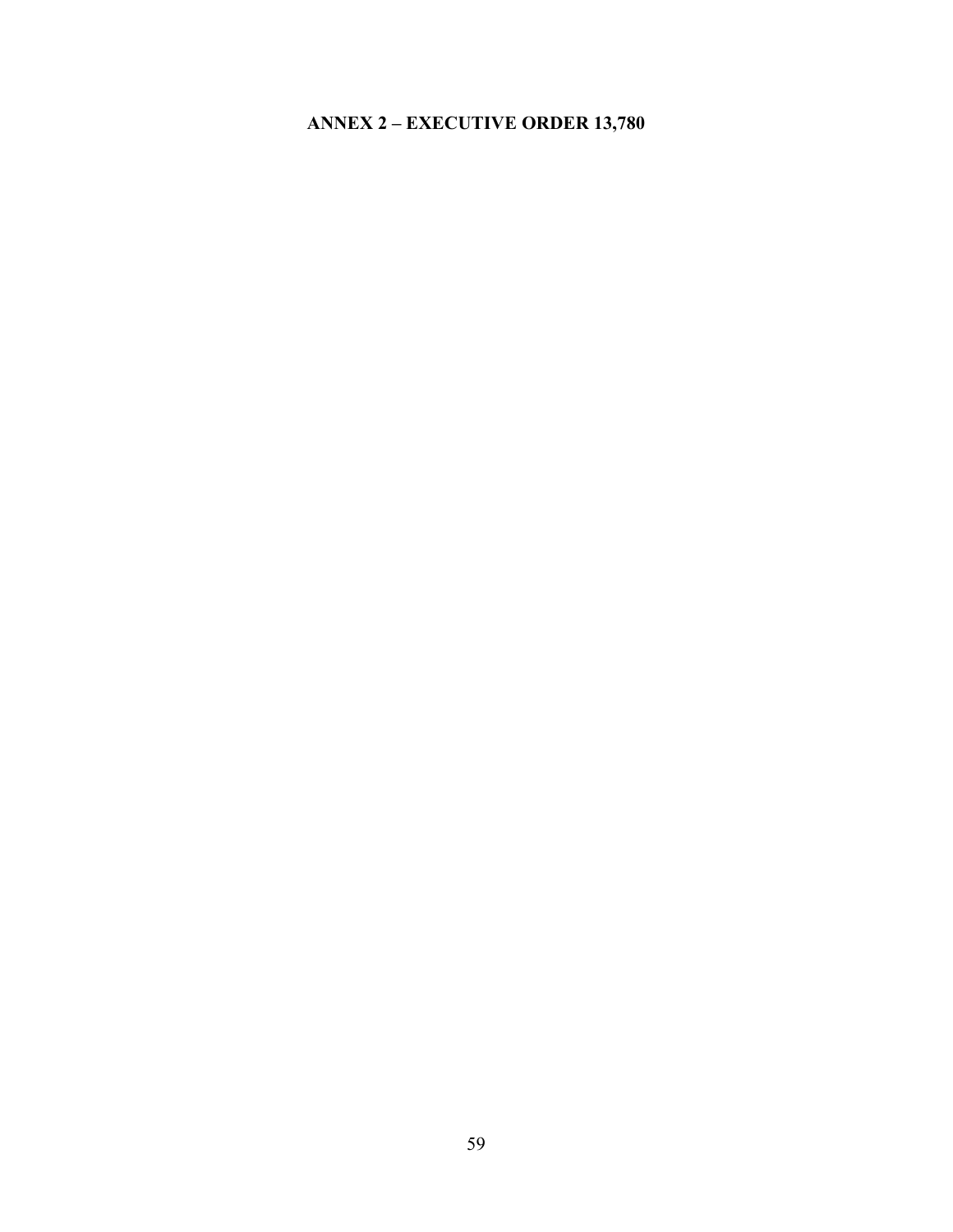# <span id="page-41-0"></span>**ANNEX 2A – SCREENSHOT: www.donaldtrump.com, 28 Apr. 2017**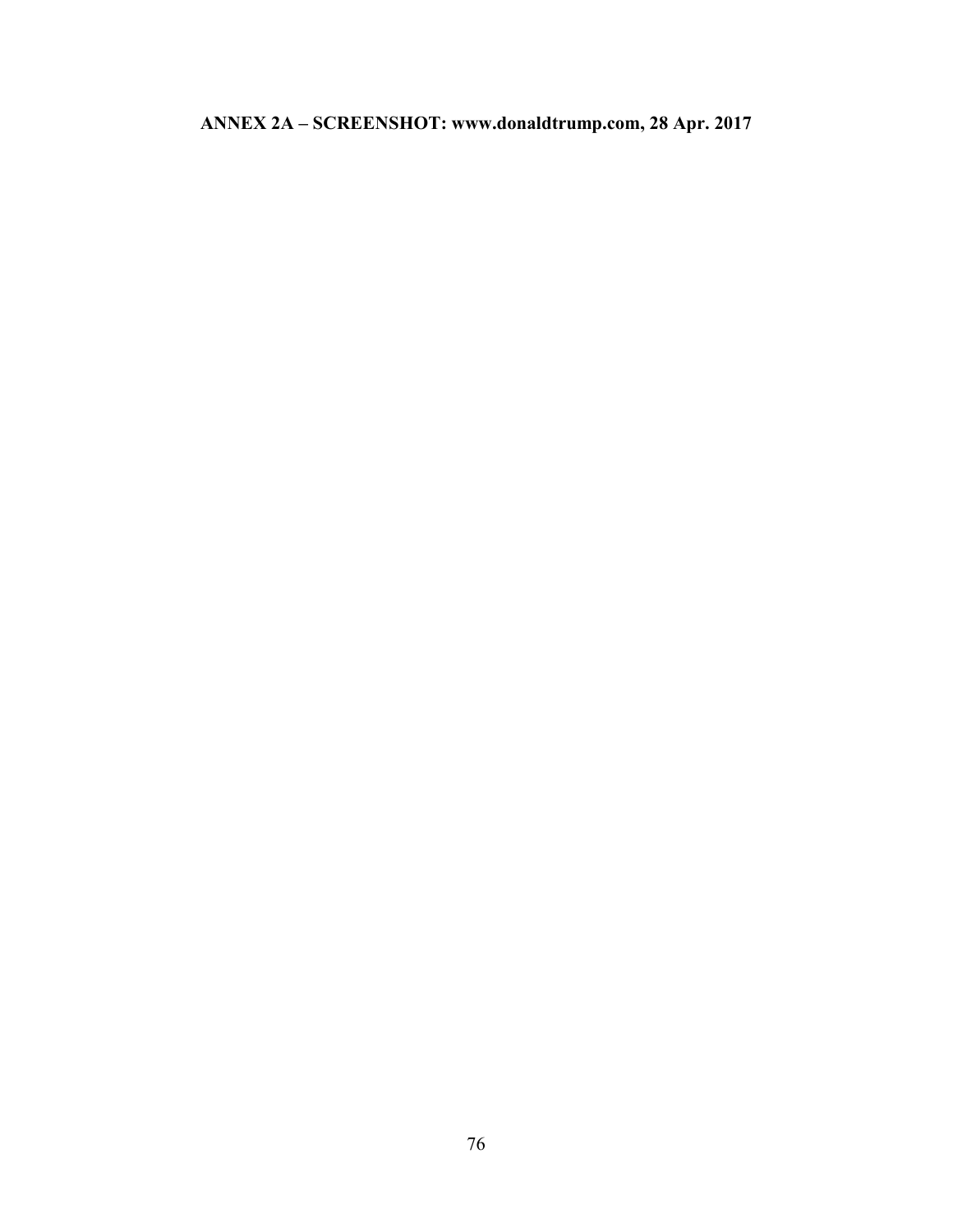# <span id="page-42-0"></span>**ANNEX 3 – PROCLAMATION OF 24 SEPTEMBER 2017**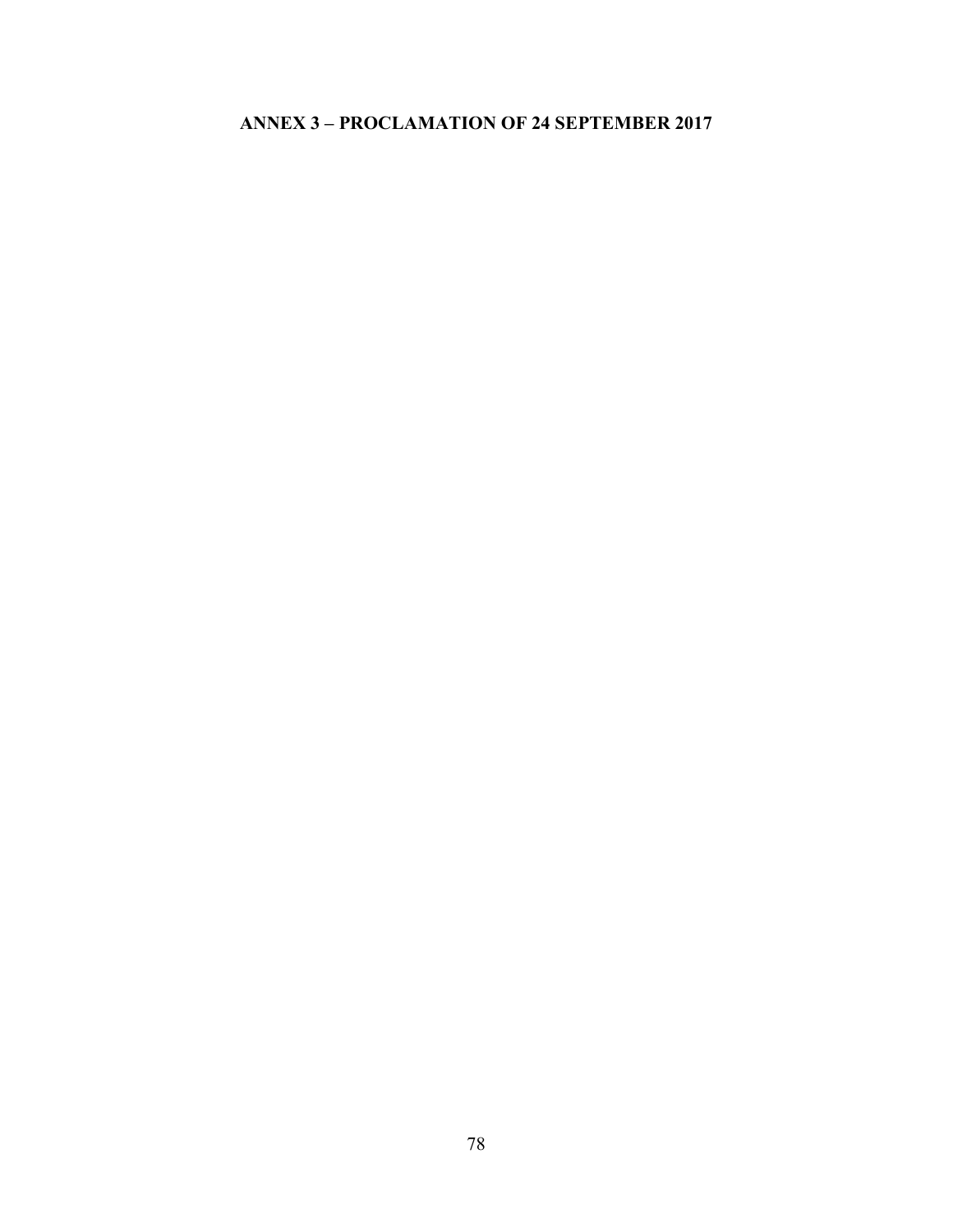## <span id="page-43-0"></span>**ANNEX 4 – U.S. SUPREME COURT OPINION IN** *TRUMP v. HAWAII*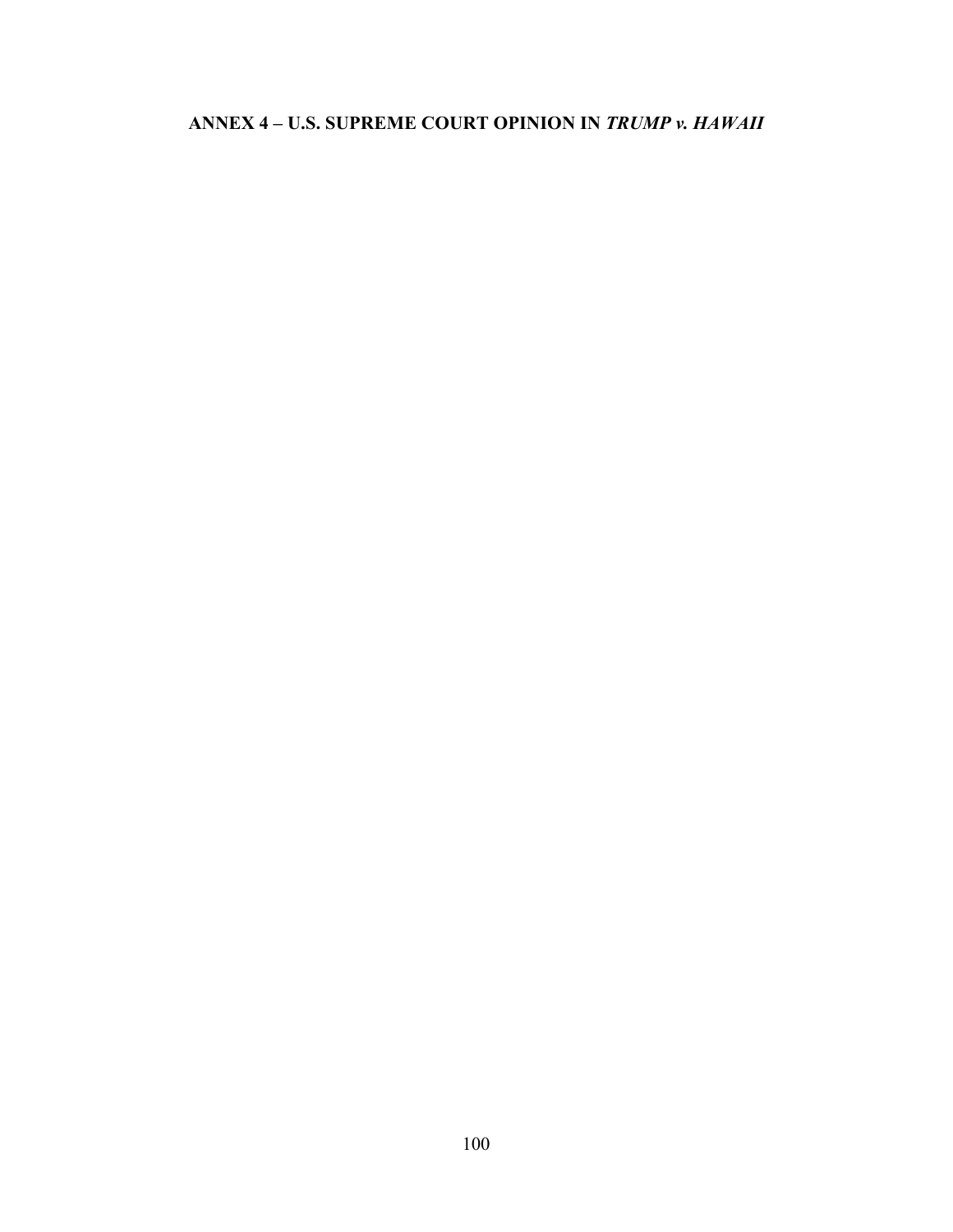# <span id="page-44-0"></span>**ANNEX 5 – CATO INSTITUTE, TERRORISM AND IMMIGRATION**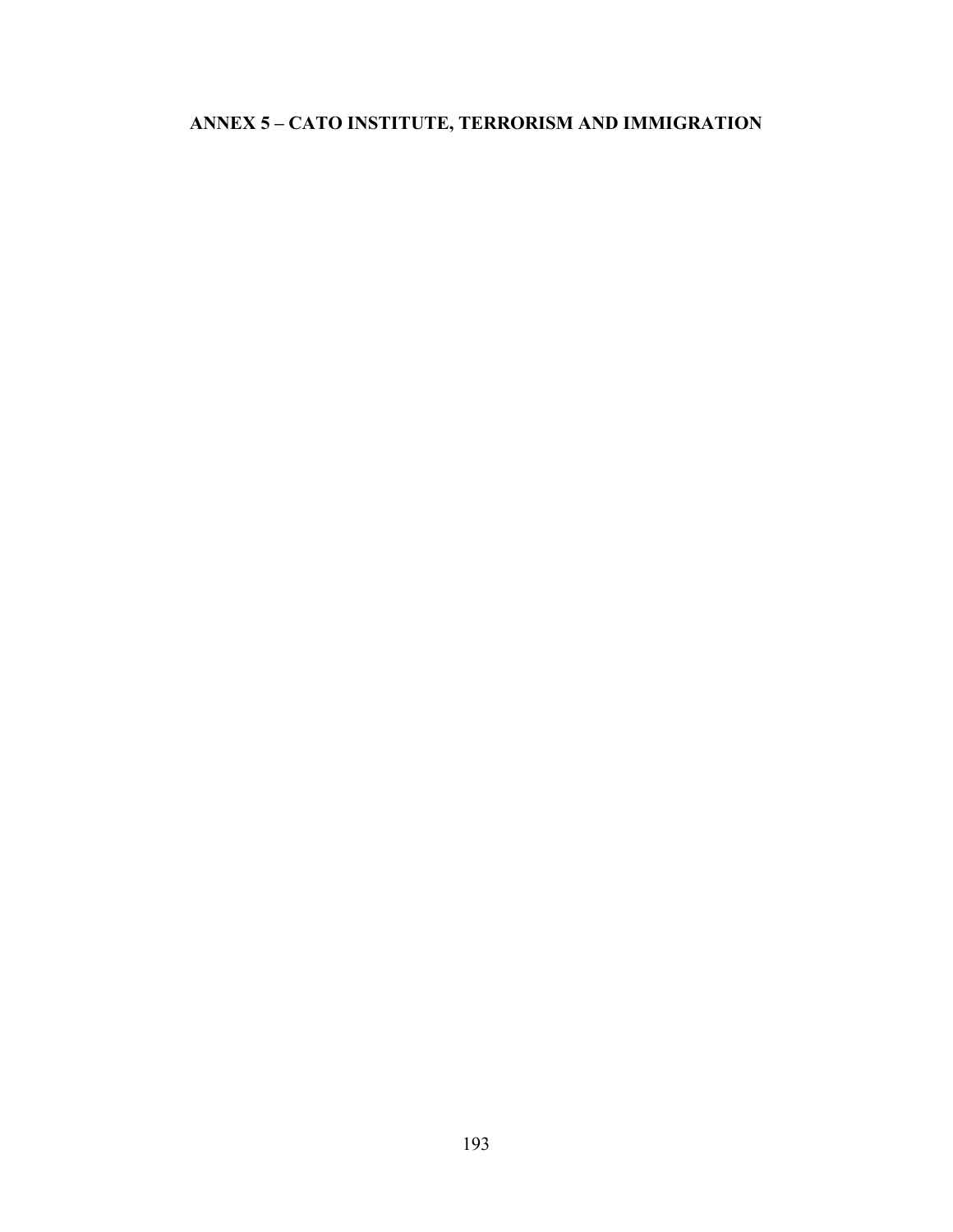# <span id="page-45-0"></span>**ANNEX 6 – CATO INSTITUTE, GUIDE TO TRUMP'S EXECUTIVE ORDER**